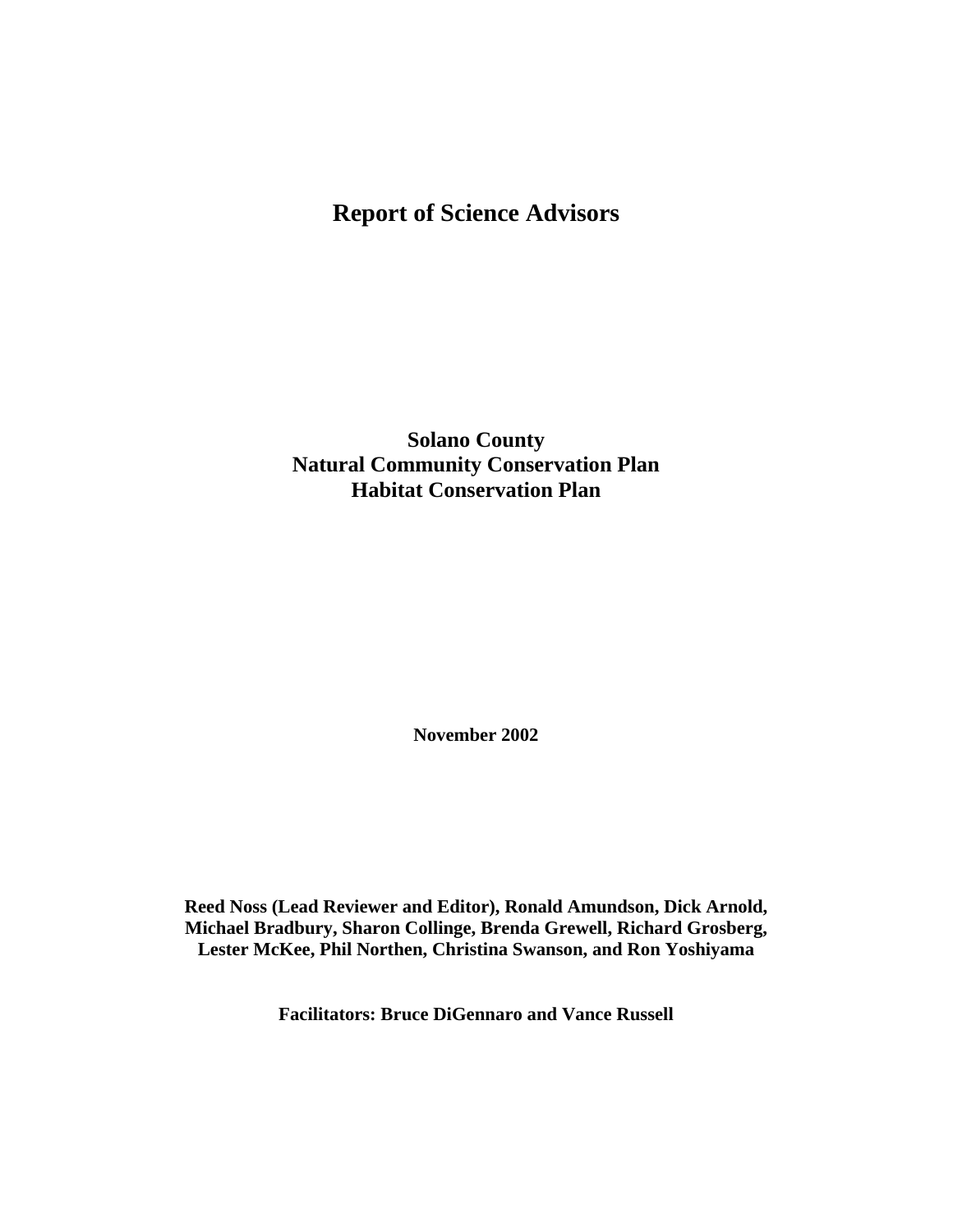| 3.10 Research Needs for Hydrology and Water and Sediment Quality 19 |  |
|---------------------------------------------------------------------|--|
|                                                                     |  |
|                                                                     |  |
|                                                                     |  |
|                                                                     |  |
|                                                                     |  |
|                                                                     |  |
|                                                                     |  |
|                                                                     |  |
|                                                                     |  |
|                                                                     |  |
|                                                                     |  |
|                                                                     |  |
|                                                                     |  |
|                                                                     |  |
|                                                                     |  |
|                                                                     |  |
|                                                                     |  |
|                                                                     |  |
|                                                                     |  |
|                                                                     |  |
|                                                                     |  |
|                                                                     |  |
|                                                                     |  |
|                                                                     |  |
|                                                                     |  |

# **TABLE OF CONTENTS**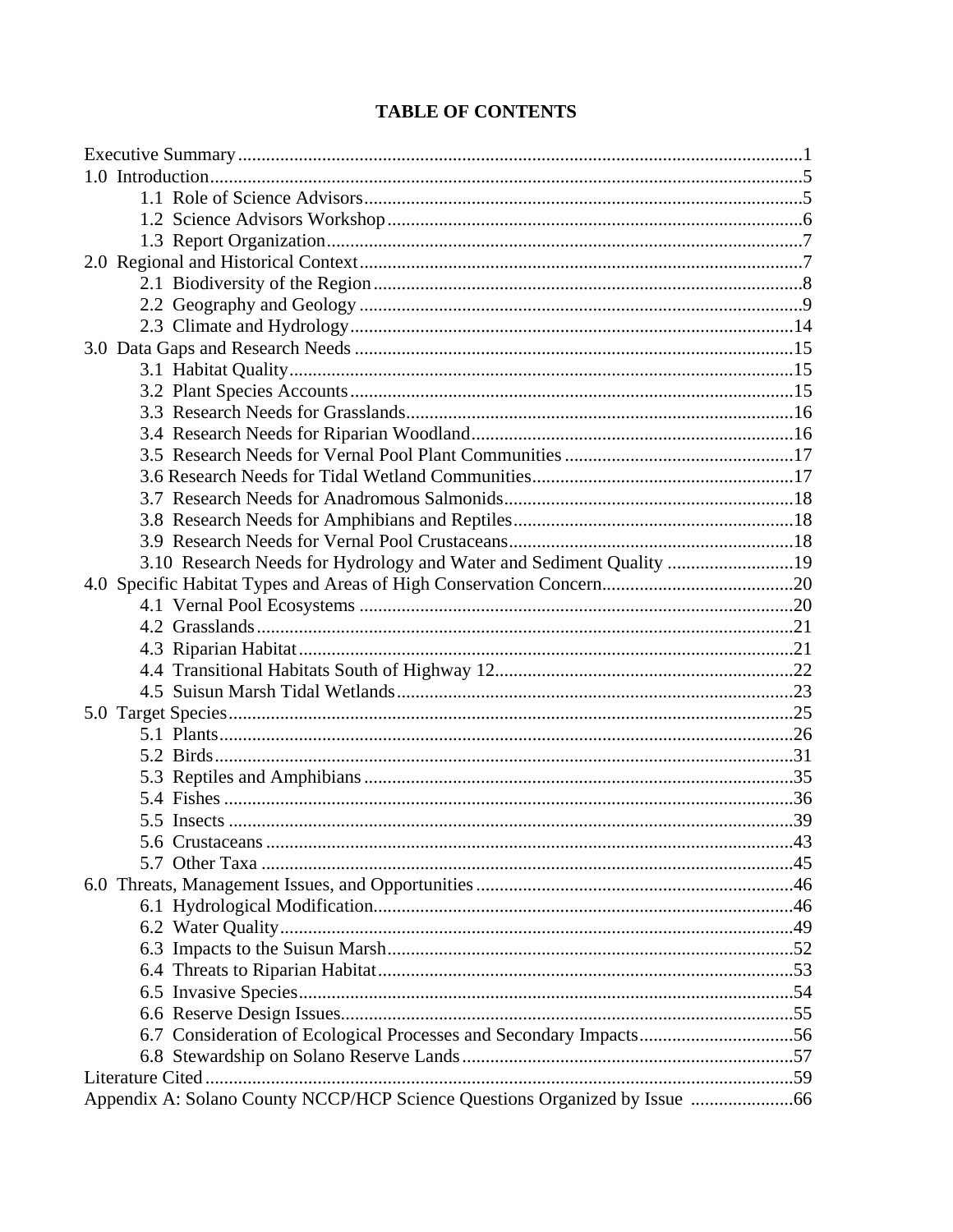### **EXECUTIVE SUMMARY**

The authors of this report were assembled as science advisors to offer independent review of the scientific aspects of the Solano County Natural Community Conservation Plan (NCCP)/Habitat Conservation Plan (HCP), which is being prepared by the Solano County Water Agency and other applicants (herein collectively referred to as applicants). According to the scope of work for our review, we were "convened to provide expert opinion, scientific information, and data analysis," and "may also be asked to provide technical guidance that arises during the plan development." The three tasks we were specifically charged with completing were 1) a review of background information; 2) attendance of a two-day science workshop and orientation; and 3) preparation of a "written summary report that presents conservation and management guidelines for the Solano NCCP/HCP."

Because the NCCP/HCP for Solano County is a regional plan, we concentrated on conservation issues that are relevant at this broad scale, many of them related to landscape ecology. As a global hotspot of biodiversity that is highly fragmented and modified by human activities, Solano County offers tremendous opportunities and challenges for conservation planning. We emphasize the utility of considering the historical conditions of the landscape as a model for present-day conservation and restoration. Although we think the planning process for the County is off to a reasonably good start, we recommend increased consideration of landscape linkages (especially because further fragmentation and loss of connectivity in the County is highly likely); attention to species that may not be listed by federal or state authorities but which are important for other reasons; and careful scrutiny of databases used in the planning process, particularly the California Natural Diversity Data Base (NDDB).

We summarize the recommendations of our report below. Rationales for, and further descriptions of these recommendations are contained within the body of the report.

- Reserve designs should conserve and restore historic gradients between wetland and upland habitats. In particular, reserve planning should include opportunities for conservation and restoration of historic gradients of tidal marsh to vernal pool and native grasslands. Habitat linkages between Suisun tidal wetlands, low terrace – Suisun region vernal pools, and the Greater Jepson Prairie Ecosystem should be emphasized.
- Increased traffic and upgrades of roads, such as Highway 12 west of Fairfield, threaten to permanently isolate populations of many species on either side. Develop design standards, for example elevated roadways, to accommodate wildlife movement and hydrologic connectivity across roads.
- Target native predators, such as coyote, for conservation as indicators of intact food webs and as potential keystone species (i.e., species whose impact on the ecosystem is disproportionately large)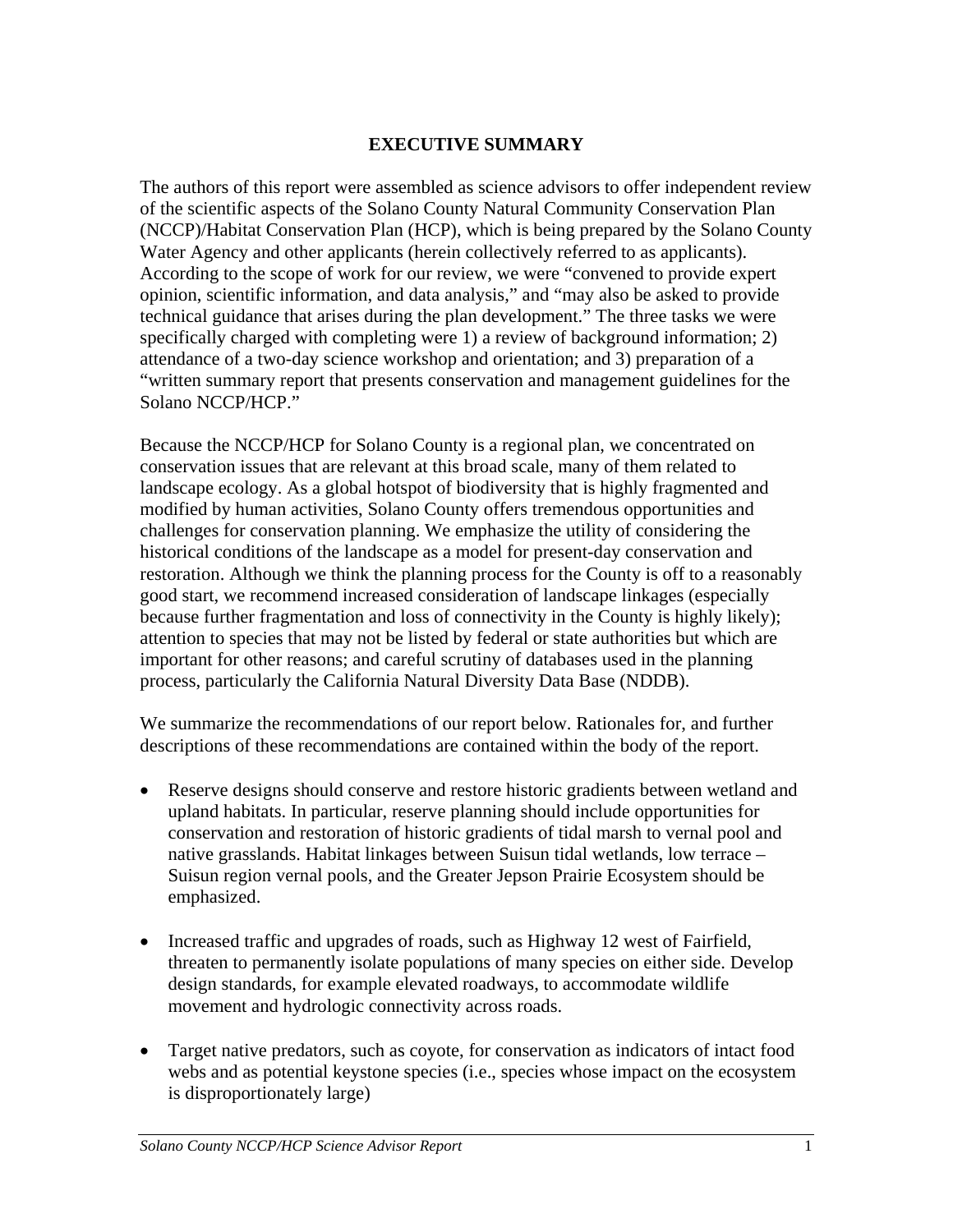- Analyze and map habitat type and quality within open space reserves before considering their potential contribution to landscape-level reserve design.
- Identify areas of native grasslands and include them in the reserve designs. Propose strategies for restoring non-native grasslands back to native grasslands, where possible. It may be useful to designate grazed and cattle-free or low intensity grazing reserves for multiple species conservation. Although cattle and native ungulates may coexist on grazing lands, the conservation plan should consider open spaces reserves where native herbivores are free from competition with cattle.
- Preserve some floodplain areas with natural or near-natural inundation frequency and magnitude. Floodplain inundation is a necessary ecological dispersion mechanism for some species and has the added benefit of reducing flooding in downstream areas.
- Address the need for regional recreation opportunities on open space lands, while limiting human activities around and within sensitive reserves for protection of target species. We suggest the Plan identify sanctuary areas closed to all human activities and establish transitional zones with increasing levels of human use with distance from core areas. These measures are especially important for protection of clapper rails, but apply to many of the target species.
- Many "riparian" habitats within and near cities and in agricultural portions of the county are very narrow (i.e., only 1 or 2 tree canopies wide, at most) and are often characterized by non-native trees and shrubs. We suggest these areas be categorized and mapped as a separate habitat type, perhaps "degraded riparian" to distinguish it from the remnant riparian woodland (and riparian scrub) that has a greater diversity of native species and habitat values.
- Because of the high level of spatial variation in vernal pool plant communities across the county, conservation efforts should include representatives of the different plant communities in order to prevent further degradation of biological diversity.
- Fine-scale variations in Contra Costa Goldfields (*Lasthenia conjugens)* characteristics suggests that conservation efforts should consider potential differences among populations within the species range and include adequate representation of each local population in reserves.
- Because only two populations of Colusa grass (*Neostapfia colusana*) are known to occur in Solano County and because Colusa grass is threatened by conversion of habitat to agricultural uses, development, over-grazing, and non-native plants, conservation efforts should emphasize protection of both remaining populations in the county.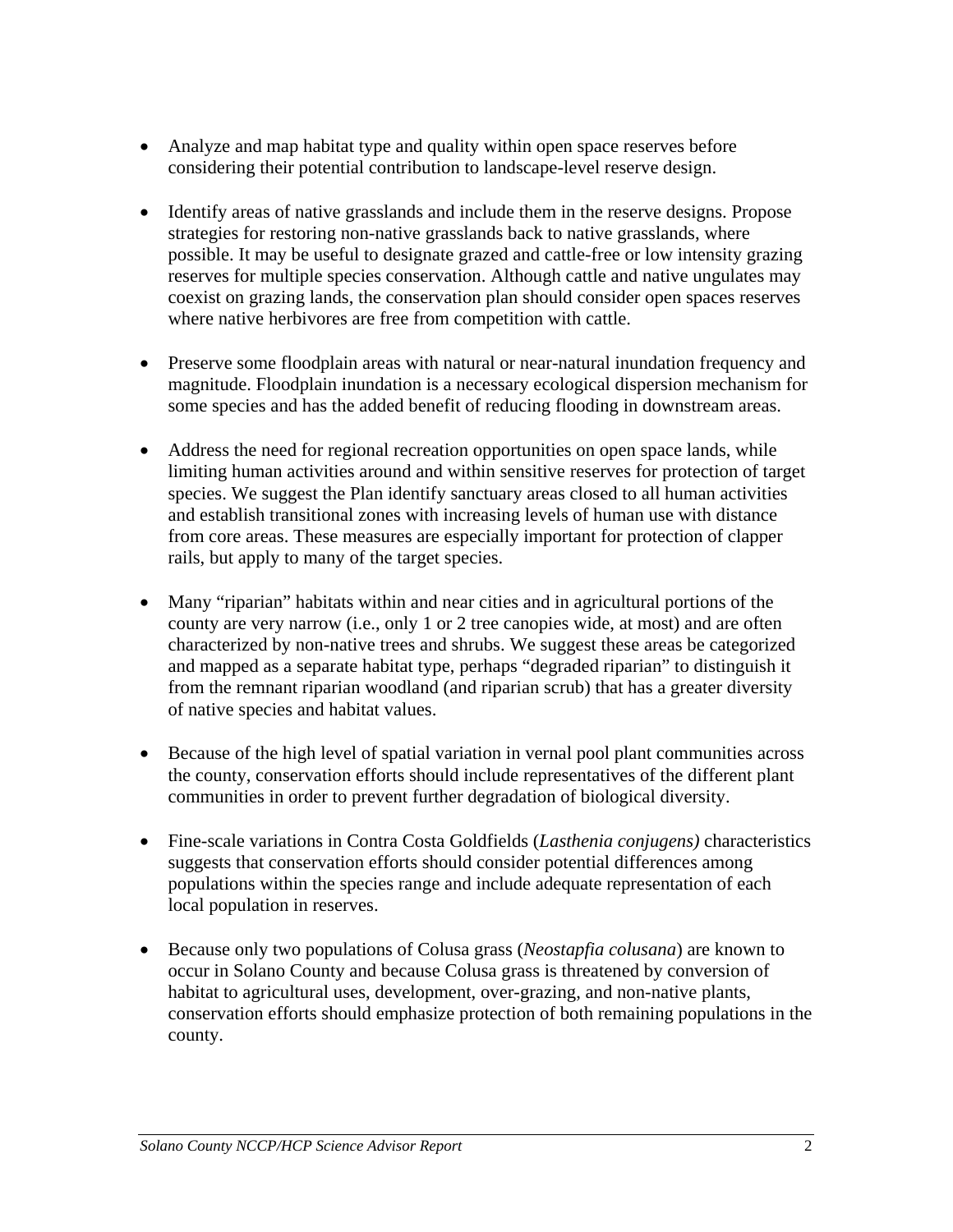- Further research is recommended for both Colusa grass and Solano grass (*Tuctoria mucronata*) to learn more about their distribution and abundance in relation to vernal pool characteristics throughout Solano County.
- The Suisun thistle *(Cirsium hydrophilum var. hydrophilum*) is an important target species for the Plan because it is a Solano County endemic that is vulnerable to extinction. It is threatened by habitat fragmentation and loss, conversion of historic tidal wetlands to managed seasonal waterfowl habitat, and secondary impacts from urban development.
- Soft bird's beak (*Cordylanthus mollis* ssp. *mollis*) is a San Francisco Estuary endemic vulnerable to extinction. Current research suggests it plays an ecologically significant role in tidal wetlands. Hispid bird's beak (*Cordylanthus mollis* ssp. *hispidus*) is a California endemic known from only one location in Solano County and a total of four sites in California. There is speculation that hispid bird's beak is not more widespread in the seasonal alkaline wetlands of Solano because of grazing pressure, but the cause of rarity for this species is unknown. Research on this question is needed.
- Develop additional information on sensitive plant species such as critical life stages, dispersal characteristics, potential corridor use, genetic integrity, and critical interspecific interactions.
- For burrowing owls to survive in the County, they will require the preservation and restoration of large, contiguous tracts of natural grasslands with terrain modifications for burrows and managed for burrowing mammal (especially California ground squirrel) use. Moderate-level cattle grazing may also be required. There is an opportunity to fold burrowing owl needs into the vernal pool and grassland preservation areas with minor management adjustments.
- A map with Swainson's hawk nest sites overlaid on current agricultural land use is needed to identify the most important agricultural lands to preserve.
- Keep unobstructed corridors of natural habitat between pools for conservation of California Red-legged Frog (*Rana aurora draytonii*) and protect breeding areas from invasion by the non-native bullfrog (*Rana catesbeiana)*. New development or agricultural activity adjacent to red-legged frog habitat should remain free of artificial ponds and streams that could be invaded by the bullfrog.
- If guarantees can be made that a large percentage of agricultural lands will remain with appropriate crop types, (alfalfa, tomatoes, other specific row crops), it is likely that the Swainson's hawk population will remain at its current population level, and may increase to a level which meets recovery standards.
- An appropriate framework for conservation management of steelhead would include the concept of a metapopulation comprising source and sink subpopulations, as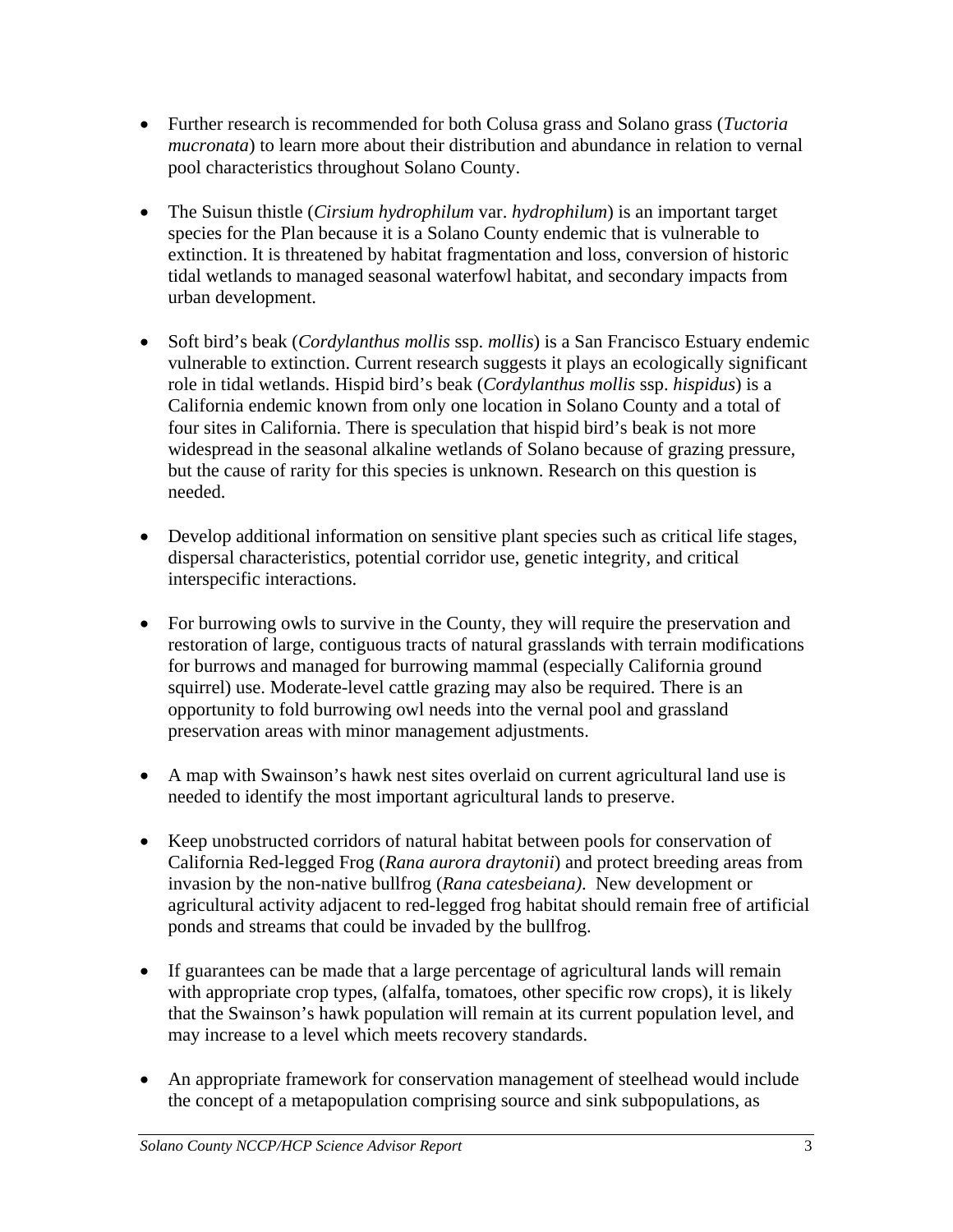outlined by the National Marine Fisheries Service (NMFS white paper: "Viable salmonid populations and the recovery of evolutionarily significant units," January 6, 2000; www.nwfsc.noaa.gov/pubs/).

- Annual monitoring of selected streams (Green Valley and Wooden Valley watersheds) over several decades should be conducted to determine the temporal patterns of population variability of steelhead and rainbow trout as well as chinook salmon and other native fishes. Other creeks (e.g., Alamo and Ulatis creeks) also should be sampled at least periodically to determine their use by steelhead, rainbow trout, and salmon during years of favorable streamflows.
- Restoration efforts for Valley elderberry longhorn beetle (*Desmocerus californicus dimorphus*) should focus on establishing elderberries of all age classes and, where practical, continuous riparian corridors.
- Future developments in urban and agricultural areas should be carried out in a way that minimizes changes in peak runoff, total runoff volume, and seasonality of runoff as a solution to reducing changes to the salinity regimes of tidal areas.
- Future developments should either maintain or enhance groundwater infiltration as one solution for maintenance of crucial dry season / dry year flows and as a contributing factor for maintenance of the riparian zone along creeks.
- Assessments should be done to determine appropriate dry season environmental flows especially in Suisun and Green Valley Creeks but also in Alamo and Ulatis Creeks, and then steps should be taken to ensure that these are met.
- An assessment of historic fauna and flora of Suisun, Green Valley, Alamo and Ulatis Creeks should be done to determine the true baseline. This information should then be used to help determine how, if at all each of these creeks could be restored.
- A scientific study should be conducted to determine the relative magnitude and sources of non-point contaminants so that appropriate management techniques can be selected.
- Should studies or existing data deem it necessary, measures should be taken to reduce the runoff of sediment and contaminants from existing urban and industrial areas and new developments. Measures might include maximizing infiltration, grass swales, retention ponds, and levee setbacks.
- Should studies or existing data deem it necessary, measures should be taken to implement public education programs on the impacts/ use and/ or correct disposal of pet feces, lawn clippings and garden waste, detergents, and garden fertilizers.
- Measures should be taken immediately to improve farm management of sediment and contaminants. The current regime of minimum vegetation cover in rangeland, row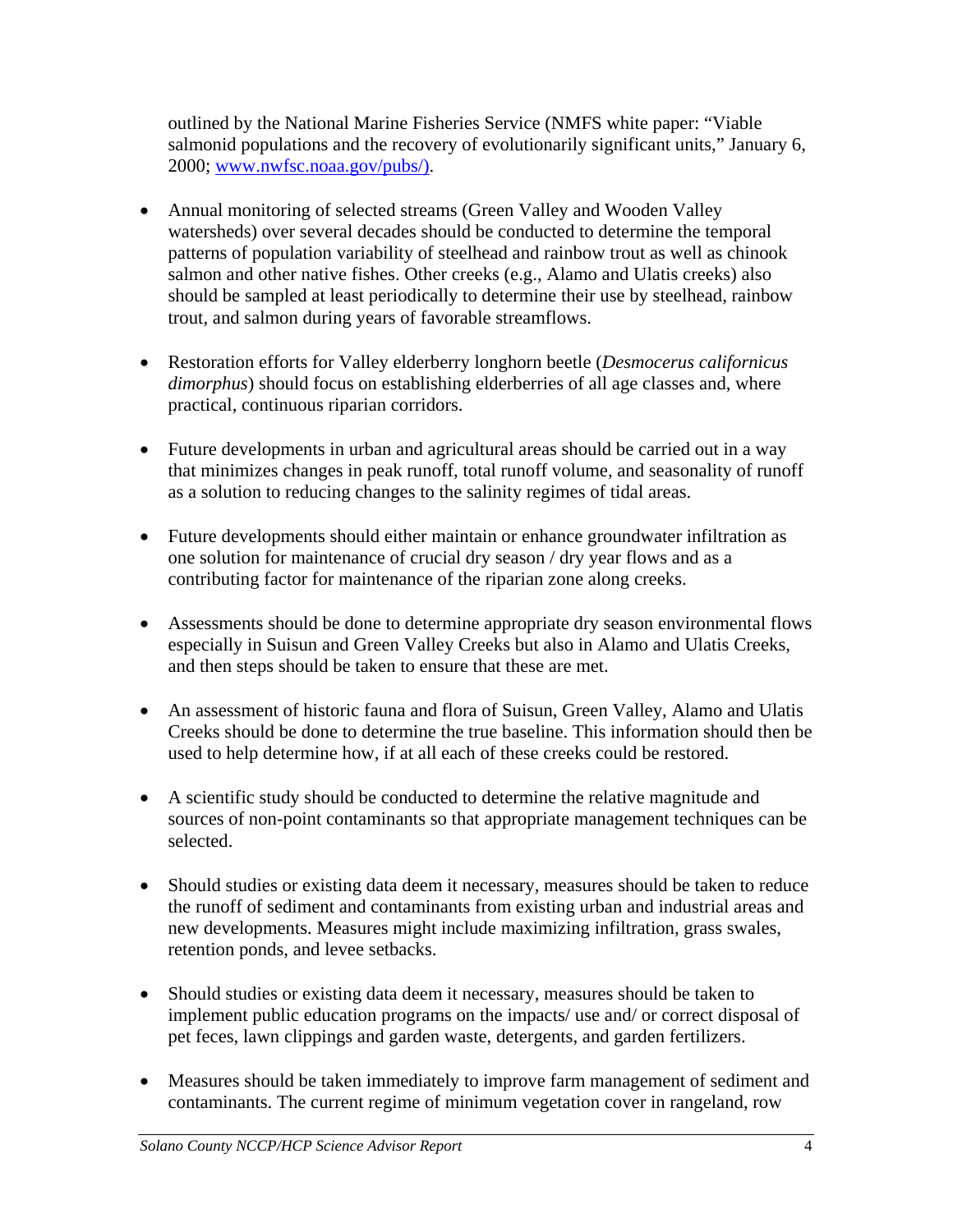crop, tree crop farming and vineyards is likely contributing to the supply of fine sediment to creek channels. Studies should be undertaken to determine the relative sediment supply from various sediment sources so that appropriate management techniques can be applied.

- Evaluate the use of constructed freshwater wetlands for wastewater treatment to eliminate or reduce the negative impacts of freshwater discharge into Suisun tidal sloughs.
- A more thorough analysis of the population dynamics and population genetics of endemic vernal pool crustaceans should be undertaken, with the aim of determining long-term population cycles and the historic and contemporary interconnectedness of remaining populations of endangered and threatened species (including *Linderiella occidentalis*, *Branchinecta lynchi*, *B. mesovalleyensis*, and *Lepidurus packardi*).
- Maintain existing linkages between vernal pool complexes, and conduct long-term experiments to evaluate the use of restored vernal pools in order to re-establish historical connections.

## **1.0 INTRODUCTION**

As science advisors, we were assembled to offer independent review of the scientific aspects of the Solano County Natural Community Conservation Plan (NCCP)/Habitat Conservation Plan (HCP), which is being prepared by the Solano County Water Agency and other applicants (herein collectively referred to as applicants). This is not a completed plan, but rather a plan in progress. NCCPs and HCPs are ecosystem-focused regional conservation plans designed to avoid conflicts between species (and their associated habitats) and economic use or development activities in a manner complementary to resource and regulatory agency endangered species laws and regulations. Both integrate biodiversity conservation with land-use planning. NCCPs are administered by the California Department of Fish and Game and HCPs by the US Fish and Wildlife Service and National Marine Fisheries Service. In most cases, they are developed concurrently for an entire county or region and they incorporate biology, economics, politics, and land use, as pertinent to the plan.

## 1.1 ROLE OF SCIENCE ADVISORS

The State of California's NCCP Act mandates a process to solicit independent scientific expertise for the development and credibility of each NCCP. The role of science advisors is to establish science-based conservation and natural resource management standards to guide NCCP preparation. According to the scope of work for our review, we were "convened to provide expert opinion, scientific information, and data analysis," and "may also be asked to provide technical guidance that arises during the plan development." The three tasks we were specifically charged with completing were 1) a review of background information; 2) attendance of a two-day science workshop and orientation; and 3)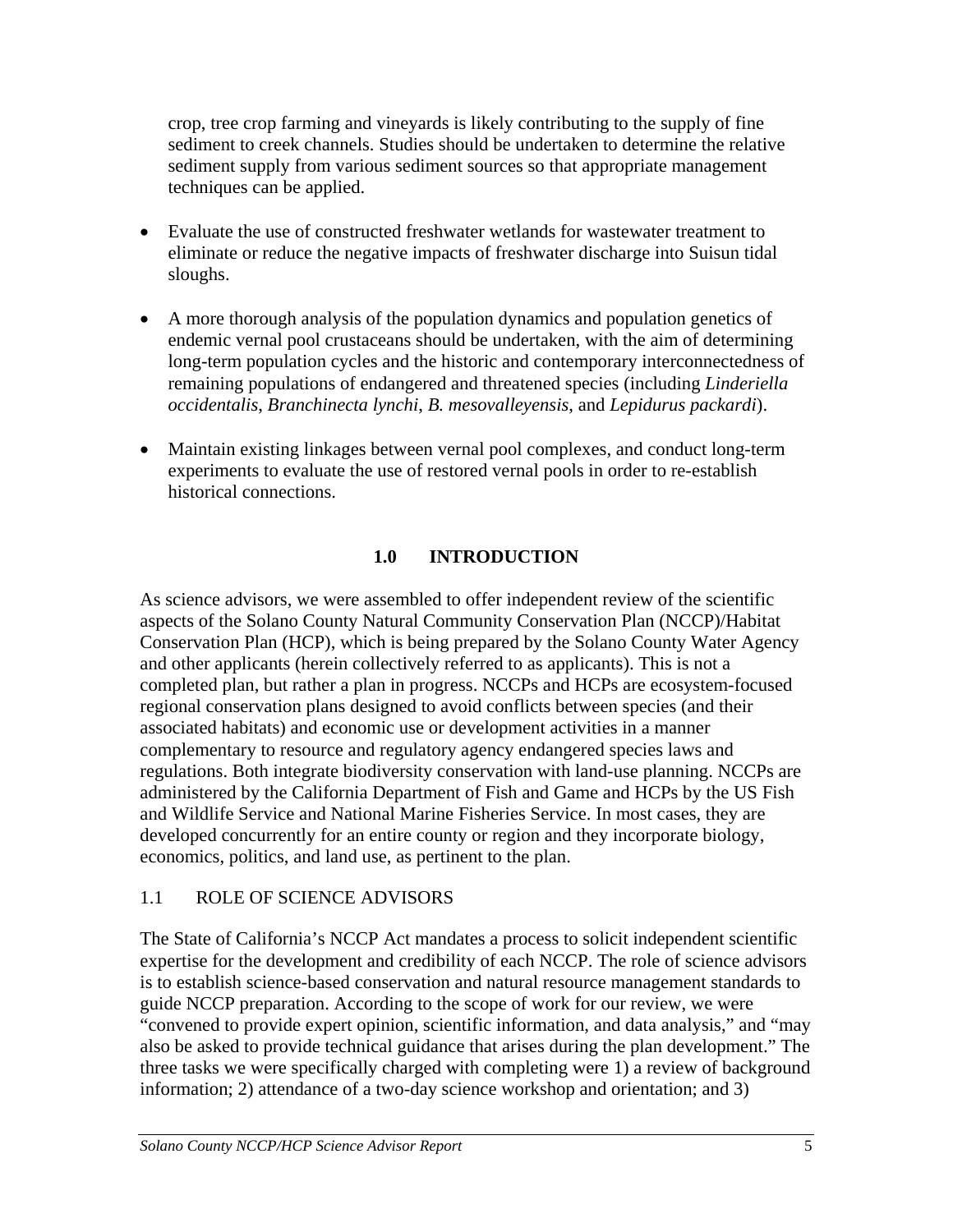preparation of a "written summary report that presents conservation and management guidelines for the Solano NCCP/HCP." Given our general mandate, we believe that our most useful function, as science advisors, is to identify the questions, databases, species, and conservation opportunities that the consultants should consider in preparing the NCCP/HCP. It is not our role, for the most part, to supply and rigorously analyze the data (which would require much more time and a larger budget than this review) or to answer planning questions definitively. An implicit objective of our review is to ensure the quality of the data, planning principles, analytic techniques, and interpretation of the results of analyses. We generally do not comment on the goals or outcomes of planning, as these are value-laden policy considerations beyond our purview.

The analysis of conservation needs for the Solano NCCP/HCP will encompass the entire county. As a result, scientific expertise in multiple disciplines is needed in order to integrate the best available science related to each species and the ecosystem as a whole. We were selected by the Solano County Water Agency to conduct this review based on our knowledge of the geographical area and its ecology and/or for our expertise in conservation biology and planning. Collectively, we offer expertise in locally occurring species and natural communities (fishes, birds, reptiles, amphibians, terrestrial and vernal pool invertebrates, plants, vernal pools, grasslands, marshes); key ecological processes and the physical environment (for example, hydrology, soils, natural and anthropogenic disturbance regimes); landscape ecology; reserve design; monitoring; and resource management. We have called upon other experts to supplement our knowledge as needed.

## 1.2 SCIENCE ADVISORS WORKSHOP

Prior to a two-day workshop we were given an opportunity to consider background material on the planning area, including substantial information on the study region and the species and communities of interest (e.g., LSA Associates 2002) and a set of maps (additional maps of resources in the planning area were provided after our workshop). We were also provided with a list of planning questions (Appendix A) to guide our discussion at the workshop and preparation of the report. These questions were developed by the participating group of resource agencies (California Department of Fish and Game, National Marine Fisheries Service, and US Fish and Wildlife Service) and plan participants in order to guide our work. As noted above, we were not charged with answering these questions definitely—nevertheless, we provide responses to many of them in the body of this report.

We held our workshop August 19-20, 2002, in Vacaville. On the morning of the 19th we were given a motor tour of the plan area. The tour was followed by a presentation on the goals and structure of the planning process from the primary consultant for the Water Agency (Steve Foreman, LSA Associates, Inc.), along with a review of the maps and data we had been provided prior to the workshop. This presentation was followed by a question-and-answer session, discussion, and additional orientation on the planning process and the role of the science advisors. Representatives from the Solano County Water Agency and California Department of Fish and Game attended this first portion of the workshop. After lunch of the first day and for most of the following day, the science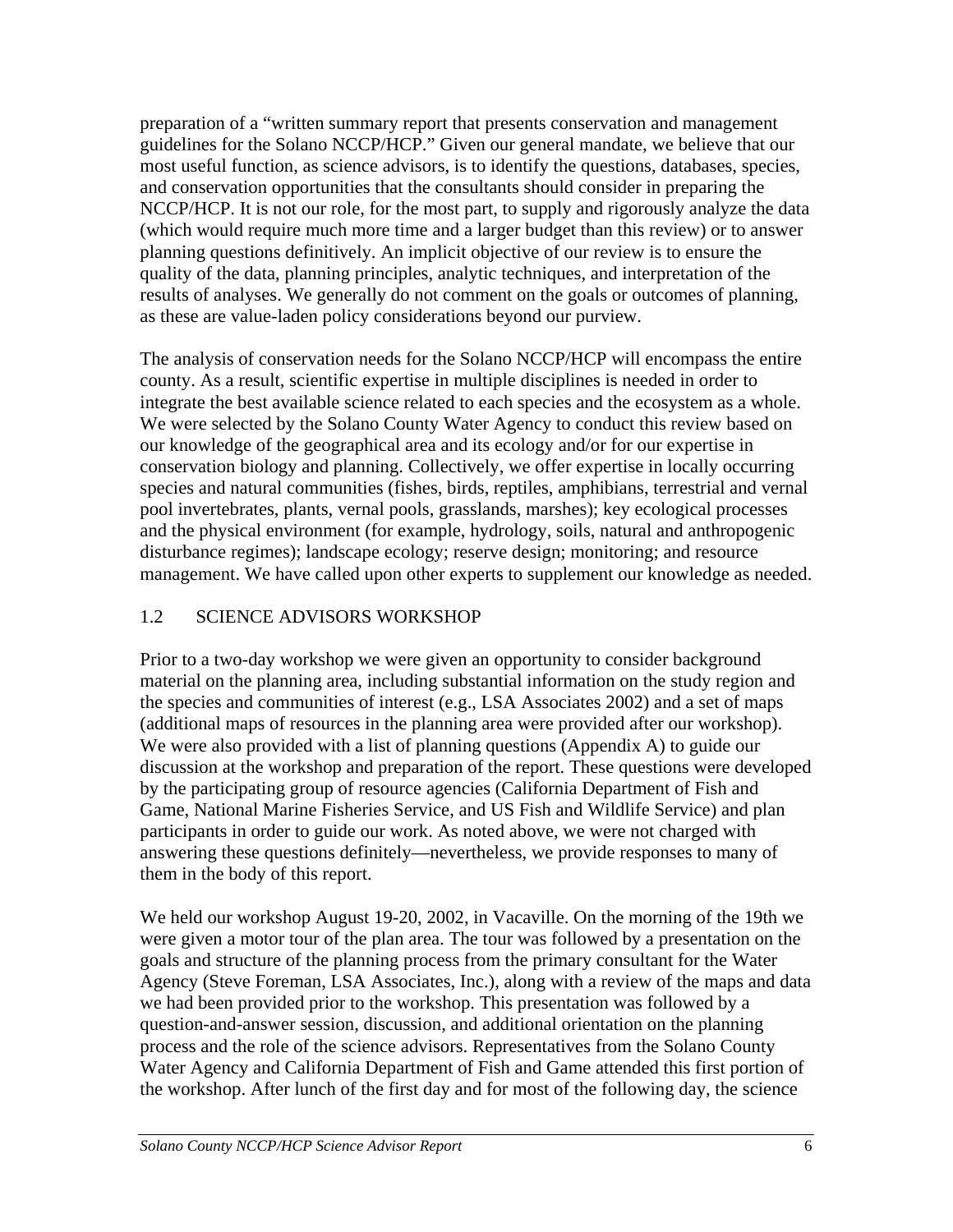advisors and facilitators met privately to discuss the planning issues and questions and make assignments for the preparation of this report.

Our review of the planning process for the Solano County NCCP/HCP, at this stage in its development, is generally optimistic, although we see several deficiencies and unresolved planning issues that require careful consideration in order to assure that conservation goals are attained. Our comments are meant to help the applicants and their consultants improve the planning process and make it more defensible in the face of public scrutiny. We have strived to make our recommendations consistent with the conservation planning principles of the Natural Community Conservation Planning (NCCP) program and with the findings of recent research in conservation biology and other scientific disciplines.

## 1.3 REPORT ORGANIZATION

This report represents discussions from the August 19-20, 2002 Science Advisors workshop as well as detailed input provided by each of the Science Advisors regarding their respective areas of expertise. The report has been organized into six sections. Following this introduction, Section 2 - Regional and Historical Context - provides a landscape level overview of Solano County, including major geographical provinces and hydrological characteristics that influence the habitats and species of the planning region. Section 3 identifies significant gaps in information that we feel should be addressed in development of the Plan. Section 4 focuses on key habitat types found in the region and areas of high conservation concern, such as vernal pool ecosystems and riparian habitat. Section 5 - Target Species - discusses the characteristics and needs of specific target species known to exist in the region, particularly species that are very rare, highly vulnerable, and/or of high ecological significance. Finally, Section 6 provides a discussion of some of the dominant threats to biodiversity in the planning region and offers recommendations for countering these threats in the NCCP/HCP, including recommendations regarding reserve design, invasive species, and consideration of ecological processes in conservation planning.

## **2.0 REGIONAL AND HISTORICAL CONTEXT**

The following sections provide a landscape level analysis of Solano County. This includes a contextual review of what is known about the biodiversity of the regional area and an analysis of key geographic, geologic, and hydrologic factors that influence the habitats, physical processes, and biota of the area. Understanding landscape ecological mechanisms is a critical step in effective conservation planning.

It is also useful to appreciate ecological phenomena from a historical perspective. History provides a context for considering the present ecological condition and conservation issues in Solano County, including important ecological system interactions that shape the species communities and biodiversity of the area. This perspective can provide a benchmark for protection and restoration actions as well as a better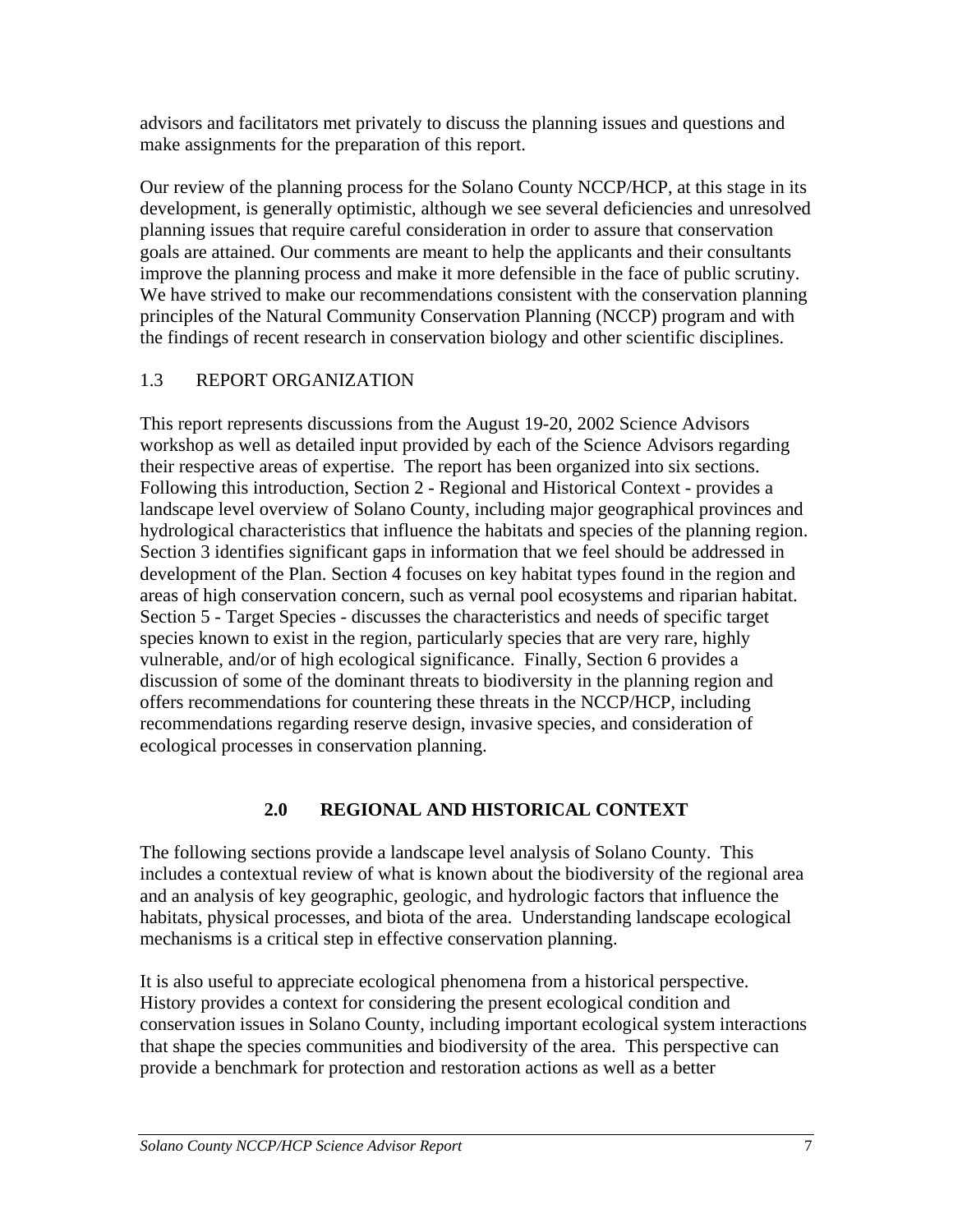understanding of how current, and potential future, landscape alterations may impact or benefit habitat and species conservation.

Although regulatory requirements prescribe a 1999 landscape use/habitat mapping baseline for the Plan, science-based conservation planning and reserve design benefit from a broader historic perspective. The Historical Ecology program at the San Francisco Estuary Institute has compiled a 1770 – 1820 view of baylands and adjacent vernal pool and upland habitats that include much of the Solano County project area: [http://www.sfei.org/ecoatlas/Habitat/maps/subregion/hsuis.html\)](http://www.sfei.org/ecoatlas/Habitat/maps/subregion/hsuis.html)

Historical information of sufficient detail is available to provide a comparative framework for understanding modern habitat conditions in the County and insight into natural ecological and physical processes over a long-term period. It is informative to consider the pre-development distribution and quality of habitat types. The modern pattern of fragmented and degraded habitats should be viewed in the context of the historic distribution and condition of these resources for a complete perspective of the magnitude of habitat change. Only from such a perspective can informed decisions be made.

## 2.1 BIODIVERSITY OF THE REGION

The Solano County planning region has been recognized as a biodiversity hotspot at both global and national scales, which makes adherence to sound principles of conservation planning and protection of adequate amounts of natural habitat more urgent here than in regions of lesser biodiversity. Chaplin et al. (2000) employed a rarity-weighted richness index to produce a contour map of the United States that highlights areas with large numbers of limited-range species—the peaks of rarity and richness. The Greater San Francisco Bay region, including both coastal and inland habitats, is one of the five highest peaks in the U.S. In a global analysis of biodiversity hotspots, Myers et al. (2000) located 25 regions that together comprise only 1.4% of the earth's land surface, but hold an estimated 44% of all species of vascular plants and 35% of all species of vertebrates. Only three regions in North America—the California Floristic Province, Mesoamerica including tropical regions of Mexico) and the Caribbean (including southern Florida) are included in these global hotspots. With financial resources and political capital limited, it makes sense for conservation agencies and organizations to direct their efforts largely (though not entirely) to hotspots. Moreover, with so many imperiled taxa, a species-by-species approach will be inefficient and ineffective in Solano County—hence the need to focus on ecosystems and functionally related sets of species (Noss et al. 1997). On the other hand, several species in the County are so highly imperiled or ecologically important that they require individual attention for the foreseeable future. We offer specific information on a number of these species in this report.

Despite its significance as a global and national hotspot of biodiversity, Solano County today is fundamentally a human altered landscape. Natural habitats are degraded to one degree or another and highly fragmented, with disruption of typical dispersal processes. In addition to urban development, agriculture, and roads, hydrological alterations and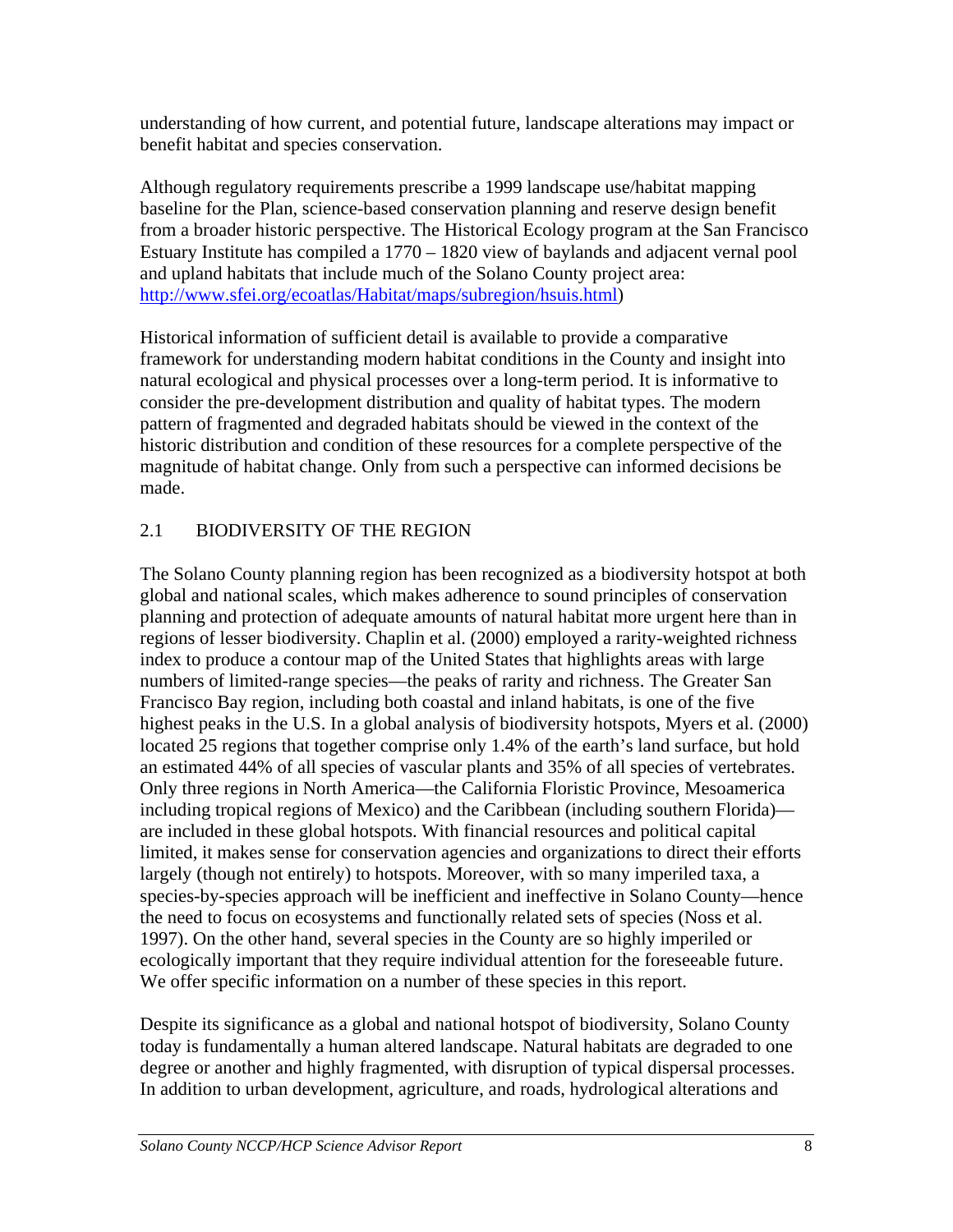invasive species have had profound effects on the structure, composition, and functionality of ecosystems. Despite these impacts, there is still much to save in Solano County. Few places in the nation offer such remarkable challenges and opportunities for conservation planning.

## 2.2 GEOGRAPHY AND GEOLOGY

Solano County, despite its modest size, lies at the intersection of numerous geographical and geological provinces that, in conjunction with variations in hydrology and climate, has resulted in the formation of unique and (largely because of recent human disturbance) rare biological and ecological conditions. Portions of the west and southwestern regions of the County contain uplands that possess segments of the sedimentary and volcanic rocks of the eastern edge of the central Coast Ranges. Much of the northeastern portion of the region consist of alluvial fill derived from streams draining the uplands of the Coast Range. Finally, the southeastern portion of the County is part of the Sacramento-San Joaquin Delta while the south central portion consists of marshland adjacent to the Suisun Bay and the Sacramento/San Francisco Bay interface. Overlain on this complex and diverse geography is the human imprint, one that first converted much of the alluvial fan landscapes to irrigated agriculture and that drained and converted Delta lands to agricultural Islands and farms. More recently, the growth of cities along the I-80 corridor has added the imprint of urbanization to the County. In summary, Solano County is a small geographical area, possessing a wealth of natural and agricultural landscapes, that faces the intensifying challenge of urbanization ubiquitous to much of the Central Valley region (Sorenson et al. 1997).

## Geographical Regions of Solano County

Here we provide a brief description the major geographical provinces of the County using a modified classification scheme utilized by the USDA in the *Soil Survey of Solano County* (Bates et al. 1977). Each major division contains important ecological subdivisions, also described here. This scheme differs from that in the *Biological Resources* section of the LSA Report (LSA Associates 2002), which focuses on habitat classification, but captures the same ecological components. Our intent is to provide a scientifically sound, but not exceedingly complex or controversial, regional classification of the Solano County landscape. Figure 1 provides a graphical depiction of the five major geographical provinces described below.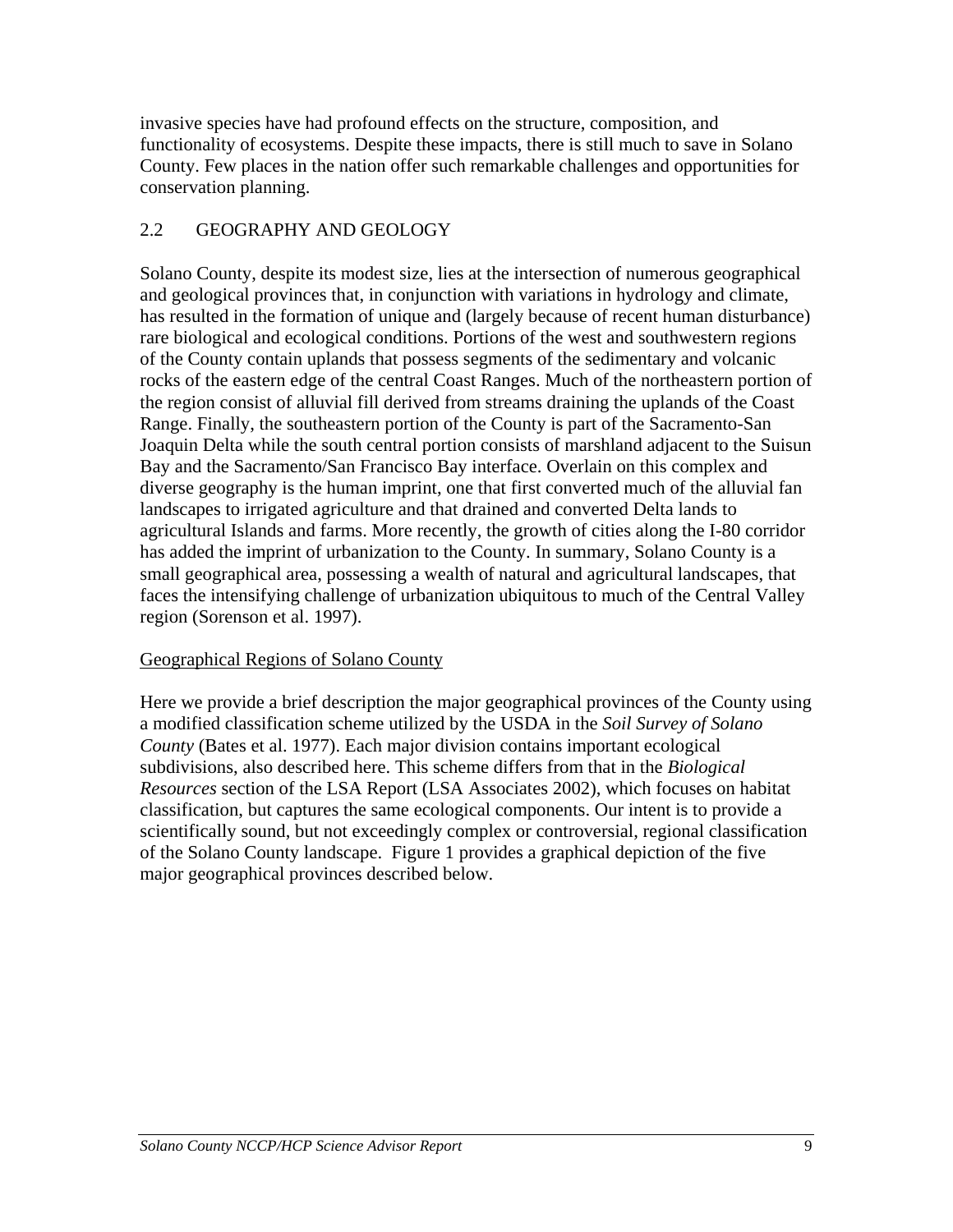

Figure 1. Location of case study of the formation of sodic and saline soils in Solano County. The study was conducted along the eastern edge of the present Jepson Prairie. Note that the figure displays the 3 main geographical provinces outlined in this report: Coast Range uplands, alluvial fans and terraces, and Delta and Bay marshlands (Fig. 1 in Whittig and Janitsky, 1963).

#### *1. Coast Range Uplands and Foothill Terraces*

This region, lying in the western margin of the County, possesses a wide range in elevation, bedrock composition, and climate. Elevations range from ~300 to 3,000 feet, and precipitation (which varies with elevation) from 20 to 40 inches per year. Bedrock is dominated by Cretaceous marine sedimentary units, with smaller inclusions of Tertiary sedimentary and basic igneous rocks (geological information here and elsewhere from Wagner et al. [1981] and Wagner and Bortugno [1982]). These units form ridges with intervening narrow valleys that trend in a northwestern direction. Vegetation, which varies with precipitation, contains grassland, oak savanna, oak woodland, and dense chaparral shrubland.

#### *2. Montezuma Hills*

While this region, which conspicuously dominates the southeastern portion of the County, might be considered as just another upland component, several factors warrant a separate discussion of its characteristics. The elevation of this area ranges from approximately 25 to 500 feet, and annual precipitation is between 15 and 23 inches. The most distinguishing feature is the bedrock composition: poorly sorted sandy clay sediments of the Quaternary Montezuma formation. This bedrock weathers into exceedingly high clay soils called *Vertisols*. These soils exhibit high shrink/swell characteristics due to the high clay content and the clay composition (dominated by the mineral *smectite*). The Vertisol landscapes of the Montezuma Hills normally experience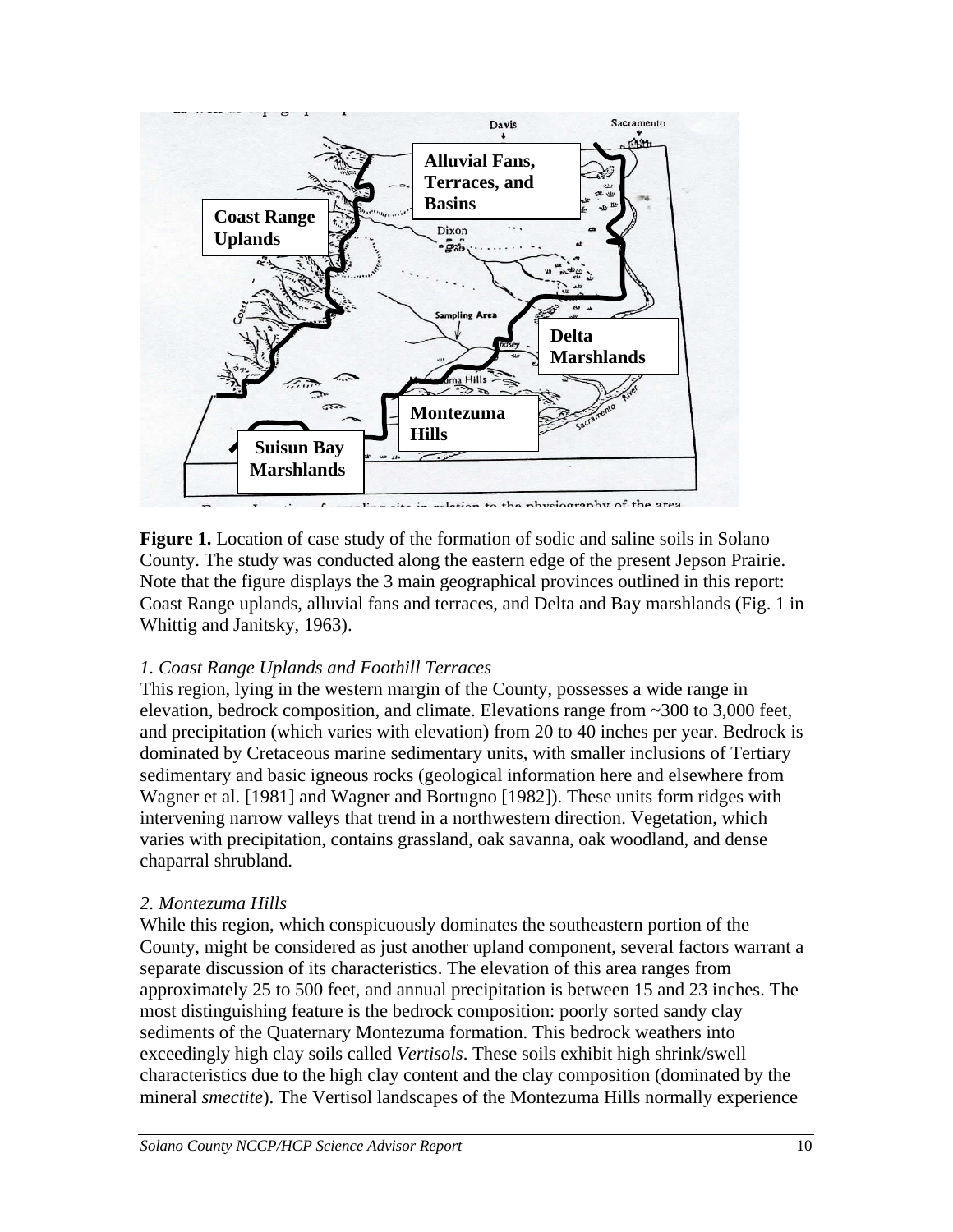deep cracking to 50 cm or more of soil depth, and roads, fence lines, and utility poles are subjected to upheaval and disorientation due to the physical movement of the landscape. This region, because of the soils, is primarily used for dryland farming and grazing, and was likely a perennial grassland, with oaks in higher elevations, in pre-agricultural conditions (Burcham [1957] as cited in Bates et al. [1977]).

#### *3. Alluvial Fans, Terraces, and Basins*

This province comprises a significant portion of Solano County and exhibits considerable variability related to local geological and soil characteristics and associated drainage patterns. This province is also the area most heavily impacted by human alterations. Several distinct sub-regions and associated habitats are described below.

*A. Well drained to poorly drained recent alluvial fans and basin deposits*  This region, lying in the northeastern quarter of the County, comprises the heart of the agricultural development of the county. The sediment consists of loams/silt loams to clays derived from streams draining the Coast Range. Soils are young, lack restrictive horizons, and are amenable to irrigated agricultural development, though drainage or levee systems have been required in the lower basin margin, and basin proper, positions of the landscape. These landscapes generally dip downward in a westerly to easterly direction, and the lands to the east of highway 113 were (prior to channelization) frequently flooded by the Sacramento River.

Dense oak forests reportedly once covered the plains along the major streams (such as Putah Creek) and their fans, with high fans and terraces having more open stands of grass and oaks. Lower lying basin deposits supported tules, reeds, and other water-tolerant plants (Burcham [1957] as cited in Bates et al. [1977]).

#### *B. Well to somewhat poorly drained terraces*

With exceptions, this region consists of geologically older alluvial fan deposits that have been incised by streams and are now marginally elevated above the major drainage systems of the region (and the younger deposits described above). The age of the landscapes (Pleistocene) combined with hydrological differences, has resulted in two (in a broad-brush division) distinct divisions of ecological significance:

#### (1). *Well drained, somewhat acidic, clay pan landscapes*

This area lies mainly northeast of Vacaville. The dense subsurface "clay pan" (formed by long expanses of soil formation and clay development) restrict water penetration, create seasonally-perched water tables, and as in other parts of the state, result in "mima mounds" and vernal pools. In the LSA Report (LSA Associates 2002), this was referred to as "Northern hardpan vernal pools," presumably from a Holland (1986) map. Because the Solano Soil Survey (Bates et al. 1977) reports no hardpan soils (at least as major components), but does report clay pan soils of the Corning series, it might be best to redefine this area as *clay pan* based on surveyed soil types. This has probably little biological significance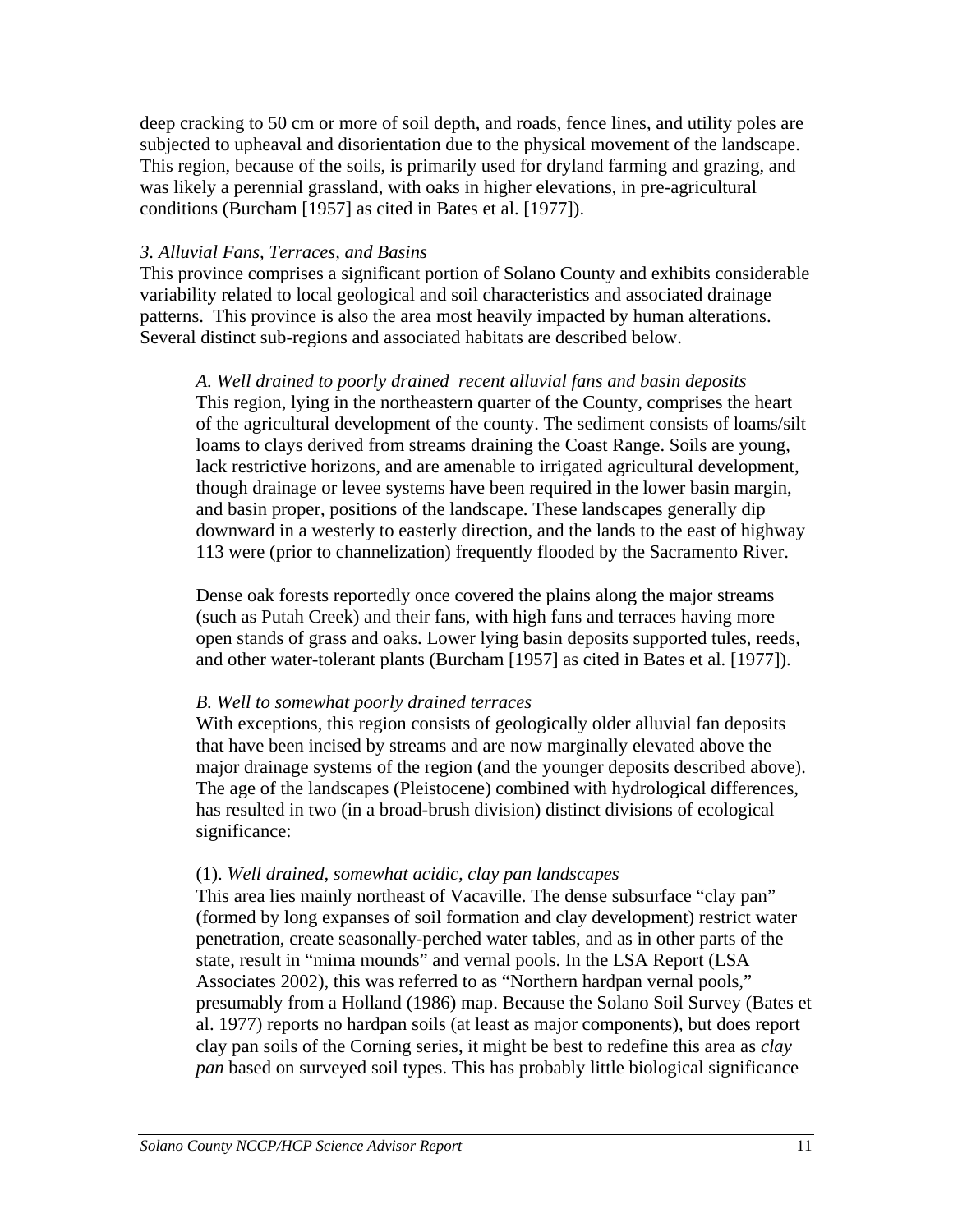since clay pan and hard pan soils on these landscapes generally result in similar vernal pool habitats peculiar to these old landforms.

#### (2). *Well to somewhat poorly drained, alkaline landscapes*

This area lies mainly to the north and northwest of the Montezuma Hills and includes the Jepson Prairie and much of the Travis Airbase. Briefly, these landscapes, due to their proximity to shallow ground water from the Delta (to the east) or the Suisum Bay (to the south) have experienced long-term evaporative loss of this water and the subsequent accumulation of dissolved salts. Salt types in the soils are separated by solubility and the generally upward water flow patterns (modified by the downward flow of fresh rainwater) (Figures 1 and 2).

As a result, soils contain significant amount of  $NAHCO<sub>3</sub>$  and other salts leading to high pHs ( $>8.3$ ) in some soil horizons (not necessarily to the surface), and sometimes have high salinities (total salt content). Most of these soils have a clayenriched subsoil (or clay pan) that restricts water movement.

Much of this area has escaped intensive agricultural development due to the combined problems of salinity, alkalinity, and clay pans. However, in many parts of the Central Valley (Fresno county as an example), soils like these are rapidly being converted to irrigated farmland through the use of deep tillage, chemical amendments (to remove Na), and heavy irrigation.



**Figure 2.** Schematic representation of the movement of salts and their interaction with clay particles along a gradient from a freshwater marsh toward higher topographic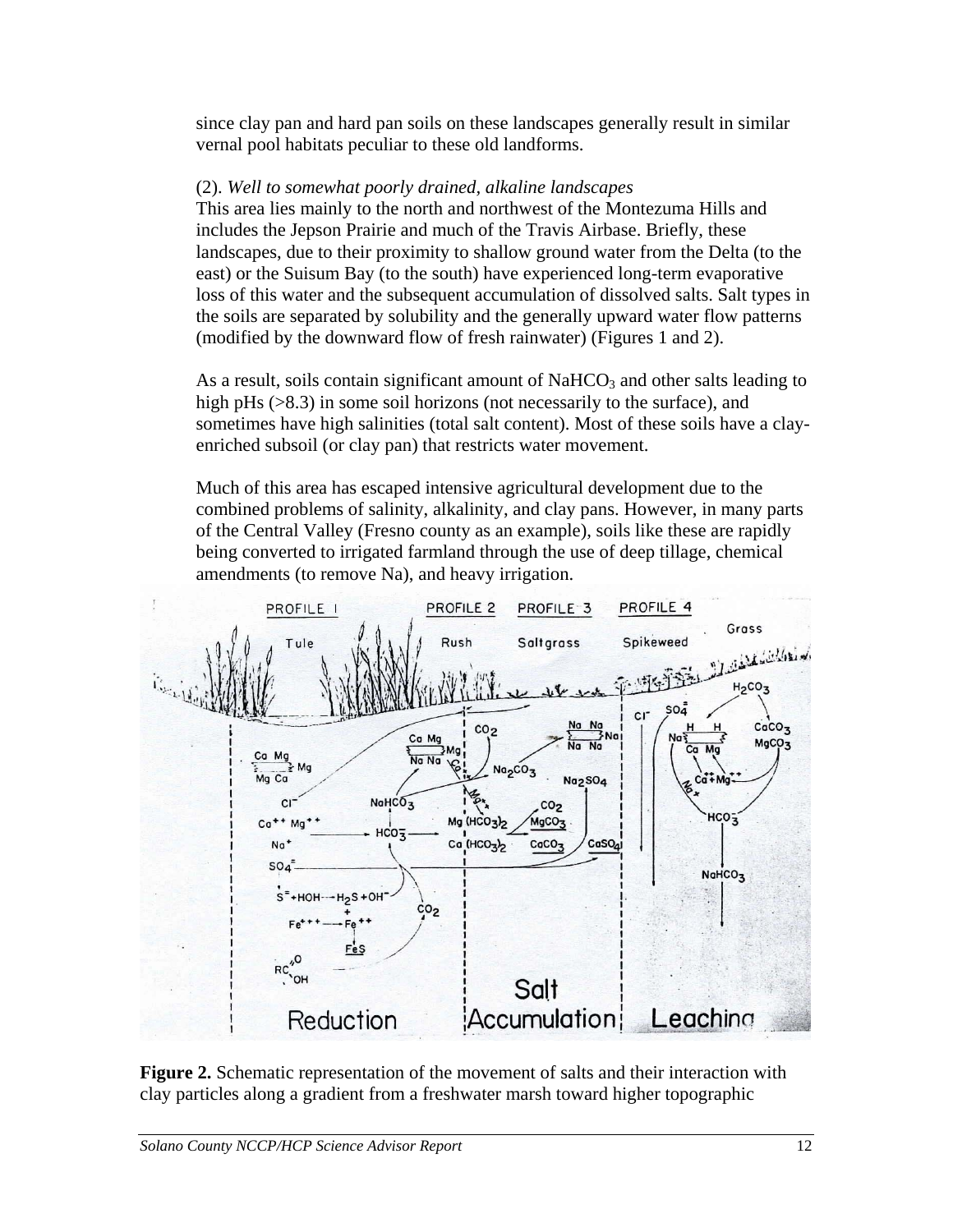positions. Profile 3 might be roughly correlated with the Pescadero soil series and Profile 4 with the Solano series. (Figure 3 in Whittig and Janitsky, 1963).

### *4. Delta Marshlands*

This area, which lies roughly to the north and northeast of Rio Vista, contains a part of the prominent Sacramento-San Joaquin River Delta (locally known simply as the "Delta"). Prior to human disturbance, this was a freshwater marshland dominated by river distributary channels and dense "tule" vegetation. The dense vegetation, combined with slow baselevel (sea level) rise, led to the accumulation in parts of the area of thick peat deposits (only small parts of the Solano County Delta have peat soils), and in the predominantly mineral-rich lands that dominate the fringe of the Delta in Solano County, relatively high organic matter content.

The combined stabilization of river distributaries through levee building, and the installation of large pumping plants, tidal gates, etc. have succeeded in lowering the ground water table and have allowed the establishment of agriculture in the region. As a result of the drainage, much of the landscape has subsided (due to peat oxidation and compaction) and is now up to 10 feet or more below sea level.

Almost this entire area has been converted to agriculture. A small area near Cache Slough is shown to remain undisturbed on LSA land use maps and a few areas within river distributary channels remain as riparian zones, though the degree of alteration of these areas is unknown.

#### *5. Suisun Bay Marshlands*

Located adjacent to Suisun Bay, the Suisan Bay Marshlands, like the Delta Marshlands is also technically a deltaic environment. This marshland was formed in part from sediment from local streams as opposed to the main Central Valley drainage and is in contact with more brackish waters than the marshlands to the east. Tidal marsh formation within the San Francisco Estuary was initiated about 10,000 years ago during the Holocene submergence when sea water flowed into the Golden Gate, and the rate of sea-level rise slowed sufficiently for tidal marsh sediments to accrete near sea level (Atwater et al. 1979). Prior to that time, the Estuary consisted of broad stream valleys far above glacial low sea level. Following European settlement, huge influxes of sediment associated with hydraulic gold mining in the Sierra Nevada also contributed to areas of rapid marsh growth (Hedgpeth 1979). The Suisun Marsh region of Solano County has the most complex origin within the San Francisco Bay-Delta System, and is a composite of tidal wetlands with estuarine and riverine origins (Wells 1995).

The more saline waters that fringe the land in this area have created somewhat differing environmental and ecological conditions. First, it contains mappable areas of peatland: Wheeler Island, Van Sickle Island, and Chipps Island, as well as a region south of Suisun City. Second, many of the non-peat soils are both strongly acid and saline. The acidity arises from the oxidation of pyrite (or other iron sulphides) as a result of human water table lowering and the change from reducing to oxidizing conditions, creating sulfuric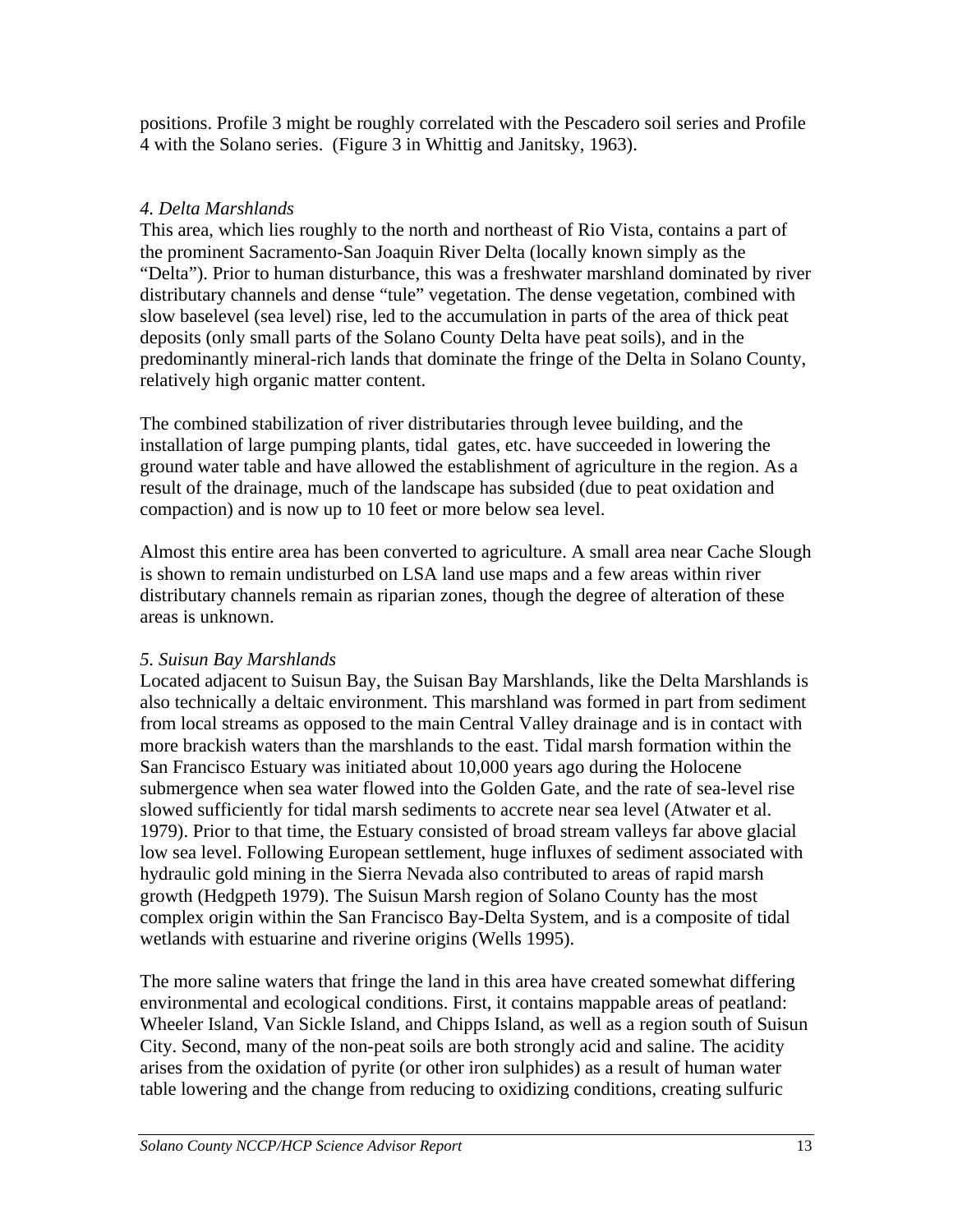acids and distinctive reddish and yellow-red oxidized Fe colors. The vegetation in this area consisted of tules, reeds, and salt-tolerant grasses and forbs.

## 2.3 CLIMATE AND HYDROLOGY

The climate of Solano County varies spatially depending mainly on the effects of topography on rainfall distribution. The lowland areas of the County can be classified as semiarid (10-20 inches [254-508 mm] of annual rainfall and 0.3-5 inches [7.6-127 mm] of annual runoff). The upland areas tend toward a subhumid rainfall-runoff regime (20-40 inches [508-1,016 mm] of annual rainfall and 3-20 inches [76.2-508 mm] of annual runoff) (Rantz 1971, 1972). Climate and hydrology have undoubtedly played a role not only in the distributions and success of key native and invasive flora and fauna but also in the distribution of agricultural and urban land use.

Today, the majority of urban development occurs on or downslope of the alluvial fans of the Vaca Mountains or conversely on the upslope side of the seasonal and tidal floodplain wetlands, the interface between the semi-arid and sub-humid climatic zones. There are also urban and rural residential developments on the valley floors of most of the small watersheds but especially in Suisun and Green Valleys. The most intensive agricultural land use occurs on the fertile seasonal and tidal floodplain areas, although there are vegetables and tree crops grown on the valley floors of Ulatis and Alamo Creeks and vegetables, tree crops, and grapes grown in Suisun and Green Valleys. In terms of hydrology, the location of development has necessitated the modification or development of drainage channels that are capable of transmission of runoff from the higher rainfall Vaca Mountains and uplands through the urban and transportation corridors and across the seasonal wetlands (now largely agricultural lands) to the sloughs and estuary.

It is important that the NCCP/HCP adequately portray the watershed as a connected system. The Sacramento – San Joaquin Delta - San Francisco Estuary is a single, hydrologic system. Hence, development within the Vallejo - Fairfield – Suisun – Vacaville development corridor will inevitably impact the hydrologically connected West Delta, Suisun, and Napa River/San Pablo Bay tidal wetlands and receiving waters.

In a regional context, the Bay Area may be considered a midpoint between the wetter coastal climatic zone to the north and the drier coastal zone to the south, and as such displays dramatic regional diversity in both flora and fauna that is enhanced by a complex tectonic geology and local and regional climatic gradients. The Bay Area population  $\text{(sum of the nine Counties}^1)$  $\text{(sum of the nine Counties}^1)$  $\text{(sum of the nine Counties}^1)$  rose by 15% during the period 1990-2000 and is projected to be eight million by the year 2020 (ABAG 2002). Within the Bay Area, it is the transitional zones between the uplands and the Baylands and the Baylands themselves that have come under the most pressure from development both now and historically and it is these habitats and the flora and fauna that occupy them that are most in danger of extinction (Goals Project 1999).

 $\overline{a}$ 

<span id="page-15-0"></span><sup>&</sup>lt;sup>1</sup> San Francisco, San Mateo, Santa Clara, Alameda, Contra Costa, Solano, Napa, Sonoma, Marin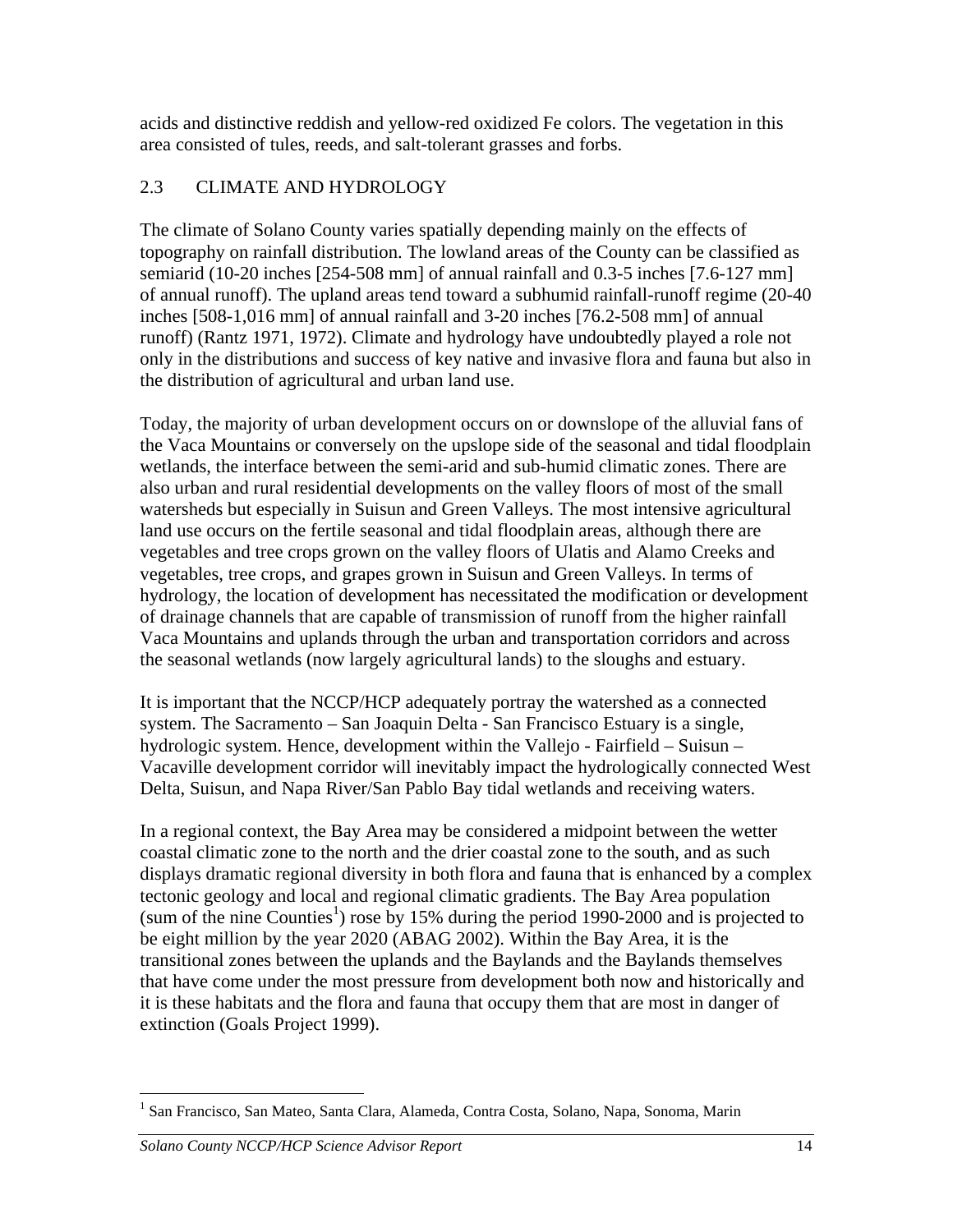In the hydrological, water quality, and habitat context, Solano County cannot be considered uncharacteristic of the Bay Area in general. General (philosophical and scientific) concepts on how preserve and enhance the natural and modified habitats found within Solano County as well as specific measures to conserve either habitats or specific species are likely to be regionally applicable and will have regional consequences.

## **3.0 DATA GAPS AND RESEARCH NEEDS**

We compliment the consultants for providing extensive GIS-based habitat maps and biological resource background information as a starting point for this planning process. We are concerned, however, that some of the existing information is not of sufficient detail or focus to facilitate science-based conservation planning and reserve design. We highlight a number of notable data gaps below. Efforts should be made to address these gaps in further developments of the Plan.

# 3.1 HABITAT QUALITY

There is a wide range of habitat quality represented by existing conservation and open space lands, including significant areas of degraded habitat. The existing background information and Revised Existing and Planned Open Space Lands GIS map include all public-owned open space and conservation areas without specific indication of habitat quality, degree of protection, or appropriateness for conservation of sensitive habitats and species of concern. This information in its current form is potentially misleading and could result in inappropriate planning or mitigation actions.

For example, the large area of "conservation lands" mapped on Grizzly Island, Island Slough, Joice Island, and diked portions of Hill Slough wetlands within the Suisun Marsh are Department of Fish and Game wildlife management areas where the management emphasis is on wintering waterfowl habitat and public hunting opportunities. These diked wetlands have replaced historic tidal marsh habitat and displaced endangered species; their management requires a take permit under the federal Endangered Species Act.

A preferred approach for conservation planning is to analyze and map habitat type and quality within open space reserves before considering their potential contribution to landscape-level reserve design.

# 3.2 PLANT SPECIES ACCOUNTS

The species accounts for birds and mammals incorporate information from a variety of sources, and many of these accounts provide valuable information for conservation planning. We are concerned, however, that the individual plant species accounts are based on a fast-retrieval approach from the California Department of Fish and Game's Natural Diversity Database (NDDB) and California Native Plant Society records. Incomplete representation of clapper rail and short-eared owl occurrences suggests that planning maps for birds and mammals also were derived solely from NDDB records.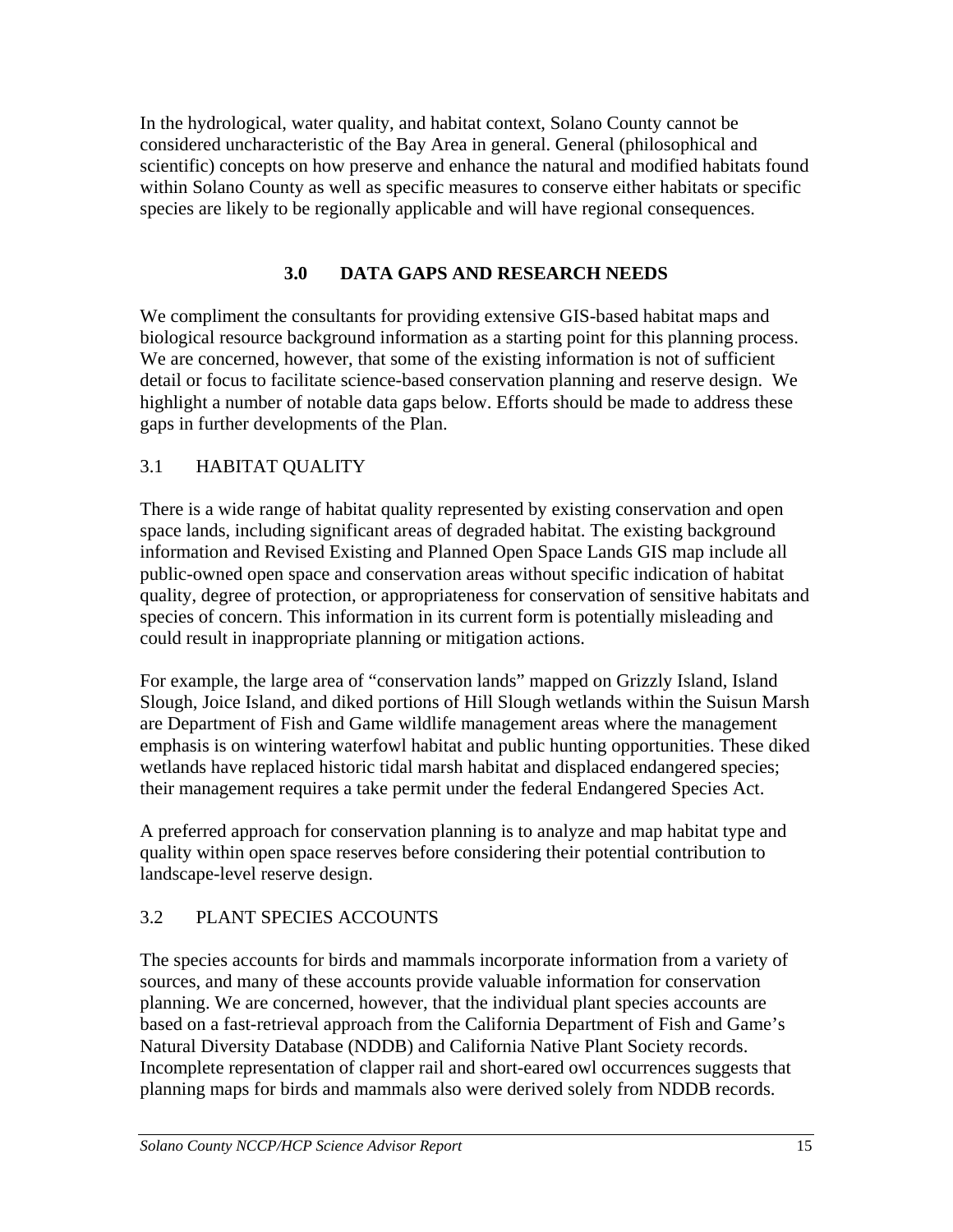NDDB record submittals are voluntary and include occurrence records from a range of qualified and less qualified scientists, resource managers, consultants, and volunteers. Location data from scientific surveys are likely to be the most accurate information, but taxonomic errors and misinterpreted threats, habitat, and species information sometimes occur in these records. The NDDB database provides an indication of what sensitive species may be in a project area. It is not intended to be a comprehensive scientific survey or to provide biological information at the level of detail needed for environmental impact analysis.

Occurrence data provide a starting point for development of a conservation plan. The applicants should attempt to improve the quality of science provided for this process. There are substantial gaps in scientific data and understanding of the ecosystems and individual species. We suggest that the evaluation of sensitive plant species is largely inadequate for conservation planning. Important planning information such as the location of locally extinct vs. extant records of sensitive species, and data quality is masked on the GIS maps. Information on such issues as critical life stages, dispersal characteristics, potential corridor use, genetic integrity, and critical interspecific interactions would enhance the success of the Plan.

# 3.3 RESEARCH NEEDS FOR GRASSLANDS

As discussed by LSA Associates, Inc, the upland grassland community was formerly characterized by bunchgrasses, but now is generally dominated by non-native annual grasses and forbs as a result of grazing and other land uses. Nonetheless, small pockets of native-dominated grasslands still remain in few hilly areas, such as portions of the Sky Valley and in the Pleasant Valley.

Research activities should focus on vegetation management and restoration activities to re-establish bunchgrasses as the dominant plants in areas that are now dominated by annual grasses. For example, grazing may be an appropriate management tool, but the timing and intensity of the grazing needs to be fine-tuned to favor the re-establishment of bunchgrasses. A combination of grazing, fire, mowing, and other techniques should be tested. Cooperative agreements with willing ranch owners should be pursued to expand the acreage of protected grasslands at the Jepson Prairie and elsewhere in Solano County.

# 3.4 RESEARCH NEEDS FOR RIPARIAN WOODLAND

*Sambucus mexicana*, the food plant of the Valley elderberry longhorn beetle, also grows as an understory and edge species in the riparian woodland plant community, even in places where the shrub component of the woodland is not well-developed. Examples of this phenomenon are in the hills in the northwestern portion of the county.

Many "riparian" habitats within and near cities and in agricultural portions of the County are very narrow (i.e., only 1 or 2 tree canopies wide) and are often characterized by nonnative trees and shrubs. These areas should be categorized and mapped as a separate habitat type, perhaps "degraded riparian" to distinguish it from the remnant riparian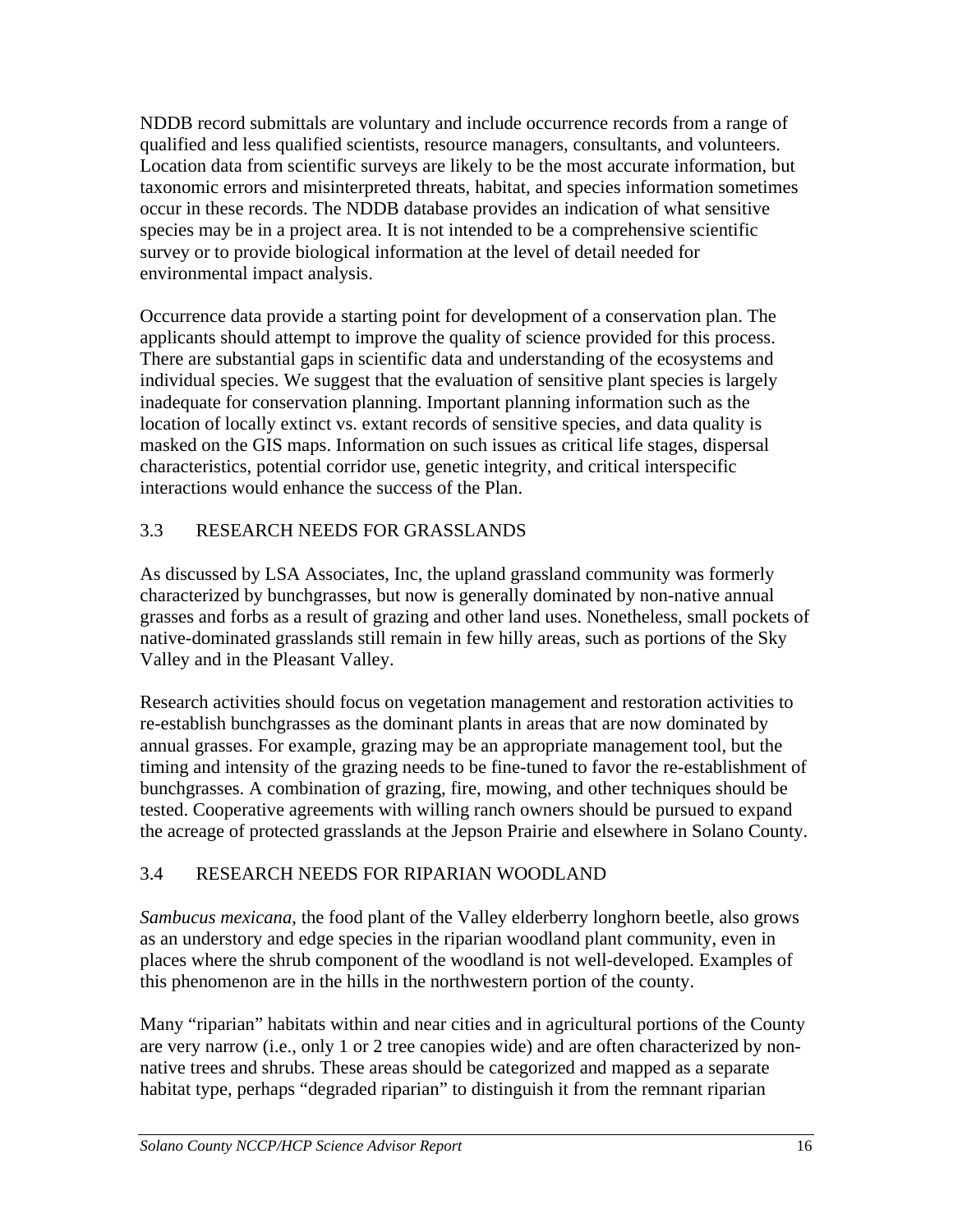woodland, and riparian scrub, which have greater diversity of native species and habitat values.

Research activities should focus on re-establishment of riparian vegetation along drainages in the County where riparian vegetation formerly occurred. This will require the cooperation of private landowners and public agencies to secure suitable sites and to alter their current land use activities to cooperate in the restoration of riparian woodland habitat. Cost-effective methods to eradicate and control invasive plants, plus propagation and cultivation techniques for plant taxa used for restoration, should be determined.

# 3.5 RESEARCH NEEDS FOR VERNAL POOL PLANT COMMUNITIES

Despite their ecological and evolutionary uniqueness, vernal pool ecosystems remain relatively little studied. Important research needs in the context of this HCP/NCCP effort include 1) responses of vernal pool plant communities to various management regimes, including grazing, burning, and mowing. Research efforts should focus on the temporal and spatial dimensions and intensity of these management regimes. 2) For most vernal pool plant species, we have too little information on population dynamics, taxonomy, species interactions, and connections to regional habitats to carefully quantify the probability of long-term persistence. 3) The extent to which vernal pool plant communities can be restored is still unknown. Most efforts to restore vernal pool ecosystems have failed to mimic natural systems (e.g., DeWeese 1998), although research is underway at Travis AFB that will contribute to our understanding of the factors that influence success or failure of restoration efforts (Collinge, *unpublished data*).

# 3.6 RESEARCH NEEDS FOR TIDAL WETLAND COMMUNITIES

The tidal marshes of Solano County are poorly understood in terms of modern and historic plant species composition, vegetation community dynamics, and the interactions between vegetation and geomorphic and hydrologic processes. There are substantial gaps in the scientific data and understanding of the ecosystems and individual species. Research that would support conservation planning for this ecosystem includes 1) Suisun thistle: basic biological research on the life history characteristics, population dynamics, species interactions, and response to management (hydrology, water quality) regimes; 2) Endangered plant – invasive plant interactions and control methods. *Lepidium latifolium* invasions threaten several endangered wetland plant and animal species, and will compromise wetland restoration efforts in Solano County. Applied research on the species and community consequences of potential control measures are needed. 3) research directed toward the restoration of biogeochemical function is paramount to the restoration of tidal marsh communities, as most tidal wetland restoration efforts have failed in this regard; and 4) a complete classification and description of wetland types considering landscape position, hydrogeomorphology, biogeochemistry, and vegetation (see Ferren et al. 1996) is needed to understand and conserve Solano County wetland diversity.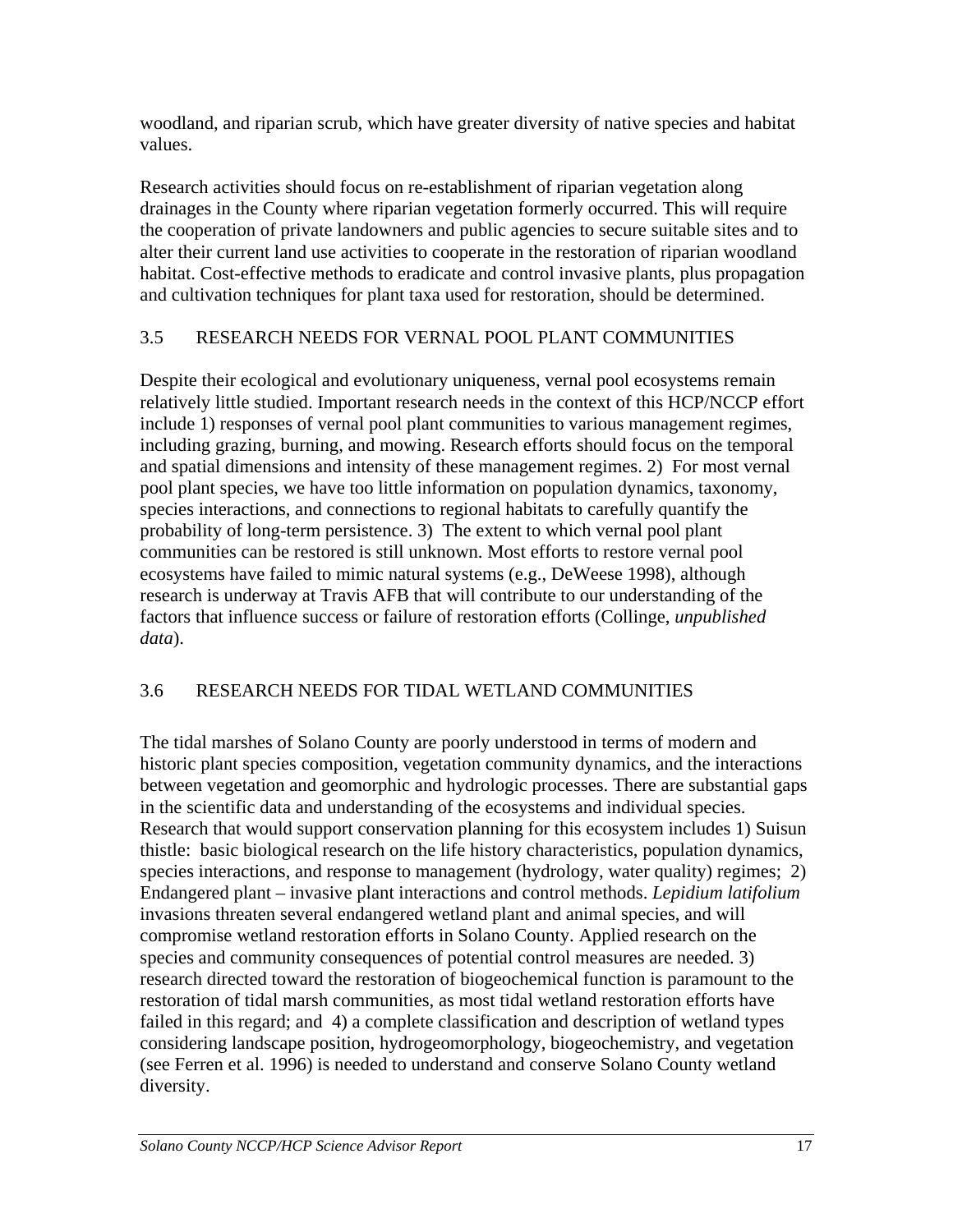### 3.7 RESEARCH NEEDS FOR ANADROMOUS SALMONIDS

Steelhead and fall-run/late-fall-run chinook salmon in Solano County are near the boundaries of the coastal and Central Valley ESUs for both species. It would be useful to clarify the genetic relationships of anadromous salmonids in Solano County streams to those ESUs—i.e., to determine if the fish belong primarily to one or another of the currently defined ESUs. Studies also are needed to document the temporal changes in population composition of steelhead-rainbow trout vis-à-vis the steelhead and rainbow trout phenotypes. Potential causal relationships between changes in population phenotypic composition and environmental factors need to be clarified. Also, the extent to which juvenile steelhead-rainbow trout and juvenile chinook salmon utilize non-natal streams for rearing should be determined. Factors that affect the survival and growth rate of juvenile salmonids in those streams should be evaluated.

### 3.8 RESEARCH NEEDS FOR AMPHIBIANS AND REPTILES

Information exists on metapopulation dynamics of the California tiger salamander for a hilly area along the California coast (Trenham, 1998), but comparative data for the ecosystem types in the Solano County planning area are lacking. It would be valuable to know how far salamanders move from breeding ponds, whether they return to breed in the natal ponds, and the ecosystem properties of the habitats they live in while they grow to maturity. Additional survey information on ponds and vernal pools that may be used for breeding is also necessary to understand more fully the genetic relationships among populations and distribution of the species. Finally, some management regimes may favor the small mammals upon which the species depends better than others, and data should be taken on the salamander and these small mammals as management regimes for vernal pool habitats in general are assessed.

For the California red-legged frog, few data exist on the dispersal patterns and utilized habitats of the frogs, especially the young, and this information may be critical for evaluating the adequacy of terrestrial habitat that surrounds and connects multiple breeding ponds required by the species.

For the foothill yellow-legged frog, western spadefoot toad, and giant garter snake, the most important current need is for more survey information on their distributions in Solano County as a first step in developing questions relating to means of enhancing populations.

## 3.9 RESEARCH NEEDS FOR VERNAL POOL CRUSTACEANS

Like the highly distinctive plant communities that inhabit the vernal pools of Solano County, relatively little is known for most areas (Jepson Prairie being a notable exception) beyond simple surveys focusing on the presence/absence of endangered and threatened species. In other similar systems through the Central Valley of California, local populations experience dramatic numerical fluctuations over annual and decadal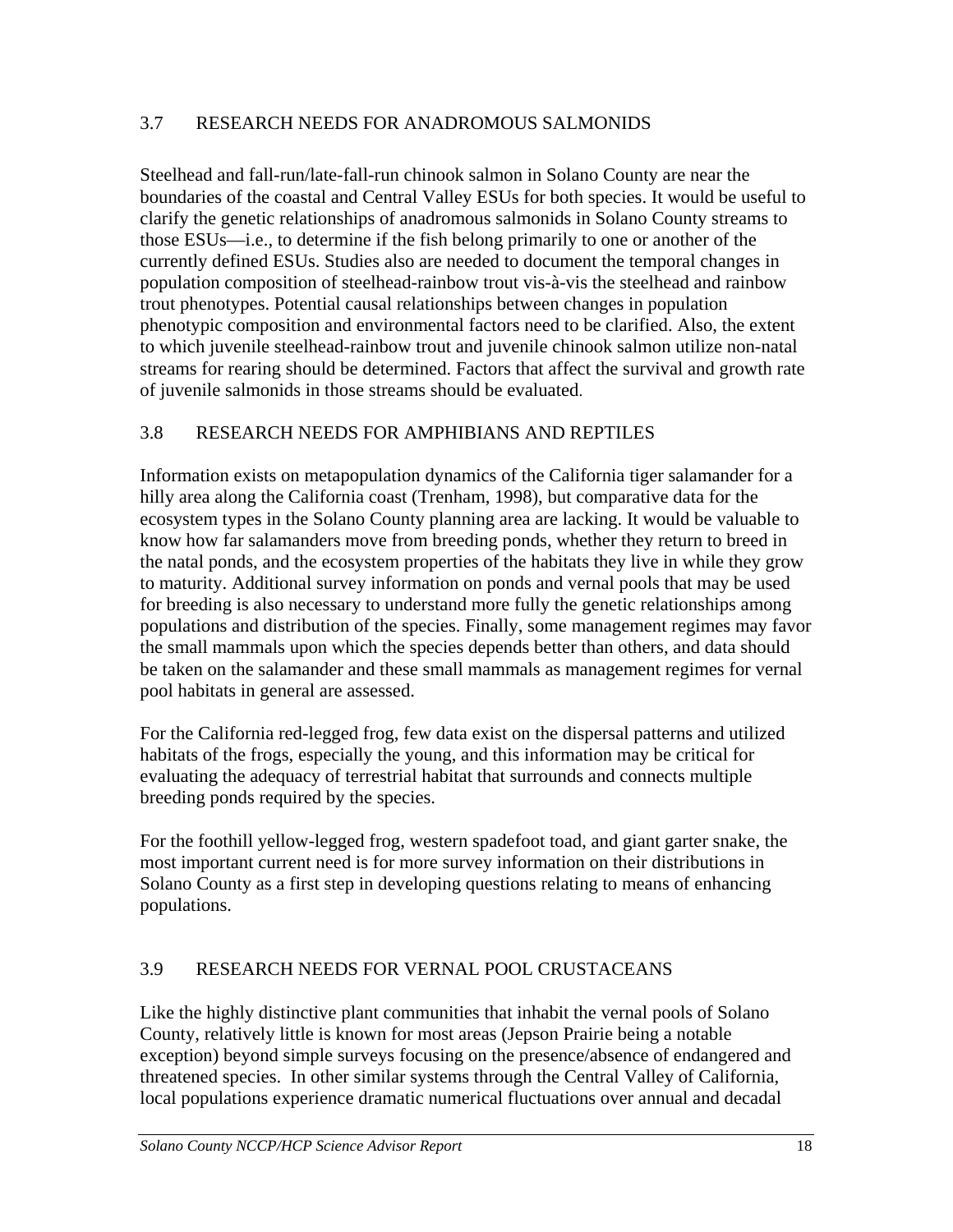time frames, sometimes becoming locally extinct, and likely depending on colonization from other pools for re-establishment. As with vernal pool plant species, we have too little information on local and regional population dynamics, species interactions, and historical and recent connections among populations to be assured that any conservation plan will ensure long-term persistence of these species. Both genetic and demographic studies that include all potential habitat should be initiated in order to gain this information. In addition, experimental studies are needed to determine the value of vernal pool restoration and reconstruction as a means to re-establish historic connections among populations and to buffer existing populations against natural and anthropogenic disturbances. Some studies are underway at Travis AFB that target vernal pool plants (Collinge, unpublished data); similar long-term studies at both the population and community levels are needed for vernal pool crustaceans.

### 3.10 RESEARCH NEEDS FOR HYDROLOGY AND WATER AND SEDIMENT QUALITY

Despite pressures associated with urban, industrial, and agricultural development in the County, the hydrological regime and status of sediment and water quality has not exceeded the tolerance of many key species to the point of extirpation. In that context, careful planning that includes a combination of one-time scientific evaluations and ongoing research and monitoring should be incorporated into the conservation goals. The following research needs have been determined with direct regard to hydrology and sediment/ water quality but these should not be considered holistic or separate from other recommendations:

1. An assessment of historic fauna and flora of Suisun, Green Valley, Alamo and Ulatis Creeks should be done to determine the true baseline. This information should then be used to help determine how, if at all each of these creeks could be restored or maintained. This should rightfully include community consultation to determine what the community wants out of their watersheds. We recommend using the "historical ecology methodology" (Grossinger 2001).

2. Assessments should be done to determine appropriate dry season environmental flows for species of concern (particularly steelhead trout) especially in Suisun and Green Valley Creeks but also in Alamo and Ulatis Creeks. This assessment should ideally utilize an assessment of historical flow regime and land use change to determine what is potentially feasible versus what might be wishful thinking. We recommend using the "historical ecology methodology" (Grossinger 2001) in conjunction with channel habitat assessments and fish population assessment.

If flora and fauna studies, flow regime studies, channel habitat assessments, and fish population assessments demonstrate that beneficial uses are impaired by water quality and/ or quantity, or sediment quality, the following scientific assessments are recommended: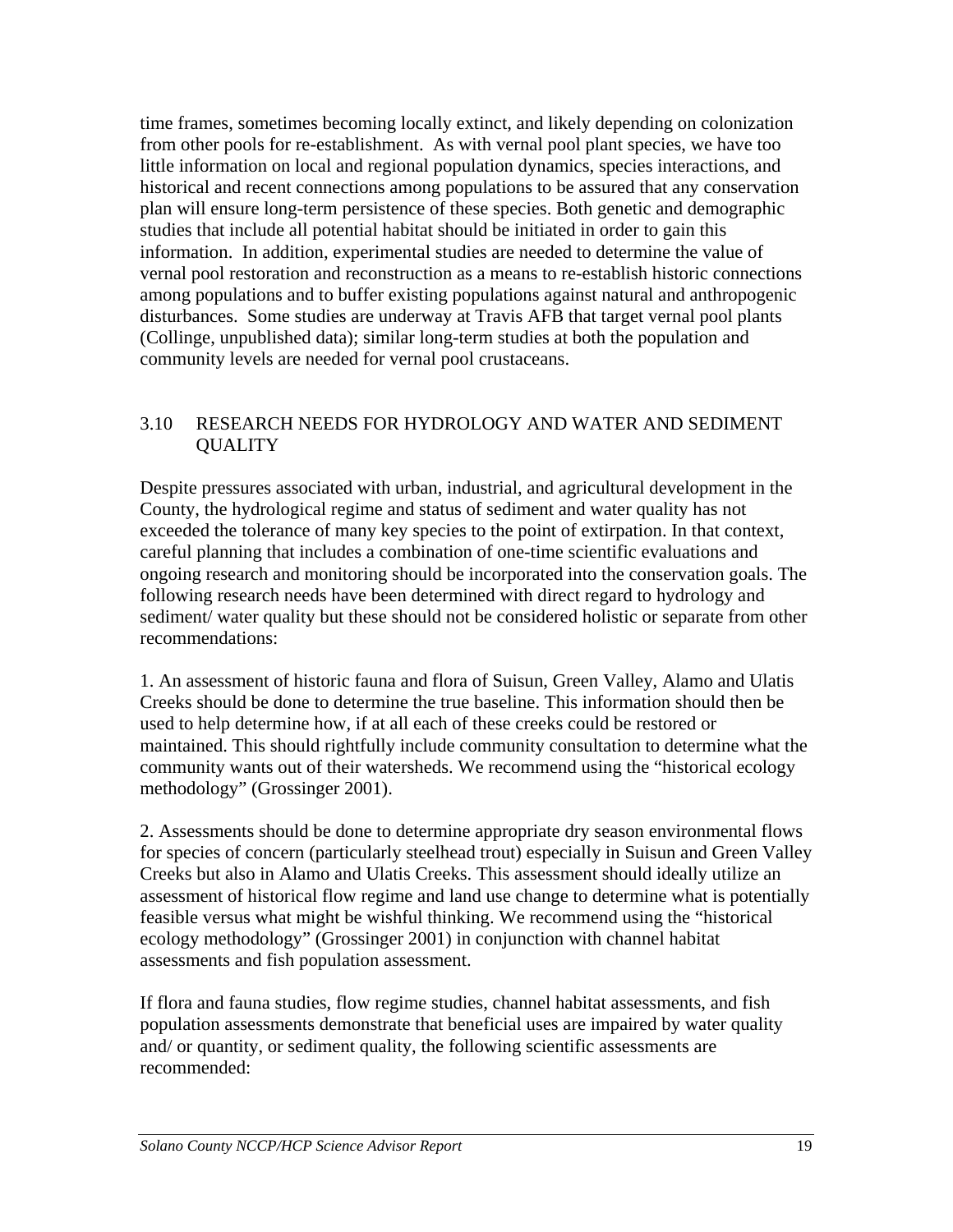1. A scientific study should be conducted to determine the relative magnitude sources of non-point contaminants so that appropriate management techniques can be selected.

2. Studies should be undertaken to determine the relative sediment supply from various sediment sources (hillslopes, bank and bed erosion, faming, and urban runoff) so that appropriate management techniques can be applied. SFEI is experienced in both of these types of studies and could be approached to take the lead research role or an oversight role.

### **4.0 SPECIFIC HABITAT TYPES AND AREAS OF HIGH CONSERVATION CONCERN**

## 4.1 VERNAL POOL ECOSYSTEMS

Vernal pools are spatially discrete, ephemeral wetlands typical in regions with Mediterranean climates (Keeley and Zedler 1998). Distinct wet and dry seasons lead to winter and spring inundation of pools, followed by complete drying in summer. These temporary wetlands, characteristically underlain by an impervious clay layer, support a unique biota capable of withstanding and responding to extreme variation in physical conditions. For example, California's vernal pools harbor more than 60 known endemic species of plants and invertebrates (Baskin 1994). Vernal pools were once widespread along the Pacific coast and Central Valley of California (Barbour et al. 1993). Urban expansion and agricultural development have destroyed most of the vernal pool habitat in California, and it is estimated that less than 10 % of pools remain (Holland 1998). These activities have also disrupted the historical interconnections among pools within complexes and among the complexes themselves at local and regional scales. Since there is evidence that these connections play an important ecological and evolutionary role in the resilience of vernal pool plant and animal populations to local extinction, the disruption of these connections poses a serious threat to the long-term persistence of the vernal pool biota. In addition to direct habitat loss, many vernal pool ecosystems have been degraded by the invasion of exotic plant species, which contributes to further declines of vernal pool plant species.

Vernal pool ecosystems in Solano County consist of seasonally inundated pool basins and swales embedded in a matrix of undulating grasslands. Critical ecological processes link the pool basins to the adjacent mounds. For example, mounds adjacent to vernal pools provide important upland habitat for solitary bees, which are frequent flower visitors and pollinators of many vernal pool plants. Upland areas also provide refuges for amphibious animals such as spadefoot toads and California tiger salamanders, as well as terrestrial species such as pocket gophers and California jackrabbits. The burrowing activities of gophers during the dry season produce microtopographic variation within pool basins. This fine-scale heterogeneity allows for a greater variety of plant species to thrive in a single pool basin than would be found in a pool with more homogeneous topography. Jackrabbits forage throughout the grasslands and basins and contribute to seed dispersal of vernal pool plant species (e.g., Zedler and Black 1992, Collinge, *unpublished data*).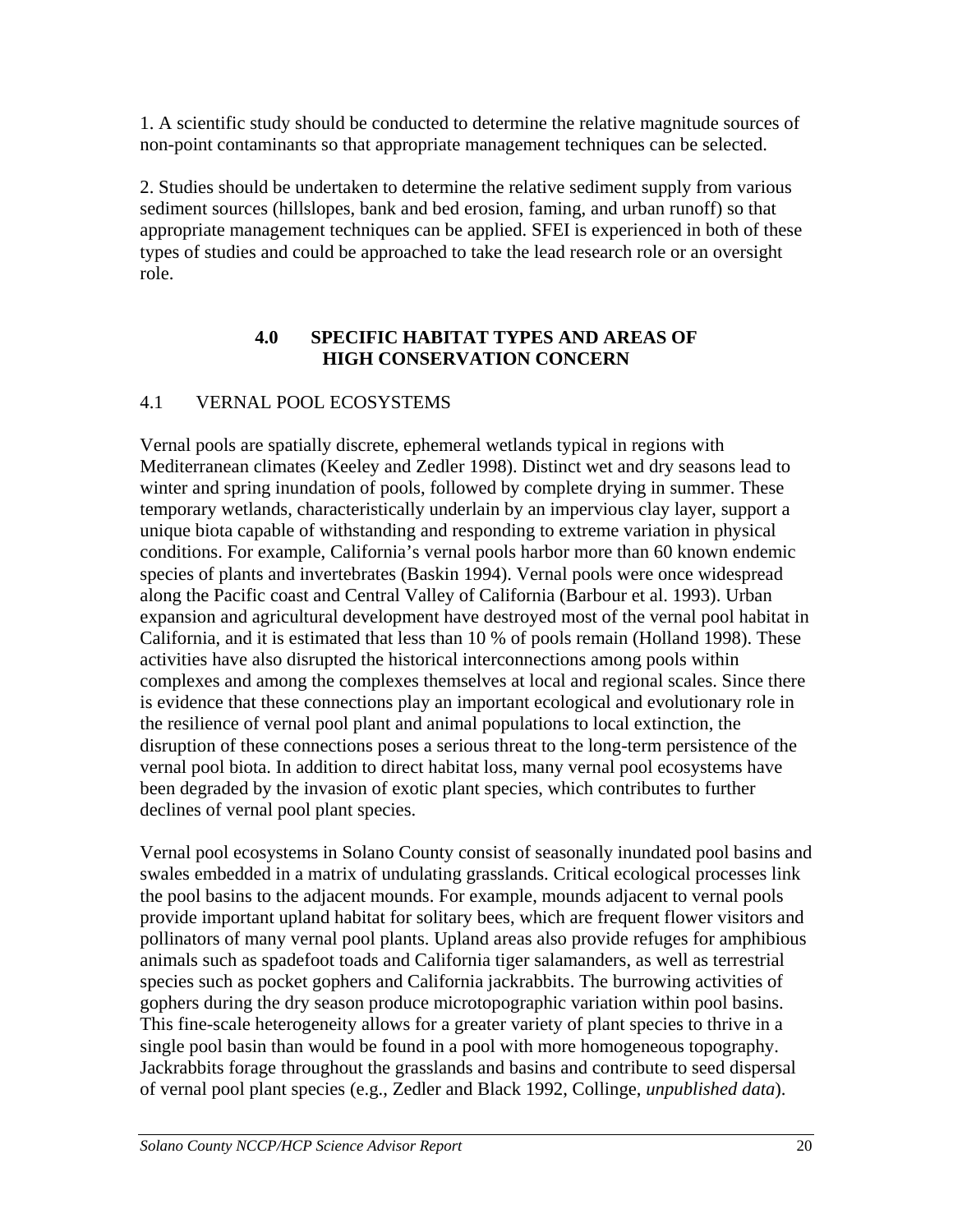Historically, vernal pool complexes were widespread in Solano County (LSA Associates 2002), but currently exist primarily at Travis AFB, in the Jepson Prairie Preserve, and in the area between Travis and Jepson. There are smaller pool complexes at several sites north and west of Fairfield, which support populations of the endangered plant, *Lasthenia conjugens* (Contra Costa Goldfields, see Section 5.1) and perhaps relictual populations of several species of crustaceans.

The vernal pool complexes found in different parts of the county differ tremendously in plant and animal species composition. Because Travis and Jepson lie in two different watershed basins (Suisun vs. Montezuma Hills), they exhibit different drainage patterns, different soils, and different levels of exposure to tidal conditions. Plant and animal species composition reflects these differences in abiotic conditions. For example, of the plant species of special concern for this HCP/NCCP, one (*Lasthenia conjugens*) occurs at Travis but not at Jepson, and two others (*Tuctoria mucronata* and *Neostapfia colusana*) are known to occur at Jepson but not at Travis. Because of the high level of spatial variation in vernal pool plant and animal communities across the county, conservation efforts must include representatives of these different plant and animal communities in order to prevent further degradation of biological diversity.

## 4.2 GRASSLANDS

As discussed in the background material prepared by LSA, the upland grassland community was formerly characterized by bunch grasses, but now is generally dominated by non-native annual grasses and forbs as a result of grazing and other land uses. Nonetheless, small pockets of native-dominated grasslands still remain in few hilly areas, such as portions of the Sky Valley and in the Pleasant Valley. We recommend that the NCCP/HCP identify areas of native grasslands, include them in the reserve designs, and propose strategies for restoring non-native grasslands back to native grasslands, where possible.

# 4.3 RIPARIAN HABITAT

Riparian habitat borders the edges of rivers, streams, lakes and ponds, forming the transitional ecotone between the stream (or water body) and adjacent upland habitats. Natural riparian habitats are characterized by gradients of light and moisture, lush vegetation, and high biological diversity. Along streams and rivers, riparian habitat functions as an important corridor between coastal (or bayshore) marsh habitats, floodplains, and upland grasslands and oak woodlands. It also provides a diversity of wildlife with food, cover, and breeding sites in close proximity to water. In the San Francisco Bay area, the dramatic decline in riparian habitat area (only 16% of historic riparian habitat area remains; Goals Project [1999]) is correlated with declines in nearly all riparian dependent migratory and resident bird species, many amphibians, and resident and anadromous fishes that formerly used the many streams draining into the San Francisco Bay (Moyle 2002, Goals Project 1999).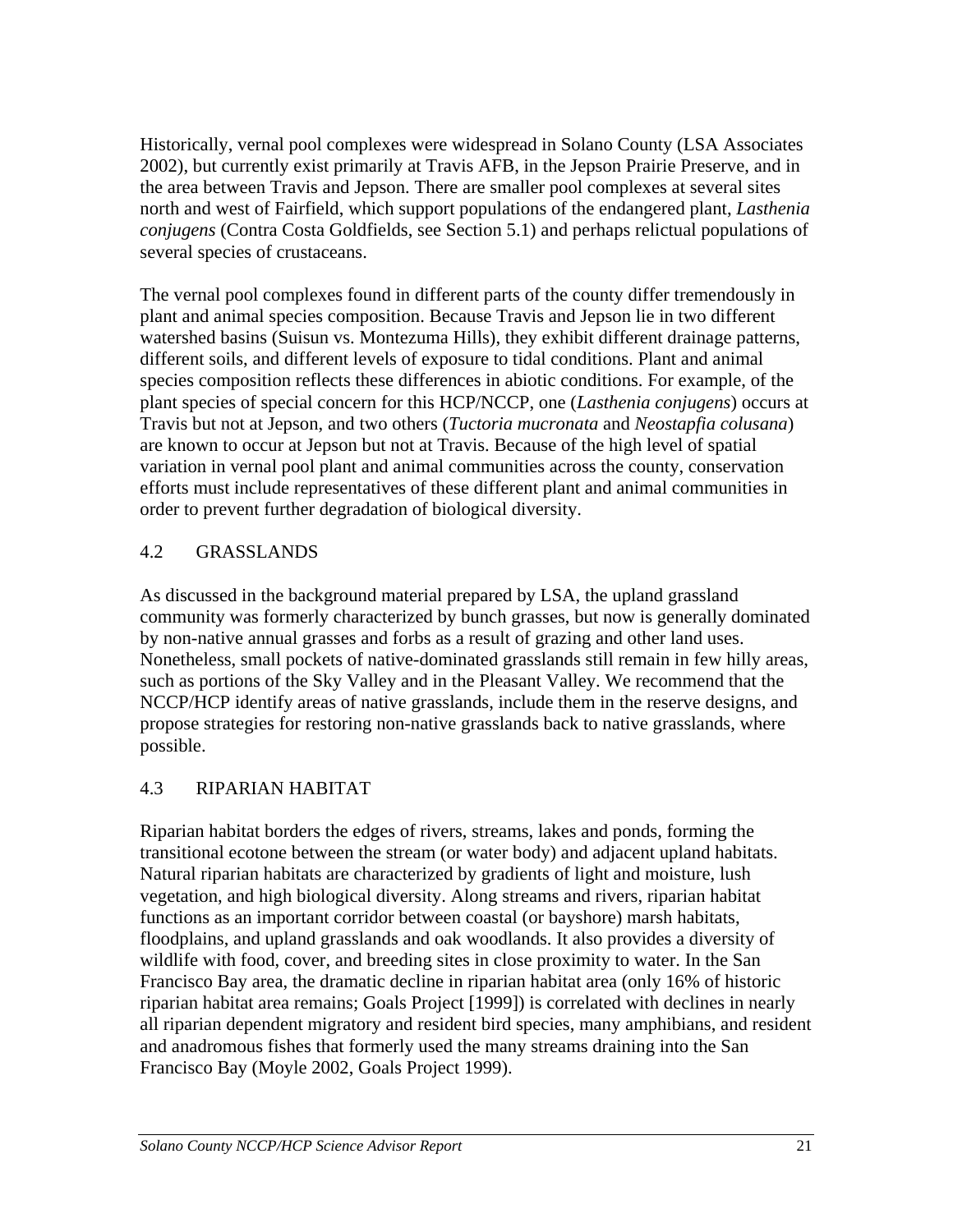Solano County contains all or portions of seven watersheds. Among those that drain into the Suisun Bay (the eastern portion of the San Francisco Bay estuary), the American Canyon Creek, Green Valley Creek, and Suisun Creek drainages are small, lowelevations watersheds. Many of the smaller tributary streams are ephemeral, flowing only during the wet winter and spring seasons. Riparian habitat along the streams of these drainages, while severely degraded in some areas, still functions as an important corridor and some of the streams still support small runs of anadromous salmonids (chinook salmon and steelhead), assemblages of resident fishes including hitch, California roach, prickly sculpin, three-spine stickleback, and Sacramento sucker, and amphibians, including foothill yellow-legged frog and perhaps California red-legged frog. These watersheds also provide important freshwater, sediment, and nutrient input to Suisun Marsh, the largest remaining tidal marsh complex in the San Francisco Bay estuary.

*Sambucus mexicana*, the food plant of the federally listed valley elderberry longhorn beetle, grows as an understory and edge species in the riparian woodland plant community, even in places where the shrub component of the woodland is not welldeveloped. Examples of this are in the hills in the northwestern portion of the county.

Many "riparian" habitats within and near cities and in agricultural portions of the county are very narrow (i.e., only 1 or 2 tree canopies wide) and are often characterized by nonnative trees and shrubs. We suggest these areas be categorized and mapped as a separate habitat type, perhaps "degraded riparian" to distinguish it from the remnant riparian woodland (and riparian scrub) that has a greater diversity of native species and habitat values. In addition, levee setbacks and other measures should be considered to restore floodplains.

## 4.4 TRANSITIONAL HABITATS SOUTH OF HIGHWAY 12

There are few places in California where biologically significant habitats interdigitate in such a rich way as in the open lands east of Fairfield and south of Highway 12. Here, estuarine sloughs connect the rich salt marsh habitats of Grizzly Island with the dry grassland and vernal pool habitats in the vicinity of Travis Air Force Base and the Jepson Prairie. Two isolated hilly areas lie on either side of these sloughs. On the west, the Potrero Hills rise above grassland and marshes, and on the east lie the Montezuma Hills.

On the Potrero Hills' northwestern flank, a finger of estuarine marsh extends eastward from marshes of Hill Slough. North of these hills and south of Highway 12 lies an extensive zone of mima mounds, small vernal pools and swales, and two larger pools, at least one of which supports a breeding population of the California tiger salamander. Conservancy fairy shrimp, vernal pool tadpole shrimp, and several special-status vernal pool plants have also been recorded in this area. It contains designated critical habitat for Contra Costa goldfields, Conservancy fairy shrimp, and vernal pool fairy shrimp. Naturalists have observed California ground squirrels and burrows of the American badger. The hills themselves are covered with non-native grasslands, which support wintering raptors as well as a resident fauna.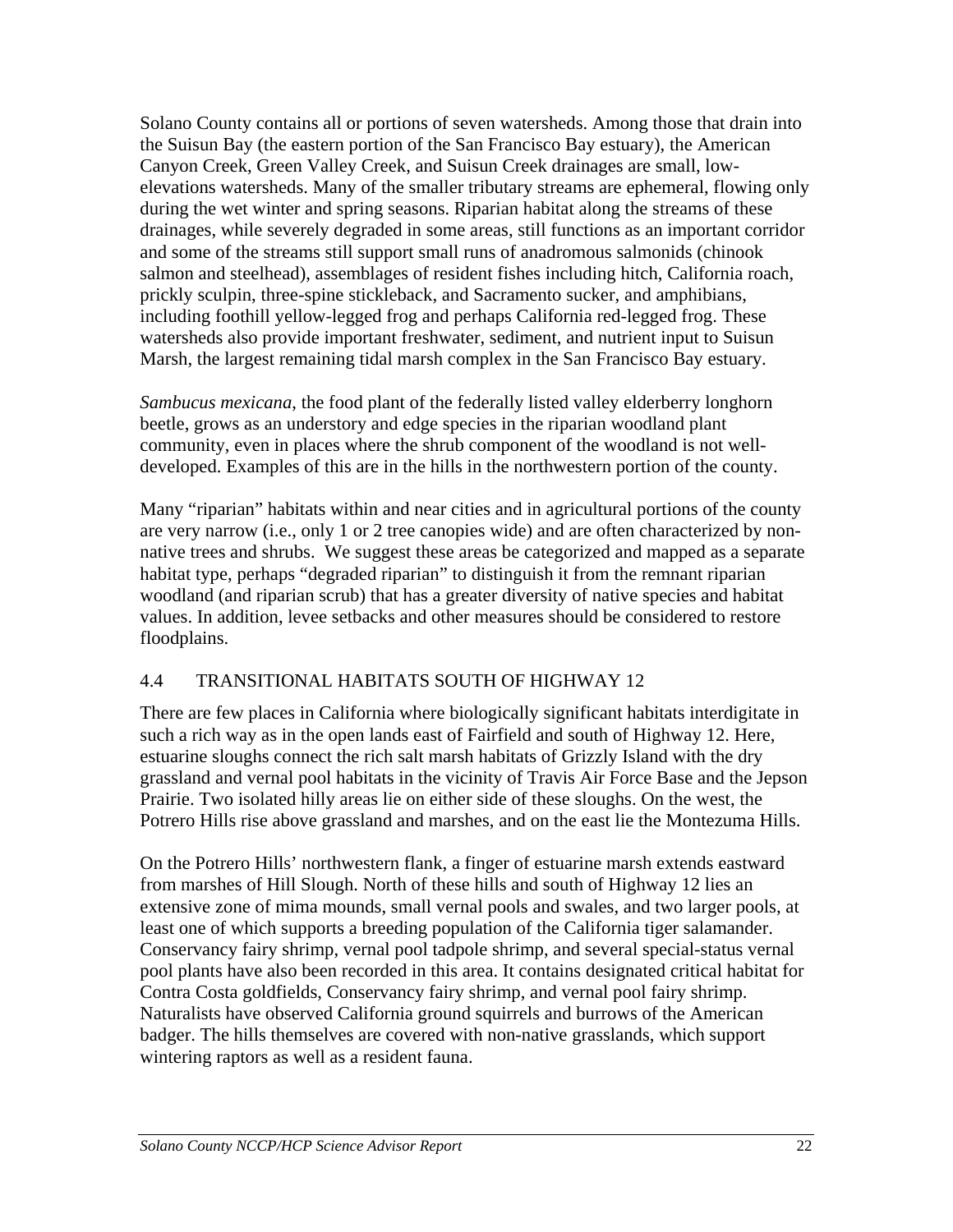From the eastern edge of Fairfield east to Shiloh Road, significant wetlands occur on both sides of Highway 12, and the area represents the transition zone from brackish to freshwater pools. Each pool and slough is significant in its potential to support unique species, and records exist for many special-status plants and animals. For example, critical habitats for vernal pool fairy shrimp and vernal pool tadpole shrimp occur on both sides of the highway in this area, and these critical habitats also extend north and south of the road further east, north of the Montezuma Hills. The presence of this transition is itself of great scientific importance because it allows for study of the tolerance limits and relationships of species. Currently, Highway 12 disrupts these patterns, and further development of this highway would remove any possibility of reestablishing natural hydrological contiguity of habitats and the back and forth movement of organisms.

East of Shiloh Road, and principally south of Highway 12, lie the topographically unique Montezuma Hills. Numerous small, gentle hills rise above a network of small swales, most of which support marsh vegetation. A record for bearded popcorn flower exists in one such area. Native wetland grasses have also been noted in these swales. The hills themselves support dryland farming. They are tilled from top to bottom to grow grain crops, and they also support sheep grazing. These hills harbor significant populations of wintering raptors, including the red-tailed hawk, ferruginous hawk, rough-legged hawk, kestrel, peregrine falcon, and prairie falcon. Importantly, there are seven records for burrowing owls. Grizzly Island to the west is known to birders as a hotspot for wintering raptors, and the Montezuma Hills extend the range and foraging opportunities for these birds.

At the base of the Montezuma Hills, flat lands filled with vernal pools and estuarine marshes extend down into the Montezuma Slough and up to the levee of the Sacramento River. Here, there are records for vernal pool tadpole shrimp and three special-status, vernal pool plants. It contains critical habitat for both the Conservancy fairy shrimp and vernal pool tadpole shrimp. Records exist for fragrant fritillary and Carquinez goldenbush in the upland margins of this habitat. Land here is used for hunting, cattle grazing, farming and other human uses, but retains some natural value to support native ecosystems.

## 4.5 SUISUN MARSH TIDAL WETLANDS

Physical environmental parameters such as landscape position, hydrogeomorphology, and biogeochemistry are often considered in the classification of wetland types (Cowardin 1979, Ferren et al. 1996). We recommend the Plan include a description of Solano County wetlands following Ferren et al. (1996) that groups wetlands with similar ecosystem affiliation and structure and is organized by hydrogeomorphic units or habitats such as estuaries, pools, ponds, streambanks, seeps, springs, and others. This approach will reveal a considerably more diverse assemblage of estuarine, palustrine, and riverine wetlands in the Solano Project area than has been conveyed in the background material. The consultants followed a descriptive approach that conveys dominant wetland vegetation, but does not provide enough information about the type of wetland system to which the vegetation belongs and thus the types of ecosystem functions it supports.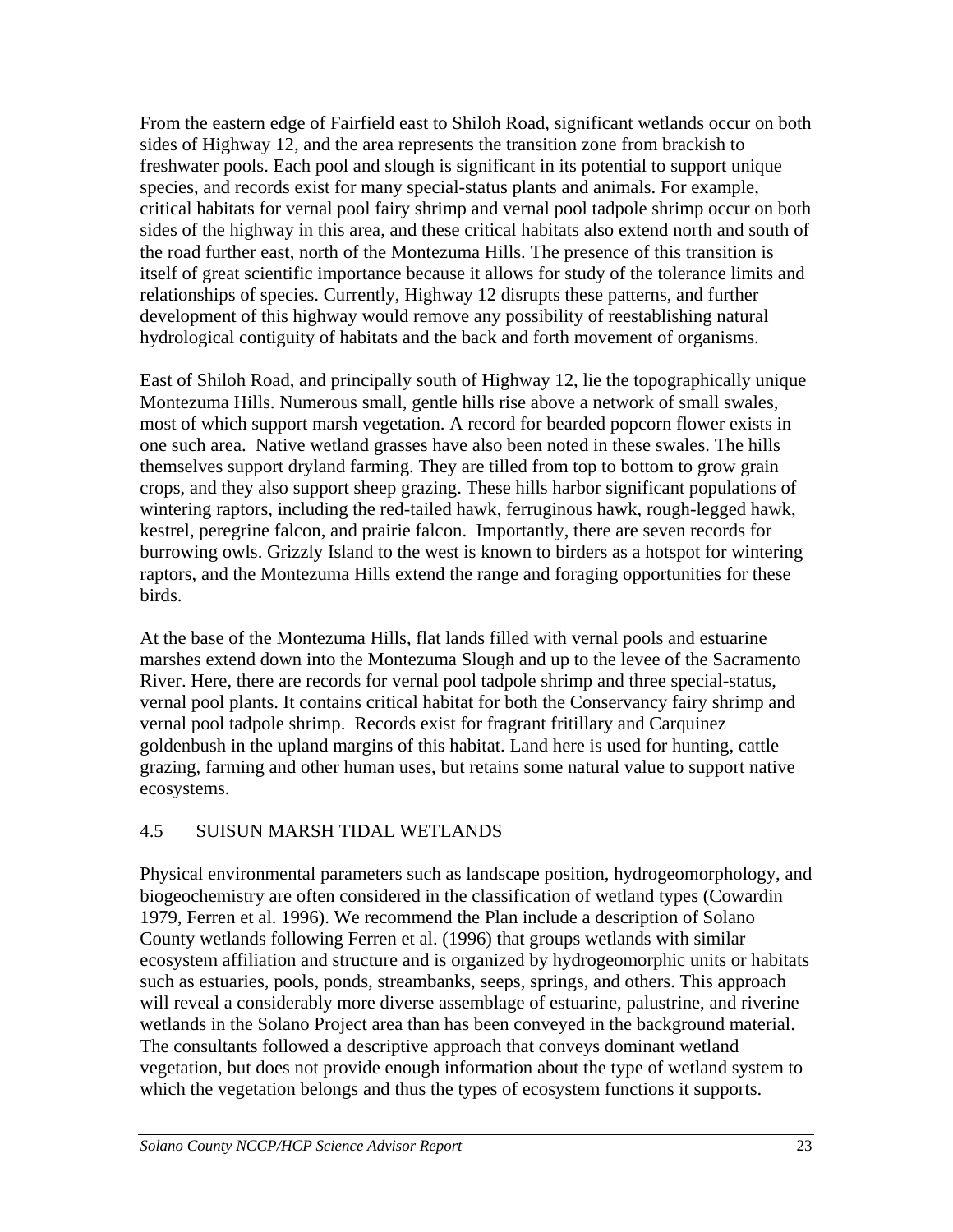Conservation efforts should consider this diversity of wetland types to facilitate the conservation and recovery of historic biodiversity.

As discussed in the background material (Marshes and other Wetlands) prepared by LSA, more than 90% of the Solano estuarine wetlands have been filled for development or replaced by diked marshes that do not support full historic functions and values. Northern coastal salt marsh (i.e., Holland 1986) is more accurately described as estuarine emergent wetland. Estuarine wetlands occur between non-storm extreme high tide and extreme low tide. They are inundated by tidewater and may be exposed at low tide. Solano estuarine wetlands are bounded by non-tidal palustrine, riverine, or upland habitats above high tide or the influence of ocean-derived salts and estuarine deepwater habitats below low tide. Palustrine emergent wetlands of Solano are found at the edges of ponds, streams, and at fault-associated seeps and springs. These communities are found above the reach of tidal flows at estuarine wetland edges in Suisun Marsh. There are also palustrine seep and spring wetlands within estuarine areas.

Solano estuarine wetlands characterized by vegetation dominated by vascular plants occur in the classes Aquatic Bed Wetland (including rooted and floating vascular types), Emergent Wetland (including nonpersistent annual and persistent perennial types generally considered "salt marsh and brackish marsh"), and Scrub-Shrub Wetland.

Estuarine wetland vegetation is often related directly to the geologic origin, hydrogeomorphic processes, or landscape context in which it occurs. The Southampton and southwestern Grizzly Bay shorelines with adjacent subtidal habitat, mud flats, and low elevation emergent (i.e., salt marsh) vegetation are characterized by a *Spartina foliosa* series. *Spartina foliosa* occupies mudflats at the water's edge at along the Solano shoreline of the Napa River, through the Carquinez Straits to Southampton Bay and the Suisun Reserve Fleet shoreline at Grizzly Bay. Eastward of this point, Solano shorelines are colonized by mixed stands of *Scirpus californicus* and *Scirpus acutus*.

Estuarine emergent marshes with more substantial riverine inflow or at river mouths with perennial flows (i.e. Suisun Slough, Montezuma Slough, interior Suisun tidal channels) are characterized by emergent (i.e., brackish marsh) vegetation below mean water elevation characterized by *Scirpus americanus, S. californicus, Scirpus acutus, S. maritimus,* and/or *Typha domingensis.* Plant species at and above mean high water include those with high salinity tolerance. Significant tidal ranges influence Solano wetland communities more than 80 kilometers inland from the Golden Gate. The interior areas of Suisun Marsh experience only dampened effects of summer coastal fog. The inland reach of the tidal prism, coupled with high evapotranspiration rates of hot, dry Solano summers results in high soil salinity conditions at and above high tidal elevations in Solano that exceed soil salinity conditions observed on the outer coast. *Salicornia virginica, Arthrocnemem* (Salicornia) *subterminale, Cressa truxellensis*, and *Frankenia salina* occupy the high salinity edges. Below this extreme elevation, *Distichlis spicata* has been historically dominant in Suisun wetlands (Mason 1972), but *Jaumea carnosa, Cuscuta salina, Atriplex triangularis, Euthamis occidentalis, Triglochin maritima, Limonium californicum,* and *Grindelia stricta* var. *angustifolia* are all common. The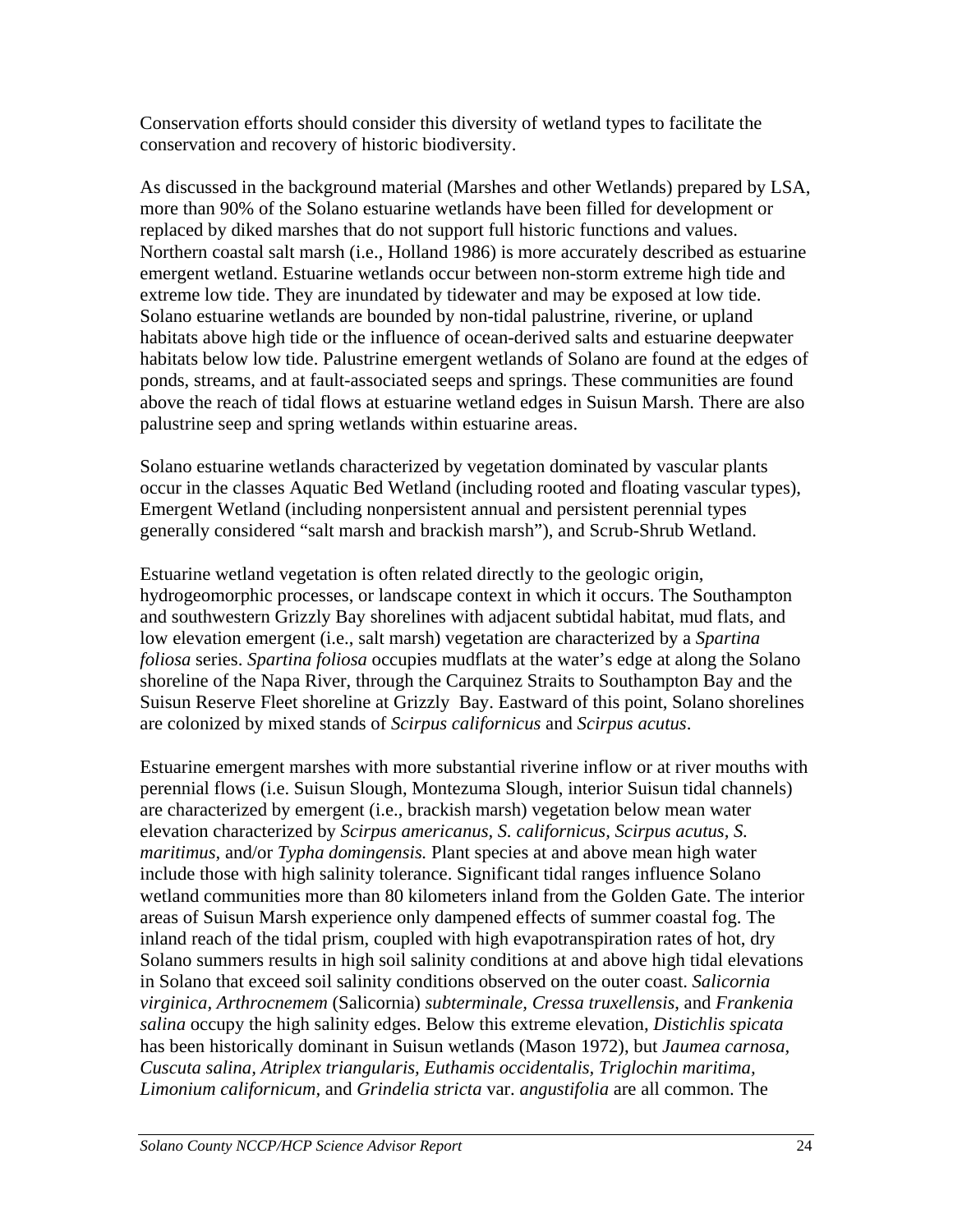extreme environmental gradients present within Solano estuarine wetlands support a rich wetland flora with a range of adaptations to flooding and salinity stress. We recommend the review of Baye et al. (2000) for a complete floristic description of the estuarine wetlands.

The invasions of *Spartina alterniflora* and *Spartina densiflora* described in the background material are inaccurate and are not relevant to this Plan, as both are still restricted to Central and South San Francisco Bay and are not present in Solano County (Bossard et al. 2000). *Spartina patens* (not *S. alterniflora* as reported) is at Southampton Bay, Benicia State Recreation Area. This is the only non-native *Spartina* invasion in Solano County to date.

## **5.0 TARGET SPECIES**

The current background materials and species list rely heavily on the California Natural Diversity Data Base (NDDB), which is incomplete and, in some cases, may include species that do not currently exist in the planning area. File records from the Sacramento Field Office of the U.S. Fish and Wildlife Service are sometimes more complete than the NDDB for federally listed species (e.g., clapper rail). We recommend considering the global/state ranking of species, which is available on-line from NatureServe ([http://www.natureserve.org/explorer/\)](http://www.natureserve.org/explorer/) in addition to California and federal legal status (which are more politically biased) and California Native Plant Society status (which does not necessarily provide a global perspective).

Based on our collective knowledge of the species of conservation interest, combined with information from the background materials provided to us by LSA, we screened the "Draft List of Special-Status Species and Associated Habitats" and arrived at the following list of species which we believe require species-level conservation measures in the Solano County NCCP/HCP. These species are very rare, highly vulnerable, and/or of high ecological significance in the planning region. There may be a need to add some plants, especially tidal plant species, to this preliminary list (see later discussion of tidal marsh plants):

- Suisun Thistle
- Hispid Bird's beak
- Soft Bird's beak (good indicator species)
- Contra Costa Goldfields
- Colusa Grass
- Solano Grass
- Swainson's Hawk
- California Black Rail
- California Clapper Rail
- Burrowing Owl
- California Tiger Salamander
- California Red-legged Frog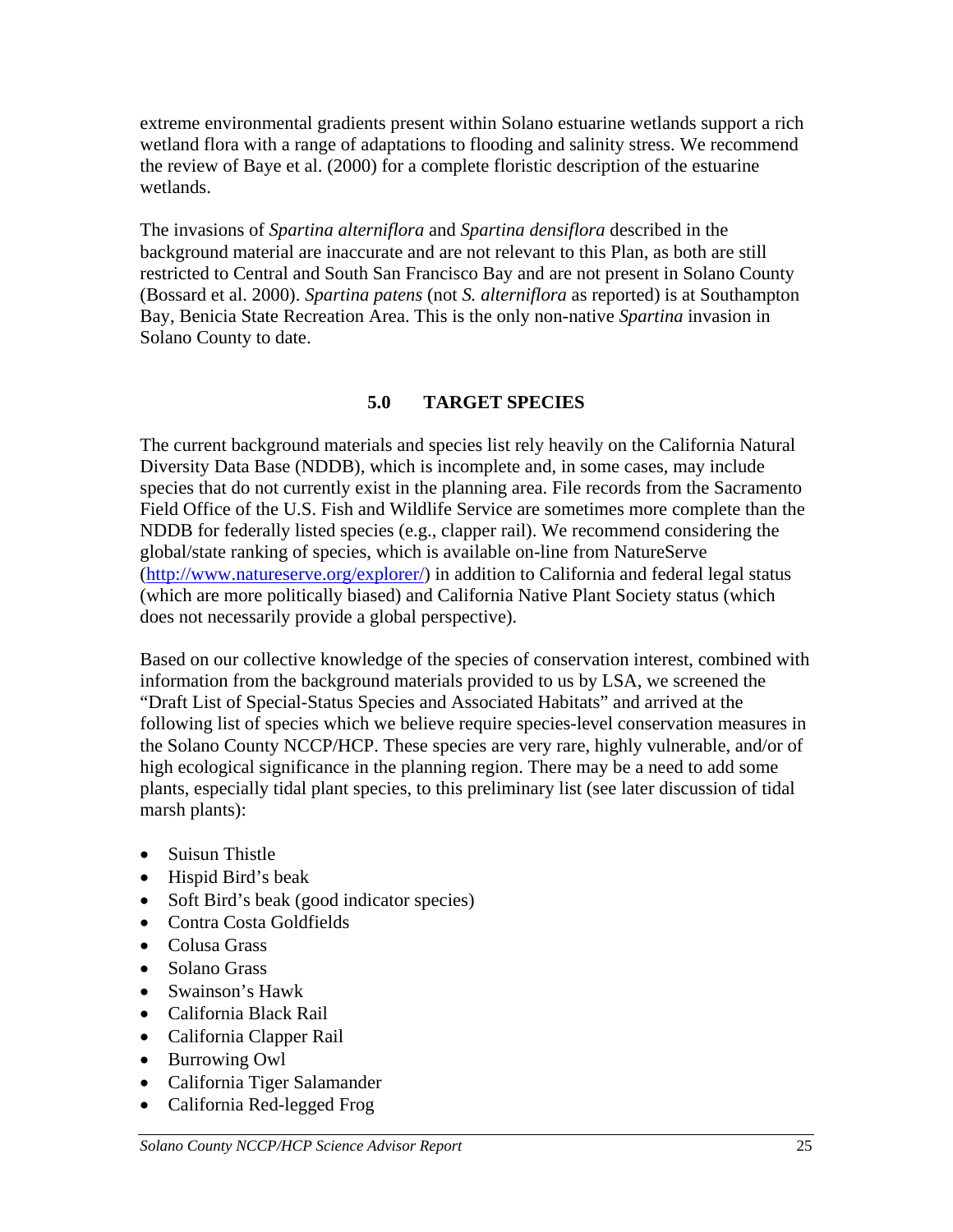- Giant Garter Snake
- Salt Marsh Harvest Mouse
- Conservancy Fairy Shrimp
- Vernal Pool Fairy Shrimp
- Vernal Pool Tadpole Shrimp
- Mid Valley Fairy Shrimp
- Delta Green Ground Beetle
- Ricksecker's Water Scavenger Beetle
- Valley Elderberry Longhorn Beetle
- Calippe Silverspot Butterfly
- Steelhead
- Spadefoot toad

In addition, the California ground squirrel may serve as a keystone species, and may need individual attention. Pollinators may also be keystone species, and should be identified by species. We recommend the consultants check with Robin Thorp for assistance.

The following are accounts of most of the individual species from the list above, along with a few others, about which individuals in our group are familiar and can offer specific advice:

# 5.1 PLANTS

## Contra Costa Goldfields

*Lasthenia conjugens* (Contra Costa Goldfields) historically occurred in seven counties in California, ranging as far south as Santa Barbara and as far north as Mendocino, but currently it is known from only 13 populations in four counties (Federal Register 1997). Because of population declines caused by habitat loss, *L. conjugens* was recently listed as endangered under the federal Endangered Species Act (Federal Register 1997). Nine of the 13 known LASCON populations occur in Solano County. The population at Travis AFB is the only population in Solano County that occurs on public land, and eight other populations in Solano County occur within the urban growth boundary of Fairfield (Dains 1995, Federal Register 1997, Vollmar Consulting 1997). Goldfield populations may decline due to direct habitat loss, but also due to habitat degradation, such as chronic disking of sites or other mechanical damage due to heavy machinery. Moderate levels of mowing or grazing in late spring appear to be useful for controlling invasions of exotic plant species into vernal pool basins (Collinge, *unpublished data*).

Vernal pools in Solano County that contain *L. conjugens* are exposed to a variety of soil moisture and salinity conditions. Seedlings grown from seeds collected from different populations may differ substantially in their responses to moisture and salinity conditions, suggesting that these populations may be ecologically unique (Collinge et al., *in review*). These ecological differences may reflect genetic differences among populations. This fine-scale variation in *L. conjugens* characteristics suggests that conservation efforts should consider potential differences among populations within the species range.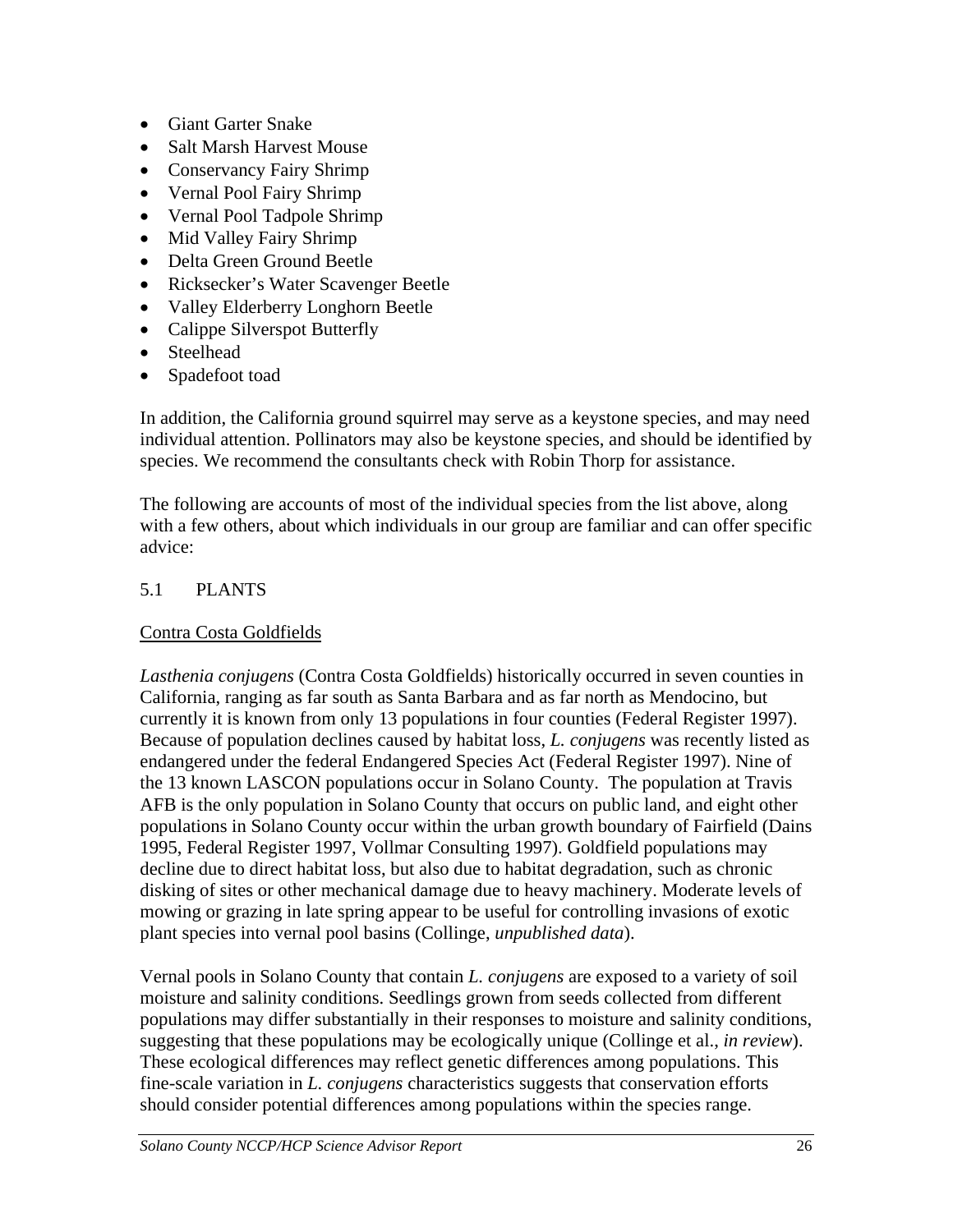*L. conjugens* is self-incompatible, meaning that it requires insect flower visitors for successful pollination and reproduction. It is also an annual plant, meaning that seed production is the only means of establishing new individuals in the population. Solitary bees in the family Andrenidae specialize on *Lasthenia* flowers (Thorpe and Leong 1998). These bees actively forage during the flowering period of the vernal pool plants, usually April-May, and provision nests that they construct mounds adjacent to vernal pools. Mounds are critical nesting habitat because they do not flood during the winter wet season. Hence, sites that contain pool basins but no adjacent upland habitats may not support viable bee populations. *L. conjugens* seeds are very small (< 5/16" long) and lack structures to enhance long-distance dispersal by wind or water. Jackrabbits, which live in grasslands adjacent to vernal pools and forage in vernal pool basins during the dry season, may contribute significantly to long-distance dispersal by *L. conjugens* and other vernal pool plants (Zedler and Black 1992, Collinge, *unpublished data*). Because of *L. conjugens'* apparently reduced dispersal ability, long distances between vernal pools may effectively isolate populations.

### Colusa Grass

*Neostapfia colusana* (Colusa grass) occurs in Solano County on and near the Jepson Prairie Preserve. The genus *Neostapfia* contains just this species, making this species highly unusual from an evolutionary perspective (Crampton 1976). Little is known about this species except that it tends to occur in large or deep vernal pools and shallow playas under saline/alkaline conditions. Because only two populations are known to occur in Solano County and because Colusa grass is threatened by conversion of habitat to agricultural uses, development, over-grazing, and non-native plants, conservation efforts should emphasize protection of both remaining populations in the county.

#### Solano Grass

*Tuctoria mucronata* (Solano grass) is endemic to Solano and Yolo counties (California Native Plant Society 2001) and occurs in similar types of vernal pools as Colusa grass (above). Because both of these species occur in large, deep pools that dry later in the season than do smaller, shallower pools, they grow, develop, and set seed much later in the season than other native plant species in the vernal pool ecosystem. For this reason, they may provide key food resources to native animals. Solano grass is known from only two populations in Solano County, and given its rarity, conservation efforts should emphasize strict protection of both remaining populations. Further research is recommended for both of these unusual grass species to learn more about their distribution and abundance in relation to vernal pool characteristics throughout Solano County.

## Suisun Thistle

The Suisun thistle (*Cirsium hydrophilum* var. *hydrophilum*) is an important target species for the plan because it is a Solano County endemic that is vulnerable to extinction. Suisun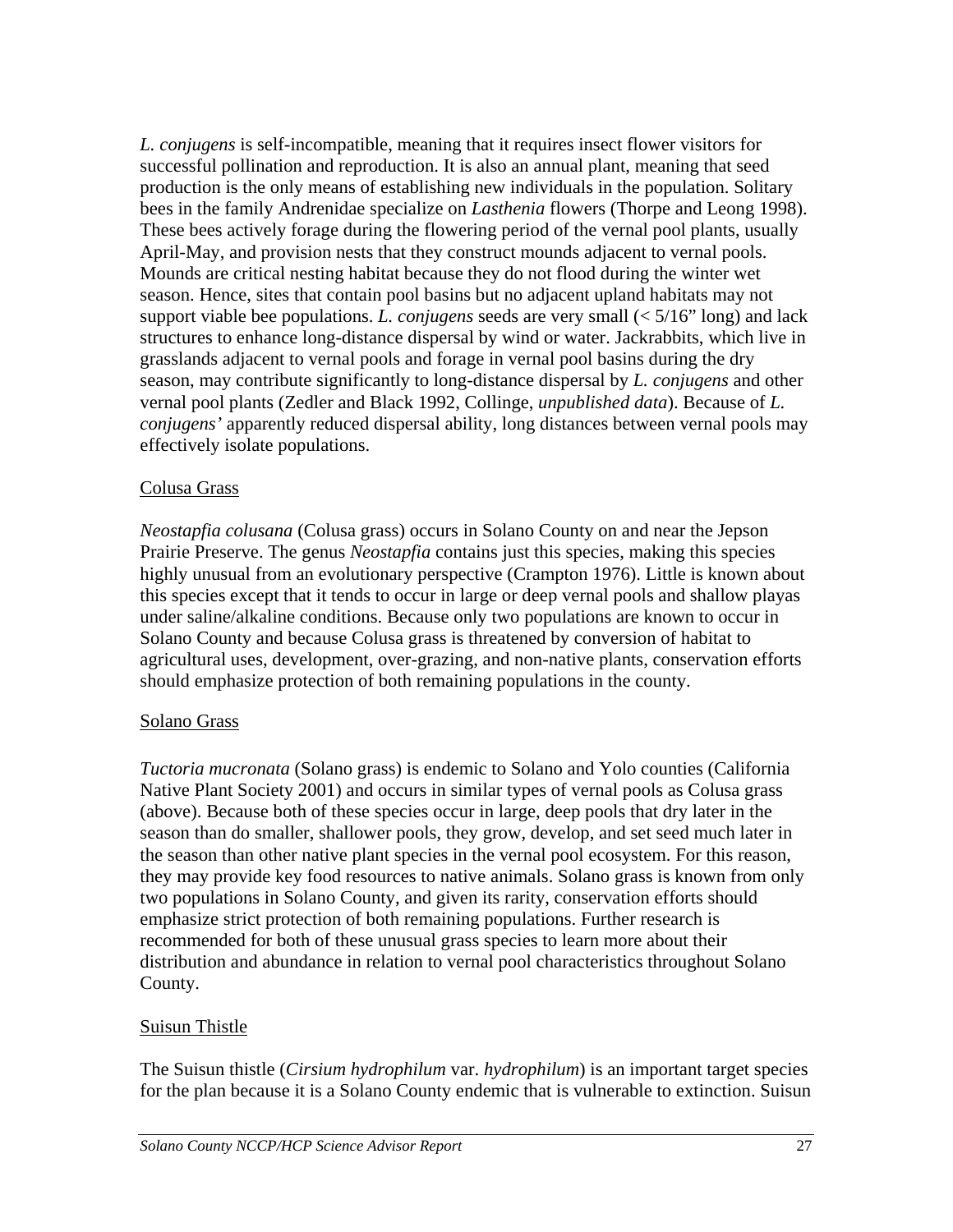thistle was historically abundant along tidal creeks of the Suisun Marsh (Greene 1892). It is threatened by habitat fragmentation and loss, conversion of historic tidal wetlands to managed seasonal waterfowl habitat, and secondary impacts from urban development (U.S. Fish and Wildlife Service 1995). We are concerned that the species account for Suisun thistle in the background information is incomplete. There are several information sources with more detailed information for conservation planning, including the endangered species listing records in the Federal Register, USFWS Endangered Species program files, and a variety of biological resource reports of the San Francisco Estuary (Department of Water Resources 1994, U.S. Fish and Wildlife Service 1995, Baye et al. 2000).

The primary ecological process necessary for the conservation and recovery of Suisun thistle is maintenance of landscape-level tidal hydrologic networks that include a gradient of first-order tidal creeks to larger tidal sloughs and bays (Fiedler and Zebell 1995). Tidal wetland restoration approaches that include simple levee breaches or set-back levees for fringing tidal marsh will not contribute to the recovery of this species. Historic sedimentation processes that include some mineral soil deposition on tidal creek banks benefit the species, but increased sediment loads from urban runoff and associated invasive species expansions are a threat.

Variation in climate-associated estuarine salinity and tidal regimes appears to enhance the survival of this species. The closed canopy of the dominants in the plant community precludes seedling establishment and survival in wet years, but shifts in community structure in the more open halophyte community during extended droughts and times of higher channel salinity result in greater seedling establishment and population growth. USFWS recovery planning for this species recognizes that continued development in the Fairfield-Suisun area will result in increased urban runoff, freshwater discharges from stormwater and wastewater treatment outflows, and adverse hydrologic impacts resulting from additional flood-control public works projects that could result in extinction of the species.

Maintenance of ecological processes essential to Suisun thistle will benefit other sensitive species. Suisun thistle grows in close association with *Cicuta maculata* var. *bolanderi* (Bolander's spotted water hemlock) reported in early floras as abundant along tidal creeks of Suisun, but now rare (Grewell, unpublished data). *Senecio hydrophilus* is another formerly abundant, but locally rare angiosperm found with Suisun thistle. The tidal creekside vegetation community occupied by Suisun thistle is also utilized as cover and foraging habitat for endangered California clapper rails, threatened California black rails, and Suisun song sparrow.

There is only one population of Suisun thistle remaining in Suisun Marsh (Grewell, unpublished data). This population is spread over a number of occupied patches in the Cutoff Slough tidal marsh of Solano Land Trust Rush Ranch Open Space Reserve and the small tidal marsh on the DFG Joice Island Unit of the Department of Fish and Game's Grizzly Island Wildlife Management Area. The majority of the population is on the Rush Ranch portion of this contiguous tidal marsh. This single remaining population of Suisun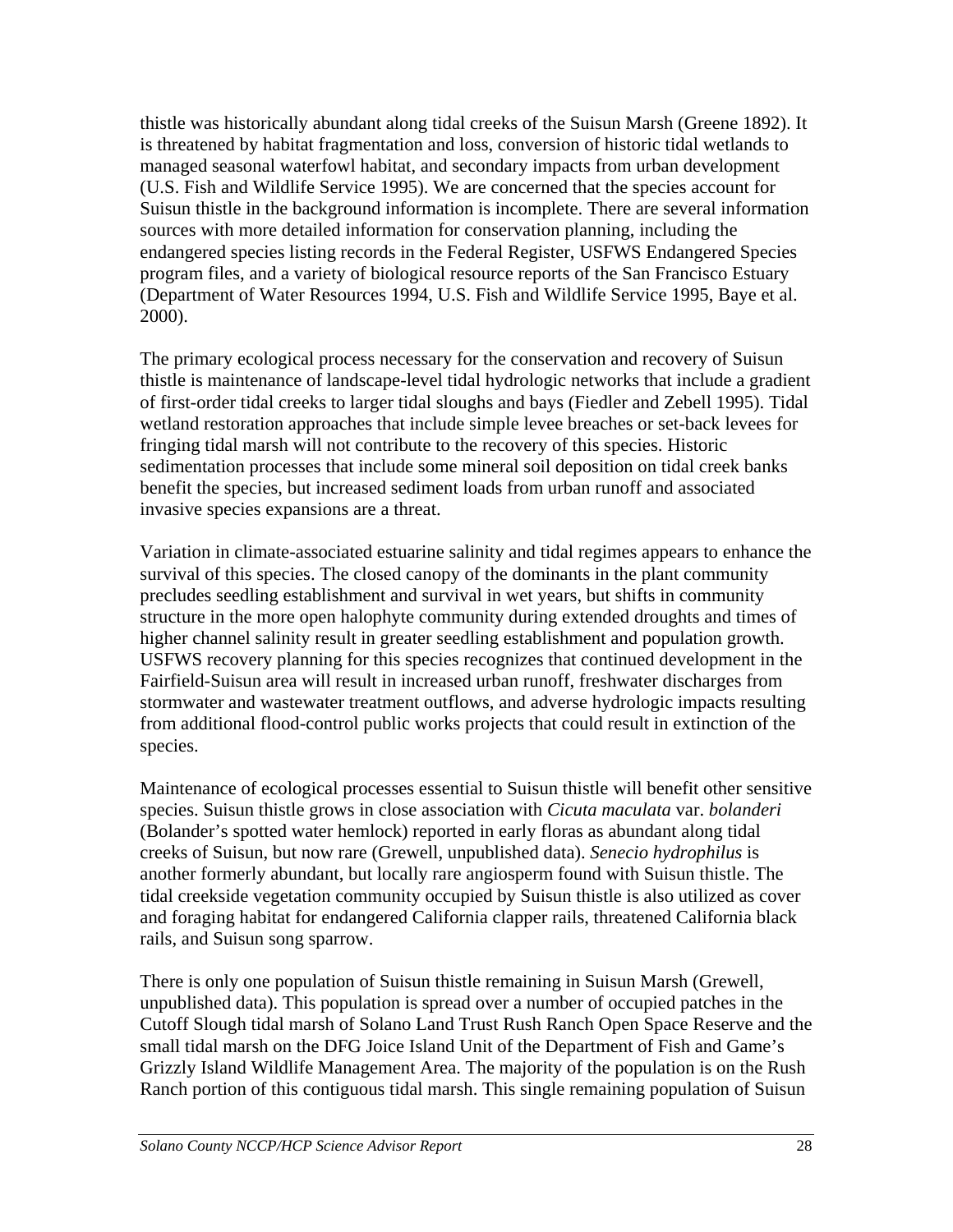thistle included thousands of individuals during the drought period of the early 1990s (Grewell, unpublished data) The population has undergone a significant decline with a return to normal and above normal rainfall and Delta outflow years. The population has also been directly impacted by the spread of invasive perennial pepperweed (*Lepidium latifolium*), USDA introduction of exotic *Rhinocyllus conicus* (thistle weevil) for biological control of invasive thistles, and destruction of seedlings by recently introduced feral hogs (Grewell, unpublished data). Suisun thistle has been trampled by cattle that regularly break through fences and graze DFG and Rush Ranch tidal wetlands. The population formerly known to the DFG Peytonia Slough Ecological Reserve was impacted when children from the adjacent subdivision in Suisun City set the marsh on fire in June 2001, a secondary impact of urbanization. This fire burned off all wetland vegetation including Suisun thistle, salt marsh harvest mouse habitat and, resulted in the mortality of hundreds of snakes, and destroyed nest sites of sensitive bird species in the tidal marsh. Common emergent macrophytes resprouted from rhizomes quickly after this fire. To date, Suisun thistle recovery has not been observed. The Plan should address the secondary impacts of human pressure on sensitive habitats at the fringe of urban development.

#### Soft Bird's Beak

Soft bird's beak (*Cordylanthus mollis* ssp. *mollis*) is suggested as a target species for the Plan because it is a San Francisco Estuary endemic vulnerable to extinction (U.S. Fish and Wildlife Service 1995), and current research suggests it plays an ecologically significant role in tidal wetlands (Grewell et al. in preparation). However, the most current and relevant information for conservation planning for this species is not included in the background materials (LSA Associates 2002).

Although soft bird's beak has received protection under the federal ESA, a recovery plan has not been implemented and populations continue to decline on reserve and private lands (Grewell, unpublished data). Soft bird's beak was historically known from tidal marshes throughout the Estuary but is now limited to twelve population sites in Solano, Contra Costa, and Napa Counties (Ruygt 1994, California Natural Diversity Data Base 2002). This hemiparasite occupies a narrow elevation band above mean high water, and maintenance of tidal hydrologic processes is prerequisite for its survival. The species has declined with the fragmentation and fill of more than 90% of regional historic tidal marsh, with the greatest losses at the high marsh – upland ecotone. The majority of extant populations, and the largest known population are in Solano County tidal wetlands, with a few populations in Napa and Contra Costa Counties. Other historic populations in Petaluma Marsh, Suisun Marsh, Carquinez Strait, and the Napa Marsh are believed extinct. The species now occupies approximately half of its historic range. It is threatened by invasive plants (*Lepidium latifolium* and introduced winter annuals), feral hogs, and trampling by cattle (Grewell et al., in preparation). Secondary impacts from urban development include changes in tidal regimes, artificial freshening of tidal water from urban runoff and wastewater treatment discharges, changes in watershed runoff from seasonal to perennial flow, changes in pollinator communities, and increased recreation pressure.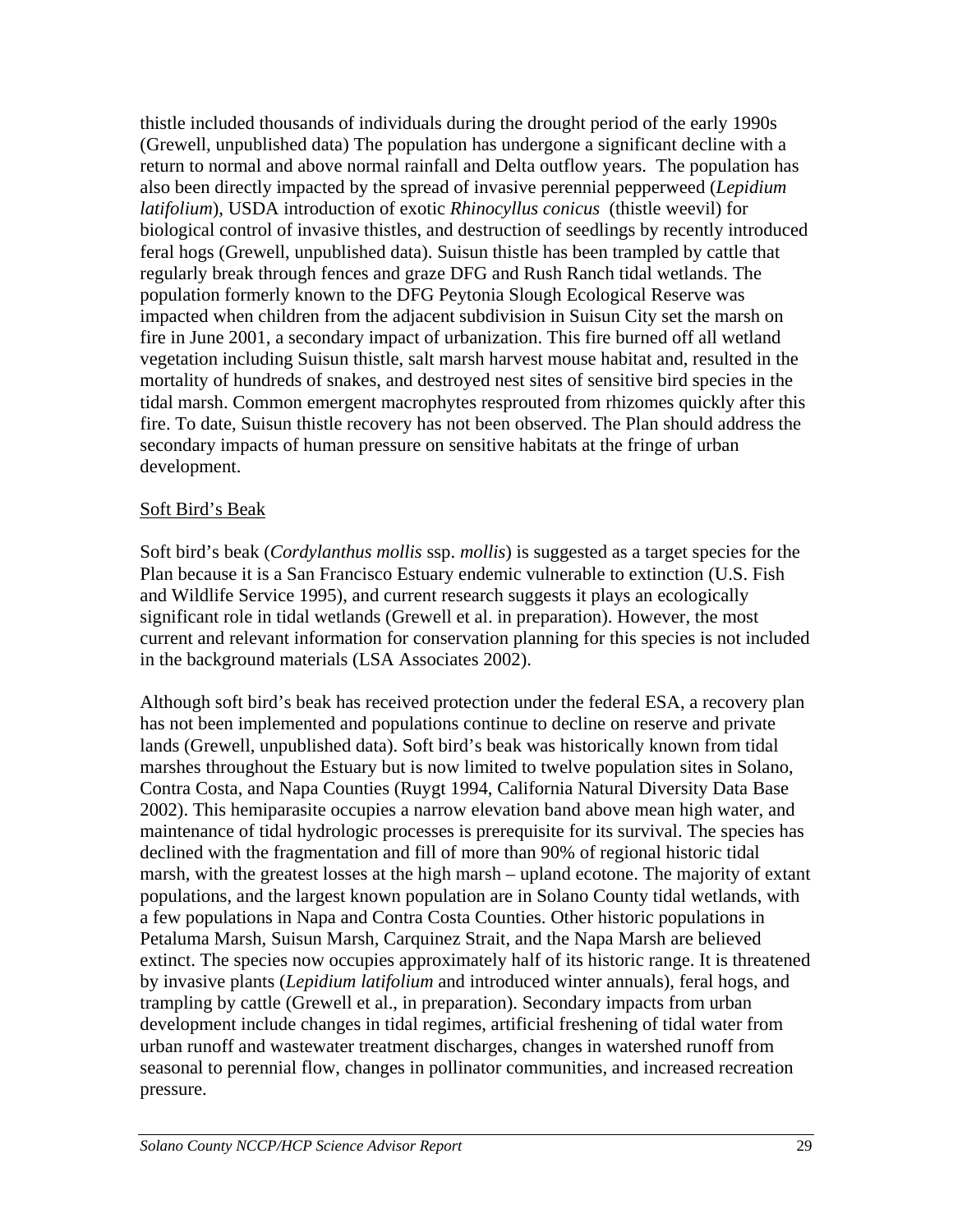Soft bird's beak is linked to other sensitive tidal marsh species. Threatened California black rails and endangered salt marsh harvest mice have been detected within extant Solano populations, and California clapper rails have nested just down-gradient of soft bird's beak populations in Suisun Marsh (Grewell, unpublished data).

We are concerned that the Plan may dismiss the need for conservation attention for this and other species, as the background information suggests that "most of the large marshes are now parts of preserves or in highly restricted development zones" (LSA Associates 2002) The background material alludes to protection of these areas, which in fact have had little or no funds or management priority for active stewardship. Most of the extant populations of soft bird's beak are in decline due to continued degradation of open space lands. Habitat degradation from the spread of invasive species and secondary impacts of urban development can jeopardize the sustainability of endangered species. Resource managers were directly responsible for the extirpation of the Beldon's Landing *Cordylanthus mollis* population in Suisun Marsh, and have directed the destruction of habitat (fill) of other rare plant populations (*Mason's lilaeopsis* and *Lasthenia conjugens*) in Solano County (Grewell, personal observation, Grewell and Fiedler, personal observation). Apparently, endangered species conservation has not been a priority to all public land managers. Hence, preserve status does not currently ensure adequate protection for sensitive resources on all Solano County open space lands.

Extensive research on the population biology, ecology, and restoration requirements of this species has been conducted by ecologists at UC Davis in cooperation with CALFED (Grewell et al. in preparation). Information on germination requirements, demographic evaluation of critical life stages, host plant community characteristics, important biological interactions, and experimental reintroduction techniques is available for conservation planning. Additional research suggests soft bird's beak plays a significant functional role in the tidal marsh community. The physiological link between soft bird's beak and perennial halophyte hosts results in amelioration of flooding and salinity stress, enhances biogeochemical cycling, and modifies species interactions leading to greater biological diversity.

## Hispid Bird's Beak

Hispid bird's beak (*Cordylanthus mollis* ssp. *hispidus*) is a California endemic recommended as a target species because it is known from only one location in Solano County and a total of four sites in California. This annual, hemiparasitic angiosperm grows in saline and alkali soils at the edges of vernal pools, playas, and seasonal ponds, and within alkali sinks. Hispid bird's beak conservation will benefit burrowing owls, as they co-occur in Solano County.

The species account for this plant (LSA Associates 2002) is not accurate. Trampling by cattle, grazing, and disking north of Creed Road to protect grazing land from fire have negatively impacted the only Solano population (Grewell, unpublished data). Disking has directly eliminated large population patches. Conservation of this species must include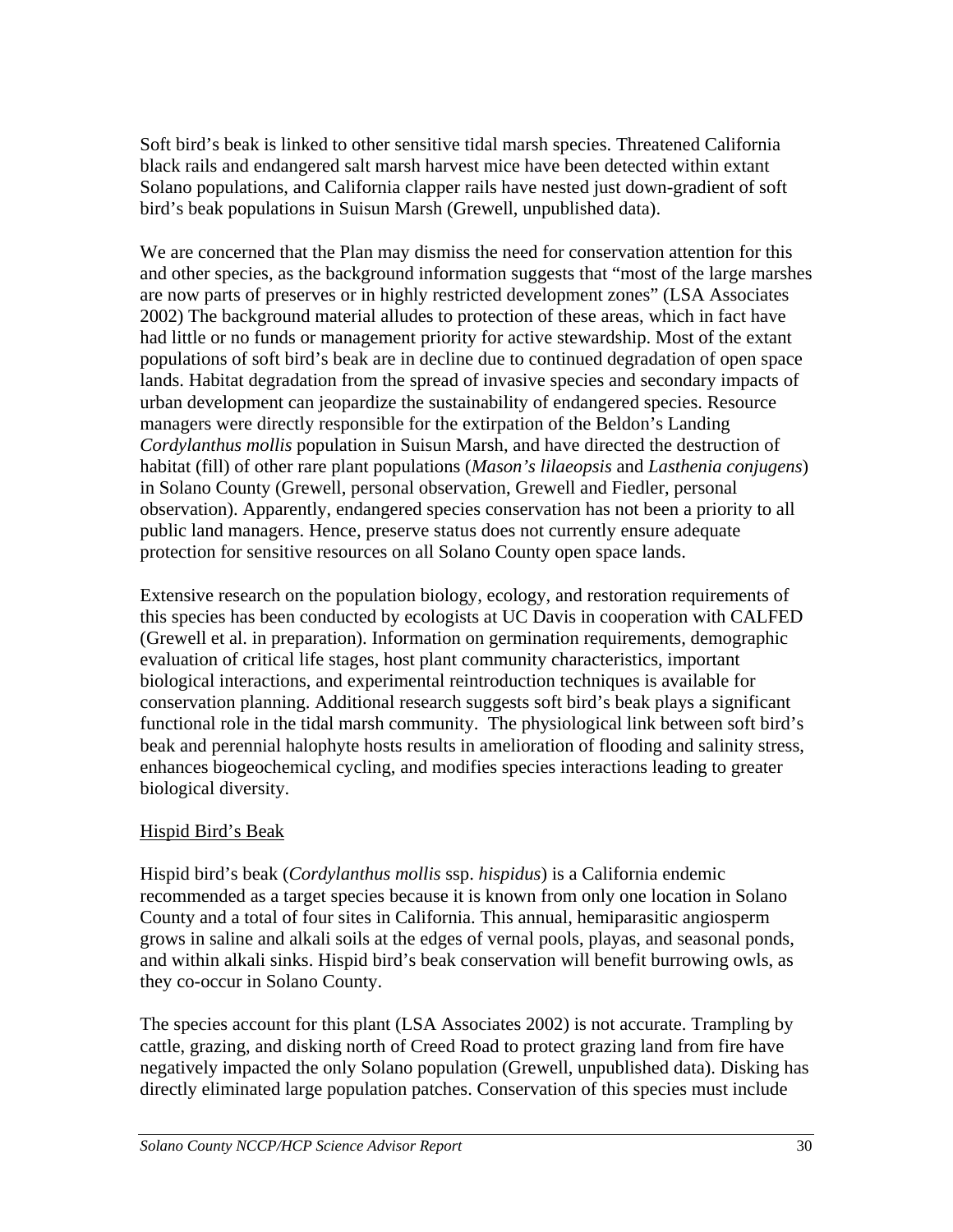maintenance of critical biological interactions, including appropriate host plant and pollinator communities. The closest congener (*Cordylanthus mollis* ssp. *mollis*), and other *Cordylanthus* hemiparasites use a variety of available hosts through haustorial attachment to host plant roots (Chuang and Heckard 1971). Significant seedling mortality of this plant has been observed at the Solano site when hispid bird's beak is closely associated with *Cotula coronipfolia* and exotic annual grasses. If parasite seedlings form host attachments with exotic winter annuals, the host plants die before the parasite seedlings transition to reproductive stage, and the hemiparasites do not survive harsh field conditions or complete their reproductive cycle without host subsidies of water and carbon compounds.

The exotic winter annuals are most common in wetlands with grazing disturbance. There is speculation that hispid bird's beak is not more widespread in the seasonal alkaline wetlands of Solano because of grazing pressure, but the cause of rarity for this species is unknown. Some pond-edge species appear to benefit from grazing, while others may decline. It may be useful to designate grazed and cattle-free or low intensity grazing reserves for multiple species conservation.

### Tidal Marsh Plants

Historic floras and herbaria records indicate significant changes in the distribution and abundance of the following tidal marsh plant species:

*Cicuta maculata* var. *bolanderi –* formerly common tidal creek banks *Glaux maritime –* formerly common high to mid-elevation tidal marsh *Pluchea odorata* – formerly common tidal creek and slough banks *Rumex occidentalis –* formerly common at wetland borders *Senecio hydrophilus –* formerly common small tidal creeks

These species, although not considered target species, are now rare in Solano County tidal wetlands, and most are not included on CNPS or NDDB lists of rare species (Baye et al. 2000). These species are locally more rare than other plants that are state-listed as rare or were recognized as former federal candidate species for listing, including: *Lilaeopsis masonii, Aster lentus*, and *Lathyrus jepsonii ssp. jepsonii*. Moreover, these tidal marsh plants are linked with the conservation of California clapper rails, black rails, and Suisun thistle.

## 5.2 BIRDS

## California Clapper Rail

The endangered California clapper rail (*Rallus longirostris obsoletus*) is an appropriate target species because it is vulnerable to extinction and shares tidal marsh habitat with other sensitive species. This rare wetland bird historically occupied tidal wetlands from Humboldt Bay to Morro Bay, but its range is now restricted to the San Francisco Estuary. Populations were so abundant at the turn of the century that hunters boasted of shooting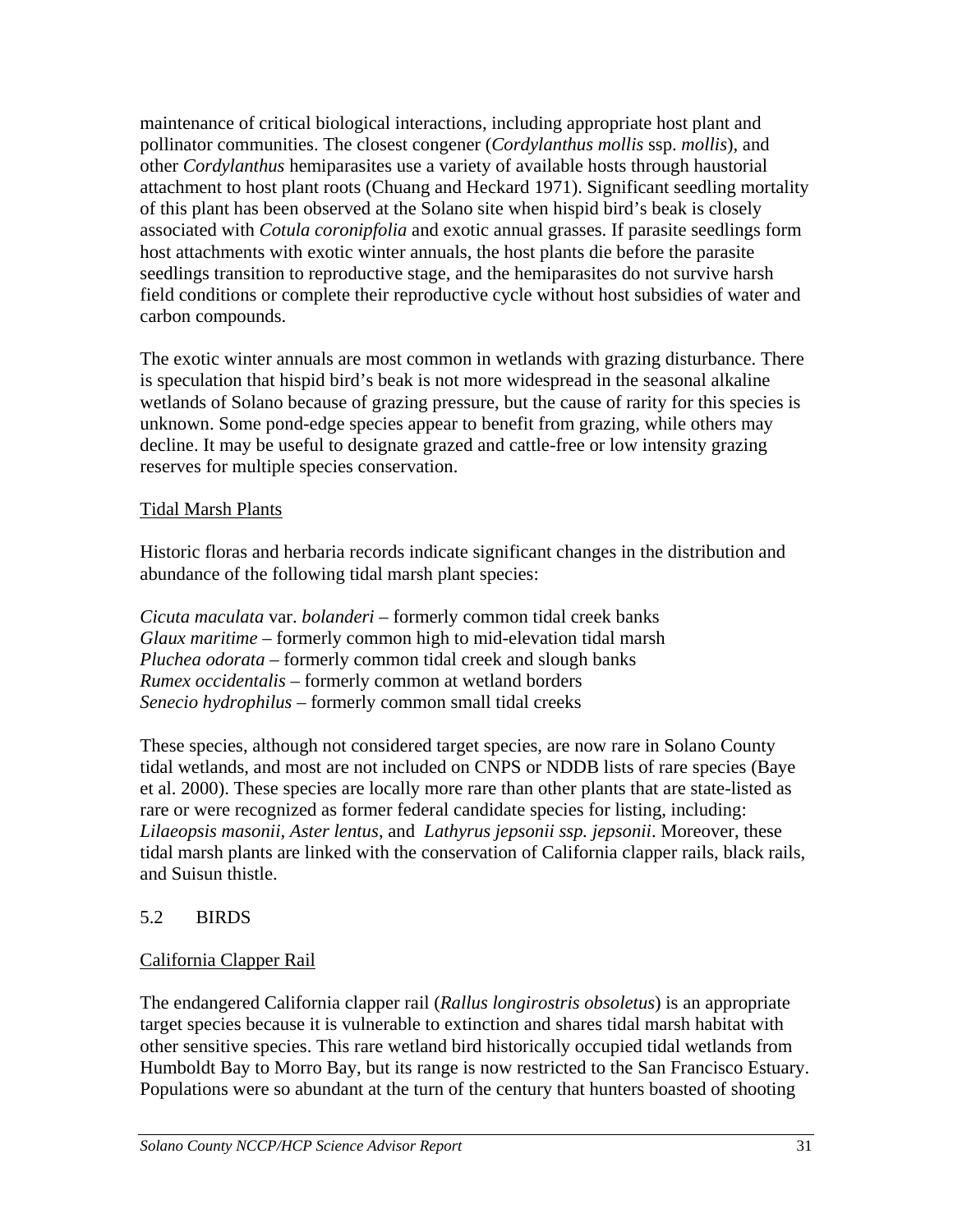200 in a day, and San Francisco restaurants hung strings of clapper rails in their windows (Steinhart 1990). A San Mateo newspaper account reported 5,000 clapper rails killed during a single week in the South Bay (Gill 1979). Severely depleted populations showed some recovery after rail hunting was prohibited in 1913 (U.S. Fish and Wildlife Service 1984). Small, fragmented populations of clapper rails at the extreme edge of the modern species range in Solano County may be especially important to the long-term viability of this species. Conservation of clapper rails is linked to the sustainability of other sensitive species such as Suisun thistle. Clapper rails forage and nest along small tidal creeks occupied by this endangered plant. Clapper rails also forage along tidally exposed mudflats within channels of larger tidal sloughs, close to basking sites of western pond turtles. Clapper rails have taken endangered salt marsh harvest mice as prey, and conservation of mixed halophyte communities will protect both species.

The species account provided for this rare bird is extensive, but the information sources are more relevant to clapper rail behavior and occurrence in San Francisco Bay. Small populations of clapper rails have been detected in Solano County every year for the past 24 years, but very incomplete census information for this species is available before this time. Within Solano County, clapper rails utilize cordgrass-dominated communities along the Suisun Bay shoreline near the Reserve Fleet and interior bulrush-dominated tidal creeks and bayshores. Rail foraging and refugial habitat encompasses the entire intertidal zone and the adjacent upland. Within Solano County, clapper rails build cup-shaped nests on the ground in *Scirpus maritimus* and *Salicornia virginica* (Evens and Collins 1992, Collins et al. 1993). Non-native red fox, rats, and feral cats pose a significant threat to the recovery of clapper rails (Foerster et al. 1990). Red fox invaded south San Francisco Bay in the mid-1980s (Foerster et al. 1990), and has now spread throughout Suisun Marsh with the eastern most detection in the estuarine wetlands near Shiloh Road (Solano Mosquito Abatement District, unpublished data).

The background information for the Plan (LSA Associates 2002) does not mention that feral hogs pose a direct threat to clapper rails in Solano. Feral hogs, which prey on eggs of rails and other birds, have been directly linked with local extinctions of several ground-nesting birds throughout the world, including other species of clapper rails. Feral hogs are now present in Solano marshes occupied by clapper rails. Clapper rails also are preyed upon by barn owls that are not native to tidal marsh. Barn owls have been released to Solano tidal marshes by wildlife rescue groups, and reserve mangers have allowed placement of barn owl nesting boxes and open outbuildings at the edge of occupied clapper rail habitat. Barn owls have been observed with clapper rail carcasses in Solano County.

The Breeding distribution of clapper rails is associated with areas that are at least marginally saline. Discharges that alter natural salinity levels in tidal channels adversely affect clapper rail habitat quality, as artificial freshening of channel salinity can degrade the physical environment for salt-tolerant plant species used by these birds (Zedler 1983, Beare and Zedler 1987). Wastewater treatment plant discharges have contributed to measurable levels of toxic contamination in clapper rail eggs (Lonzarich et al. 1992). Emergent vegetation changes associated with wastewater treatment discharges into the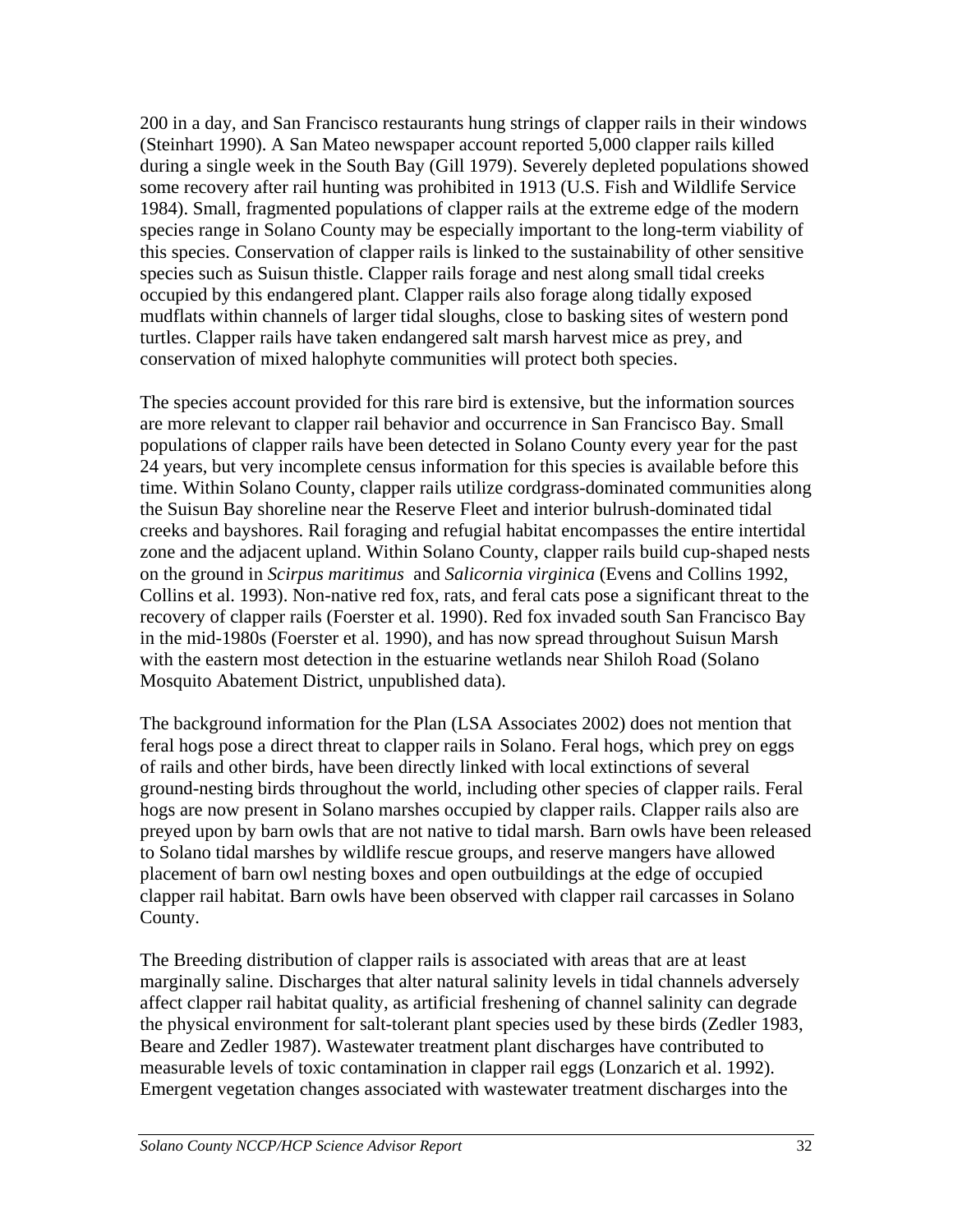White Slough Wildlife Area of the Napa River at Vallejo are suspected as a cause for decline of clapper rails in this marsh (Evens, personal communication). Clapper rails have abandoned the Southampton Marsh at Benicia State Recreation Area, where freshwater runoff and human recreation pressure have increased with the development of the surrounding uplands (Baumgratz, personal communication). A significant portion of halophytic vegetation formerly supporting clapper rails, salt marsh harvest mouse, and soft bird's beak has now been displaced by freshwater emergent macrophytes and invasive *Lepidium latifolium*.

Breeding populations of clapper rails at the Rush Ranch Open Space Preserve tidal marsh near Suisun City are still detected each year, but the population has declined by at least 80% in the past ten years. Invasive species and public visitation pressure have also increased during the same time period. Clapper rails were known in Peytonia Slough Ecological Reserve near Suisun City, and the 2001 fire in this tidal wetland occurred during the nesting season of clapper rails, Suisun song sparrows, and black rails.

Clapper rails are secretive and sensitive to disturbance. Clapper rails temporarily abandoned the Suisun Reserve Fleet shoreline marsh near Benicia during construction of a new bridge, but a few individuals were detected after construction (Grewell, unpublished data) The U.S. Fish and Wildlife Service restricted levee repair activities during breeding season in the immediate vicinity of clapper rail occupied habitat, but there have been significant violations of these restrictions. Clapper rails are impacted by fragmentation of habitat by trails and boardwalks, and disturbance from increased public access to sensitive habitat.

We recommend that the Plan address the need for regional recreation opportunities on open space lands, while limiting human activities around and within sensitive reserves for protection of target species. We suggest the Plan identify sanctuary areas closed to all human activities and establish transitional zones with increasing levels of human use with distance from core areas. These measures are especially important for protection of clapper rails, but apply to many of the target species for this Plan.

#### California Black Rail

The species account provided for California black rail (*Laterallus jamaicensis coturniculus*) in the background materials (LSA Associates 2002) is quite comprehensive. We suggest this rail be included as a target species. While this species is more widespread than some recommended targets, the remaining tidal marshes of Solano and Napa Counties support the highest breeding populations of California black rails. These secretive rails are linked to the survival of other tidal marsh species and co-occur with endangered soft bird's beak, Suisun thistle, salt marsh harvest mice, and California clapper rails. Maintenance and restoration of historic tidal hydrology and mixed halophyte communities will enhance the conservation success of the Plan.

We recommend the additional consideration of the threats to this species posed by invasive *Lepidium latifolium*. This exotic perennial pepperweed is displacing tidal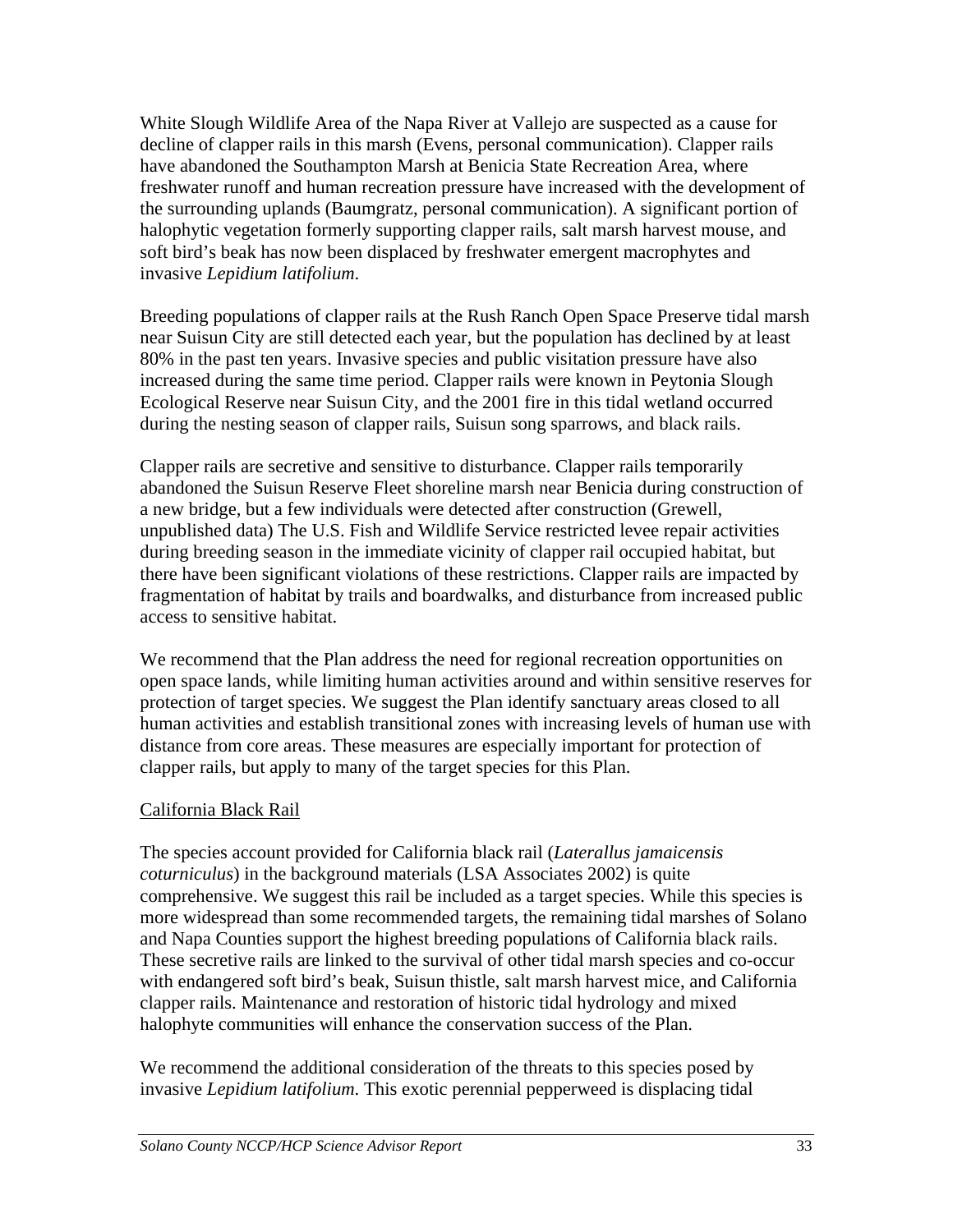creekside vegetation and Salicornia plains. California black rails are also threatened by the recent introduction of feral hogs to Solano wetlands.

#### Swainson's Hawk

Swainson's hawks (*Buteo swainsoni*) are highly adapted for foraging in specific agricultural crops with particular management activities. Flood-irrigated alfalfa is a key agricultural component, large tracts of which support large numbers of nesting Swainson's hawks (Schmutz 1987, Bradbury 2002). Although it may be considered an umbrella species for the protection of riparian corridors and savanna, it is no longer a grassland species, and thus cannot be protected through the conservation and preservation of grasslands, vernal pool, or other natural habitats. Nesting density, a strong indicator of an area's carrying capacity, is as much as 6 times greater on cultivated agricultural lands than on grasslands. Even if Swainson's hawks adapted back to grasslands, that habitat would not now support a large enough population to assure recovery of the species (Bradbury 2002).

Agriculture is an extremely important economic activity in Solano County. If guarantees can be made that a large percentage of agricultural lands will remain with appropriate crop types (alfalfa, tomatoes, other specific row crops) in reasonable proximity to nest sites, it is likely that the Swainson's hawk population will remain at its current population level, and may increase to a level which meets recovery standards. A map with Swainson's hawk nest sites overlaid on current agricultural land use is needed to identify the most important agricultural lands to preserve.

## Burrowing Owls

Unlike Swainson's hawks, burrowing owls (*Athene cunicularia*) are highly impacted by human development, both urban and agricultural (Holroyd et al. 2001). As is evident from the mapped species locations, there is significant partitioning between areas of Swainson's hawk use and that of burrowing owls. Burrowing owls rely on large tracts of uncultivated grasslands with sufficient burrowing/grazing animals to provide burrows, community safe-guards, and good visibility in the grassland setting. Artificial mounds (levees) have become important for the above reasons and appear to afford the owls less compacted soils for easier digging. California populations have been compressed into marginal habitat resulting in the questionable viability of the species in most areas (Barclay et al. 1998).

In Solano County, burrowing owls continue to decline with the increased cultivation of grasslands for dry land farming; these lands are poor habitat for Swainson's hawks as well. For burrowing owls to survive in the County, they will require the preservation and restoration of large, contiguous tracts of natural grasslands with terrain modifications for burrows, and managed for burrowing mammal use. Maintaining abundant populations of California ground squirrels is likely critical to burrowing owl viability. Moderately intensive cattle grazing may also be beneficial. There is an opportunity to fold burrowing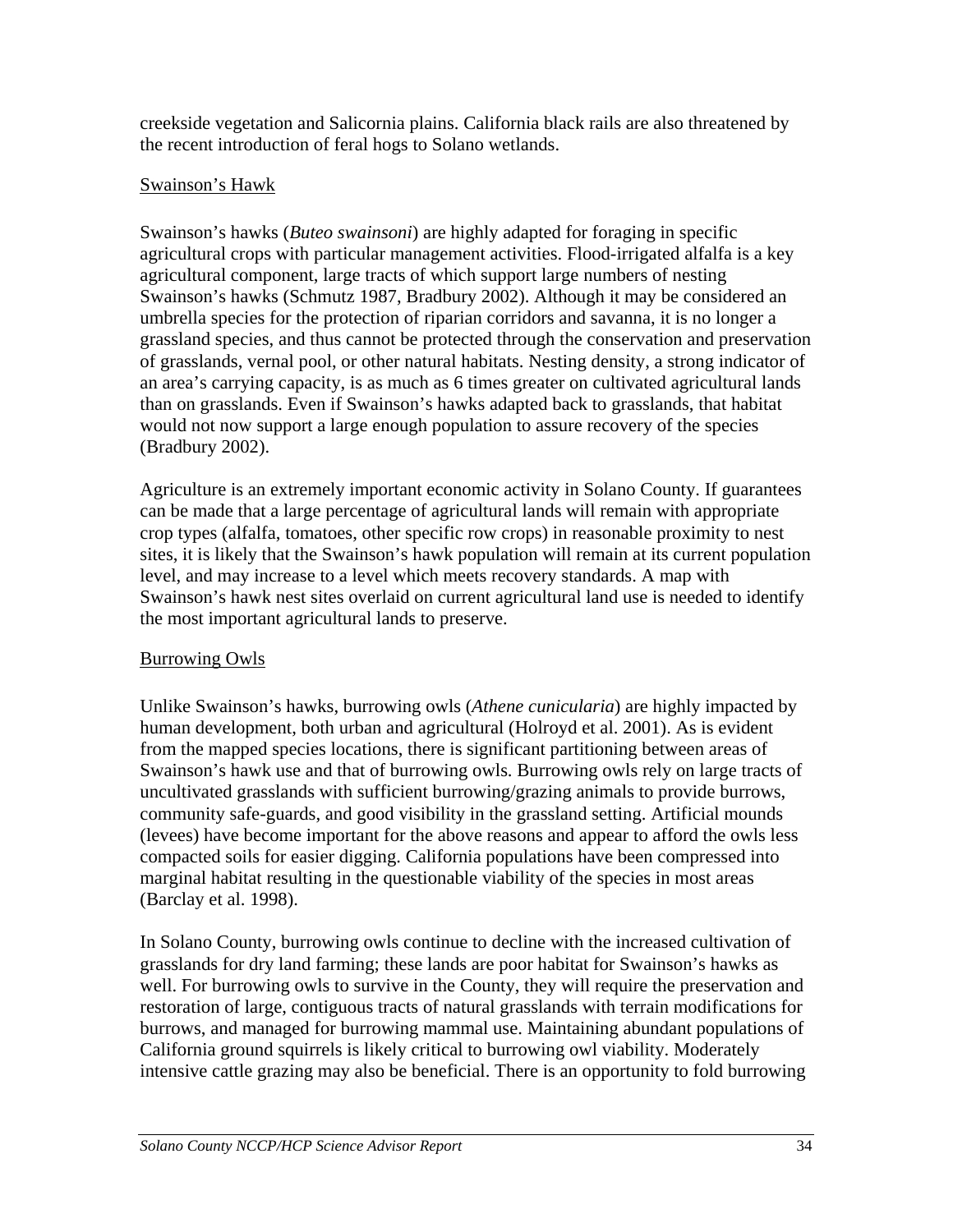owl needs into the vernal pool and grassland preservation areas with minor management adjustments.

## 5.3 REPTILES AND AMPHIBIANS

#### Giant Garter Snake

Giant Garter Snake (*Thamnophis gigas*) is associated with natural and artificial lowland streams, sloughs, and marshes. The species is not distributed widely throughout these habitats in Solano County, however, but has been found in only a few specific areas. These lie generally northeast of the Jepson Prairie south of Dixon near the Solano County/Yolo County line (LSA Associates 2002). Any enhancement of wetlands in this area would probably benefit this species.

### California Tiger Salamander

California Tiger Salamander (*Ambystoma californiense*) has three recorded breeding areas in the grassland/vernal pool ecosystems of Solano County, but others may exist. The key elements for the species' conservation are: (1) assuring that the uplands the salamanders need for their terrestrial existence are not irrigated and remain untilled; (2) retaining larger vernal pools where the salamander breeds; and (3) assuring that populations are linked with contiguous habitat. Grazing is compatible with their existence, and, at proper levels, may even enhance populations of the California ground squirrel, which is one of the principle species that provides subterranean habitat for the salamander. Individuals routinely use uplands within 200 meters of a breeding pool and occasionally use habitat even further away. They can move more than a kilometer between pools. (Comprehensive literature summaries available in Center for Biological Diversity 2001 and LSA Associates 2002.)

The most pressing issue in the Solano County NCCP/HCP is that salamander populations south of Highway 12 and north of the Potrero Hills face the risk of becoming completely isolated from other populations as traffic on Highway 12 increases. Construction of a freeway in this zone could lead eventually to the extinction of this breeding population if it is completely removed from a source of immigrants from the north.

#### Western Spadefoot Toad

The western spadefoot toad (*Spea hammondii*) may occur in Solano County. Provisions to protect such species as the California tiger salamander and burrowing owl should be sufficient to protect the western spadefoot toad. A life history summary for this species appears in Zeiner et al. (1988).

#### California Red-legged Frog

Breeding populations of this species are found in hilly areas of western Solano County, primarily south of Highway 12 and west of Interstate 680. Red-legged frogs spend most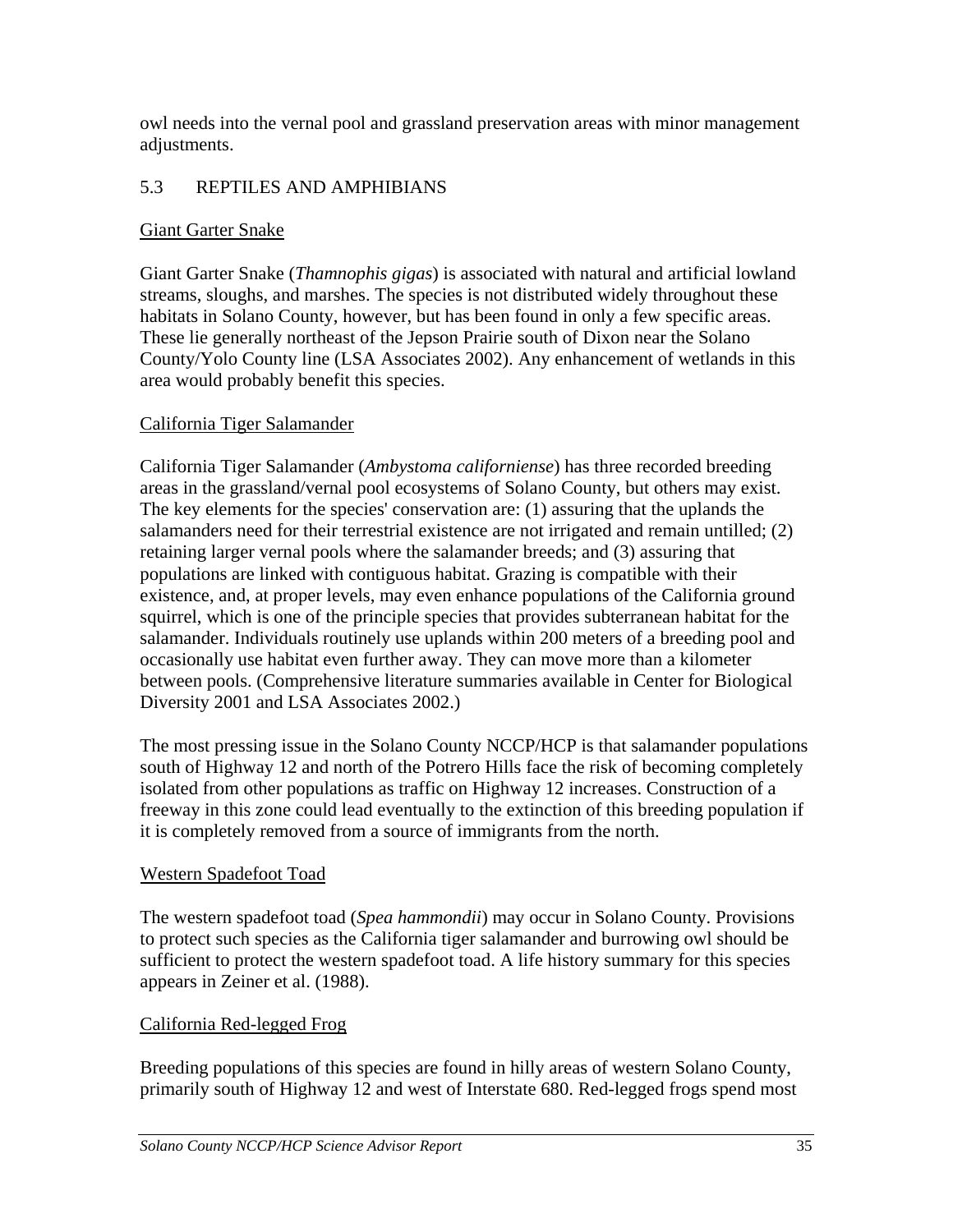of their lives in water, but do move onto land occasionally, either for aestivation in times of drought or possibly for feeding. Some subterranean habitat, such as the burrows of ground squirrels or cavities under rocks and logs is essential for long-term survival. In addition, individuals often migrate more than a mile from one breeding area to another, and multiple breeding populations are essential for long term survival (LSA Associates 2002, U.S. Fish and Wildlife Service 2002).

Keeping unobstructed corridors of natural habitat between pools is thus essential. A final element for the conservation of this species is to protect breeding areas from invasion by the non-native bullfrog (*Rana catesbeiana)*. Even though the two frog species can sometimes coexist, protection from bullfrogs is still important. Therefore, any new development or agricultural activity adjacent to the red-legged frog habitat should remain free of artificial ponds and streams that could be invaded by the bullfrog.

Detailed conservation plans for California red-legged frog (*Rana aurora draytonii*) are described in the Recovery Plan just finalized by the U.S. Fish and Wildlife Service. The NCCP/HCP should be consistent with these plans.

#### Foothill Yellow-legged Frog

Foothill yellow-legged frog (*Rana boylei*) inhabits clearwater streams at mid to upper elevations, and has perhaps been confined to these regions by the extensive channelization of low-elevation streams for flood control (LSA Associates 2002). Measures to protect and enhance natural streams in the western parts of Solano County will also aid this species. Additional protective measures may not be needed.

## 5.4 FISHES

#### Steelhead Trout

Steelhead (*Oncorhynchus mykiss*) need to receive directed management attention because of their importance in the recreational fishery, relatively high visibility to the public (primarily as the freshwater form, rainbow trout), and their listed status under state and federal endangered species law(s). Their presence in a stream is also a good indicator of habitat and water quality. A number of stakeholder groups support conservation measures for this species, including recreational fishing groups, environmental groups, and professional fishery biologists both within and outside government agencies, among others. Steelhead are a ceremonial icon to at least one Native Californian group—the Esselen band on the Carmel River—and have cultural significance to other tribes in the Klamath River system on the California north coast. The decline in steelhead abundance in California during the past two decades has been widespread and precipitous (Busby et al. 1996, McEwan 2001). Conservation of steelhead under the NCCP/HCP may serve as testament to the commitment within Solano County to preserve natural resources of cultural, economic, and ecological value. Conservation management efforts directed toward steelhead also will benefit associated species in stream and riparian habitats.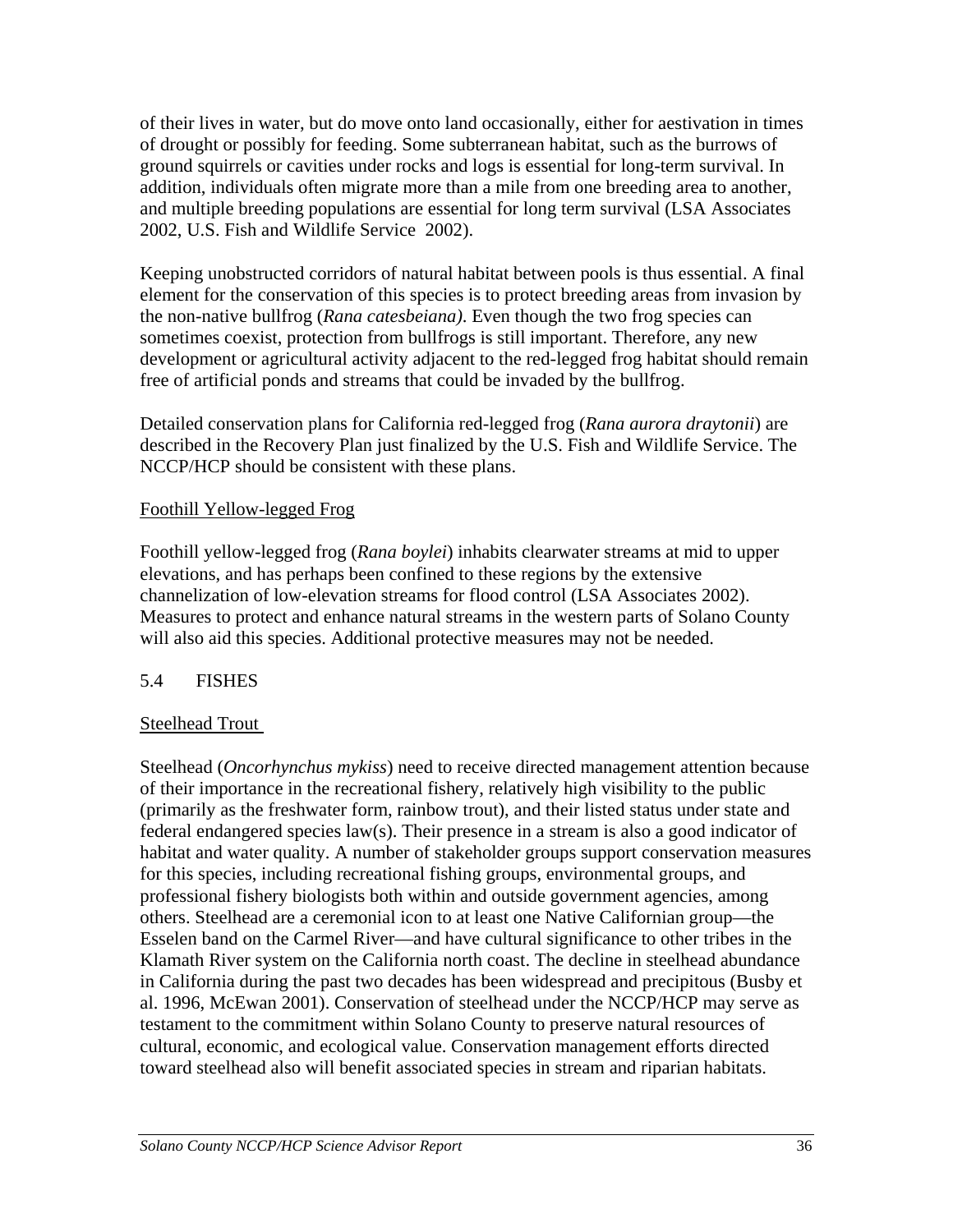Steelhead conservation within the NCCP/HCP area will require the protection of specific habitat areas and maintenance of appropriate environmental conditions in those watersheds that contain reproducing populations segments of steelhead, viz., Green Valley and Wooden Valley watersheds. Specific measures include facilitation of migratory passage over artificial barriers and the provision of adequate stream flows and physical habitat features required by the fish. Some streams may be used only temporarily by steelhead and rainbow trout for rearing, especially in years of favorable precipitation and streamflows. Physical habitat conditions in the stream channel and riparian areas should be maintained in those streams so that steelhead and rainbow trout, as well as salmon, may periodically use them during years of normal to wet weather.

However, unlike many targeted species that have more localized or endemic populations within the NCCP/HCP area in Solano County as a whole, steelhead are wide-ranging and have substantial life-history variability. Therefore, steelhead require a broad and flexible management perspective. Steelhead are the anadromous (sea-run) phenotype and rainbow trout are the freshwater phenotype of the same species. The two forms probably compose a single genetic population when they co-occur within the same stream (McEwan 2001). Hence, it is vital that requisite environmental conditions be maintained in streams that may presently contain only rainbow trout if those streams historically contained steelhead, including migratory pathways in the lower reaches of streams and in brackish water.

Because the habitats for steelhead and rainbow trout occur in small, low-elevation watersheds within the NCCP/HCP area, it is likely that the steelhead phenotype may not occur every year even while rainbow trout continue to persist. Over periods of several decades, even the rainbow trout population is likely subject to occasional extirpation due to extended droughts or other natural factors. Artificial factors (reduction of flows by dams, creation of new barriers to migration, etc.) can increase the frequency of extirpation. The reestablishment of those local populations probably occurs by colonization from other parts of the coastal or Central Valley steelhead ESUs. The longterm persistence of steelhead and rainbow trout through multidecadal periods, even if intermittently, would truly reflect the effectiveness of conservation efforts within the area of concern.

An appropriate framework for conservation management of steelhead would include the concept of a metapopulation comprising source and sink subpopulations, as outlined by the National Marine Fisheries Service (NMFS white paper: "Viable salmonid populations and the recovery of evolutionarily significant units," January 6, 2000; www.nwfsc.noaa.gov/pubs/). Within that conceptual framework, local subpopulations may occasionally be extirpated by severe challenges during the course of natural environmental cycles, but they would subsequently be reestablished by colonists from other subpopulations.

Annual monitoring of selected streams (Green Valley and Wooden Valley watersheds) over several decades should be conducted to determine the temporal patterns of population variability of steelhead and rainbow trout as well as chinook salmon and other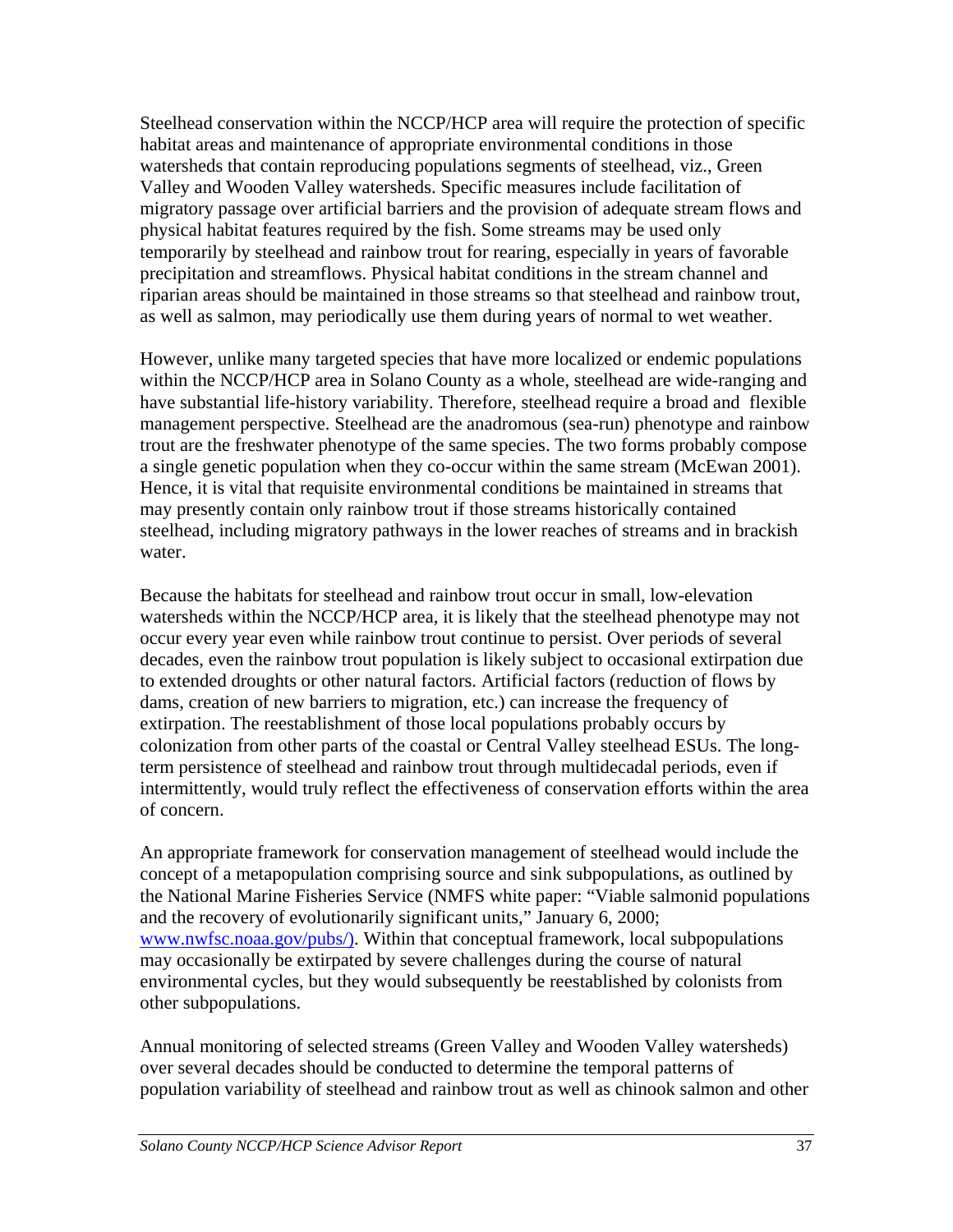native fishes. Other creeks (e.g., Alamo and Ulatis creeks) also should be sampled at least periodically to determine their use by steelhead, rainbow trout, and salmon during years of favorable streamflows.

### Central Valley Fall-run/Late-fall-run Chinook Salmon

Chinook salmon (*Oncorhynchus tshawytscha*) were not identified as a target species by our team of science advisors because the salmon population within Solano County is part of the much larger Central Valley fall/late-fall run ESU currently not listed under state or federal endangered species laws. However, chinook salmon are one of several highprofile species and warrant some comment.

Fall/late-fall-run chinook salmon will likely benefit from protective measures directed mainly toward steelhead such as maintenance of streamflows and appropriate physical habitats. Salmon evidently spawn in some streams within the Solano County NCPP/HCP area, viz., Green Valley and Wooden Valley watersheds. There is evidence that salmon fry are washed into Suisun Marsh from upstream areas and may use the Marsh as a rearing area, and they possibly also enter the Green Valley and Wooden Valley watersheds for rearing. To the extent that chinook salmon in the NCPP/HCP area and adjacent areas form part of a self-perpetuating natural population, they should be recognized as contributing to the natural production of the Central Valley fall/late-fall ESU. That ESU is currently heavily subsidized by hatchery production.

The spawning population within an individual watershed may be relatively small and probably subject to periodic extirpation, so it would be appropriate to view the local populations as part of a larger metapopulation. Recolonizations following periodic extirpations may occur by straying of spawners from nearby streams within Solano County and from elsewhere in the Central Valley ESU range. Salmon within the NCPP/HCP area provide important ecological links with other, contiguous areas particularly Suisun Marsh and the mainstem Sacramento River. Small streams also may provide feeding and rearing habitats for juvenile salmon even if those streams are not used for spawning, as has been shown with small intermittent streams in the upper Sacramento River basin, the Cosumnes River in the San Joaquin River basin and in other regions (e.g., Scrivener et al. 1994). Thus, juvenile salmon migrating from the Sacramento-San Joaquin Delta, Suisun Marsh and Sacramento River may enter the Green Valley or Wooden Valley watersheds and rear there for some period. Salmon also provide significant marine-derived nutrient and energy influxes to freshwater habitats because all the adults die after spawning and the carcasses fertilize stream and streamside ecosystems (e.g., Bilby et al. 1996, Willson et al. 1998, Helfield et al. 2001).

## Delta Smelt

The delta smelt (*Hypomesus transpacificus*) is a small osmerid fish endemic to the San Francisco Bay estuary (also called the Sacramento-San Joaquin estuary). The fish are small, delicate planktivores typically found in shallow (<2-4 m deep) open waters (Moyle 2002). Delta smelt occur in the estuary from Isleton on the Sacramento River and below Mossdale on the San Joaquin River to San Pablo Bay and the lower reaches of the Napa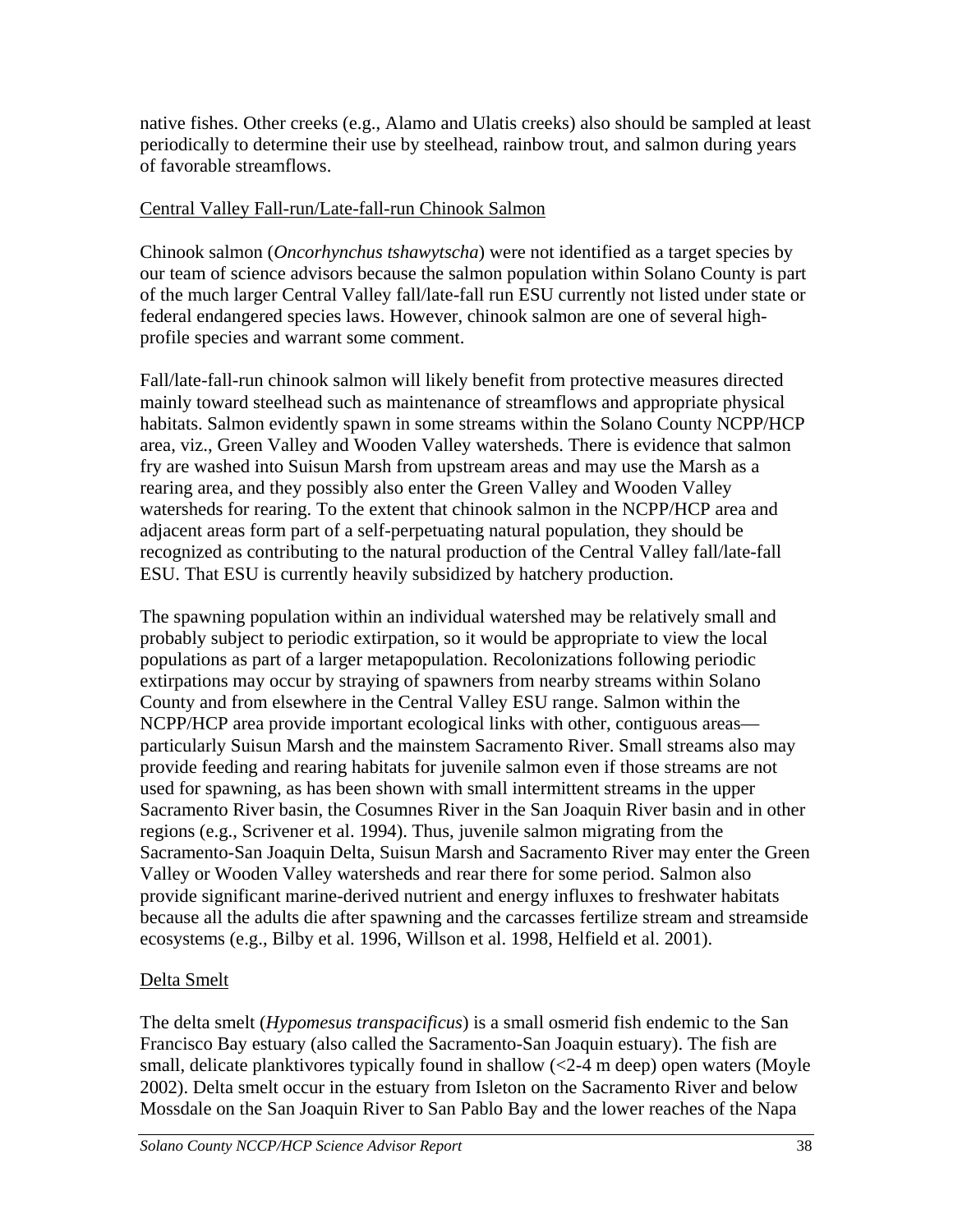and Petaluma Rivers. Within the estuary, their distribution is controlled largely by salinity, with the population concentrated in waters with salinities ranging from 0 ppt (freshwater) to <10 ppt. The species occurs seasonally in Suisun Bay and the larger sloughs and channels of Suisun Marsh.

Although delta smelt are listed as threatened under the federal Endangered Species Act and part of their critical habitat is within Solano County (principally Suisun Marsh and Barker Slough), the species was not identified as a target species by our team of science advisors because its use of areas within the Solano County NCCP/HCP was minimal and generally not dependent on local habitat management.

## Splittail

The splittail (*Pogonichthys macrolepidotus*) is a large cyprinid endemic to California and found mainly in the sloughs, lakes, and rivers of the Sacramento-San Joaquin watershed. The species is adapted for living in estuaries with fluctuating conditions and, with the exception of the springtime spawning period, the fish spend most of the lives in the estuarine waters of the Sacramento-San Joaquin Delta, Suisun Bay, Suisun Marsh and San Pablo Bay (Moyle 2002). Splittail are floodplain spawners: following high flow events in the spring (February-May), adult fish move upstream onto seasonally inundated floodplains to spawn and then return to the estuary. Newly hatched young rear on the highly productive floodplains, only moving downstream to the estuary as the floodplain drains. The population decline observed in the splittail during the past several decades is apparently related to reductions in the frequency and timing of floodplain inundation and the resultant reduced spawning success.

Although splittail were listed under the federal Endangered Species Act in 1999 and part of their critical habitat is within Solano County (principally Suisun Marsh and the lower portions of the American Canyon, Green Valley and Suisun Creeks), the species was not identified as a target species by our team of science advisors because its use of areas within the Solano County NCCP/HCP was minimal and generally not dependent on local habitat management. However, conservation and/or restoration of floodplains (e.g., levee setbacks) and of seasonally appropriate hydrographs of Solano County creeks would benefit the species.

# 5.5 INSECTS

## Delta Green Ground Beetle

Ground beetles are often found in habitats where they are strongly associated with a particular soil type. The delta green ground beetle (DGGB) is associated with the playatype vernal pools that form on Pescadero clay soils (U.S. Fish & Wildlife Service 1985). Adults and larvae primarily live at the shorelines of these playas where they feed primarily on Collembola. The preferred habitat is sparsely-vegetated or barren at the time of adult activity, but vegetative cover increases as the playas dry and the shoreline and upland species germinate and grow (Arnold 1989).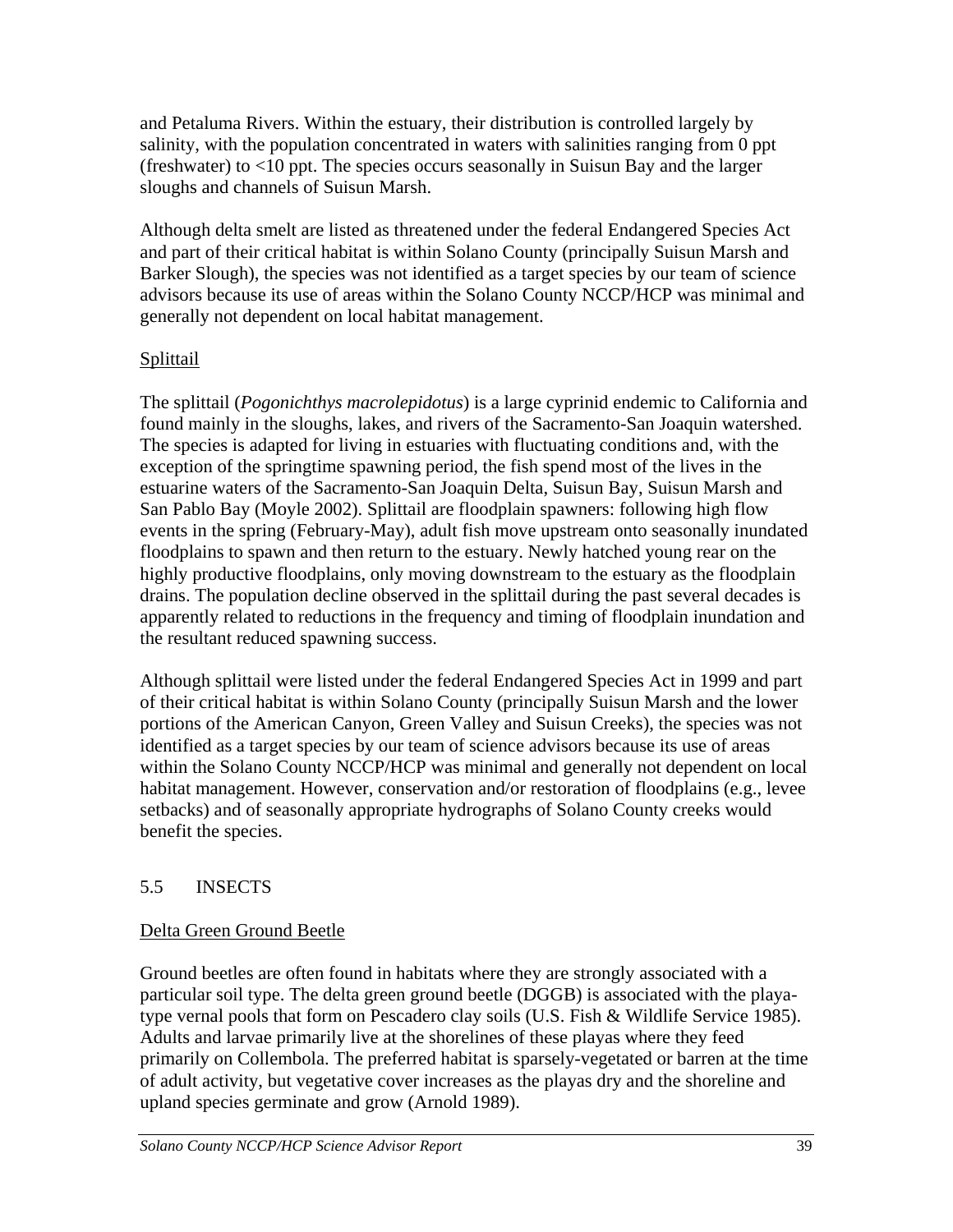The species account prepared by LSA Associates, Inc. (2002) notes that the Biological Opinion for renewal of the Solano Water project states that adult activity may occur in the fall or evening (U.S. Fish & Wildlife Service 1999), yet existing records indicate that activity is diurnal and occurs between February and May (California Natural Diversity Data Base 2002, Buggy Data Base 2002, U.S. Fish & Wildlife Service 1985). Most other taxa of *Elaphrus* are active between May and September (Goulet 1983), so the seasonal shift in the activity period of the DGGB is probably due to its association with the vernal pool habitat.

Adults disperse by flying between playas and often land on patches of barren ground, such as trails or balds (Arnold, personal observation). Their dispersal is between and among playas within the vernal pool-grassland matrix rather than migratory.

Within Solano County, the DGGB is known from the playas in the Jepson Prairie, i.e., between Hwy. 113 and Travis Air Force Base (California Natural Diversity Data Base 2002, Buggy Data Base 2002, U.S. Fish & Wildlife Service 1985). It may also occur in association with the playas that are located on private properties on either side of Hwy. 12, but I am not aware that adequate surveys have been done in this portion of the county.

This beetle has a very limited geographic range and within that range, its preferred habitat, the shorelines of playa pools, is also quite limited. Some shorelines are minicliffs that are too steep for DGGB use, while some flatter or gently sloped shorelines are too densely vegetated (Arnold 1989). Although a significant portion of the beetle's geographic range has been protected, the habitat needs to be managed appropriately to benefit the beetle.

The primary threats are invasive plants, both in the pools and adjacent uplands, and incompatible grazing practices. Invasives colonize the shorelines of the playa pools favored by the DGGB, which reduces the amount of bare ground for hunting. Grazing may be a useful management technique, when appropriately timed to control the exotics and favor the natives. Fire, mowing, and possibly herbicides may also be necessary to adequately control exotics at some locations.

#### Ricksecker's Water Scavenger Beetle

This beetle has been found in a variety of aquatic habitats, usually characterized by standing water, including a reservoir, pond, and playa pool. The winter and spring activity period (January through June), based on collection records, suggests that it may be associated with seasonally-ponded wetlands. Related species are generally associated with aquatic habitats characterized by standing water (Smetana 1980).

As mentioned in the LSA account, this beetle is known from a limited number of specimens and locations in the greater San Francisco Bay area (California Natural Diversity Data Base 2002, Buggy Data Base 2002). For this reason, specific details about its biology and habitat requirements are poorly known at this time. Within Solano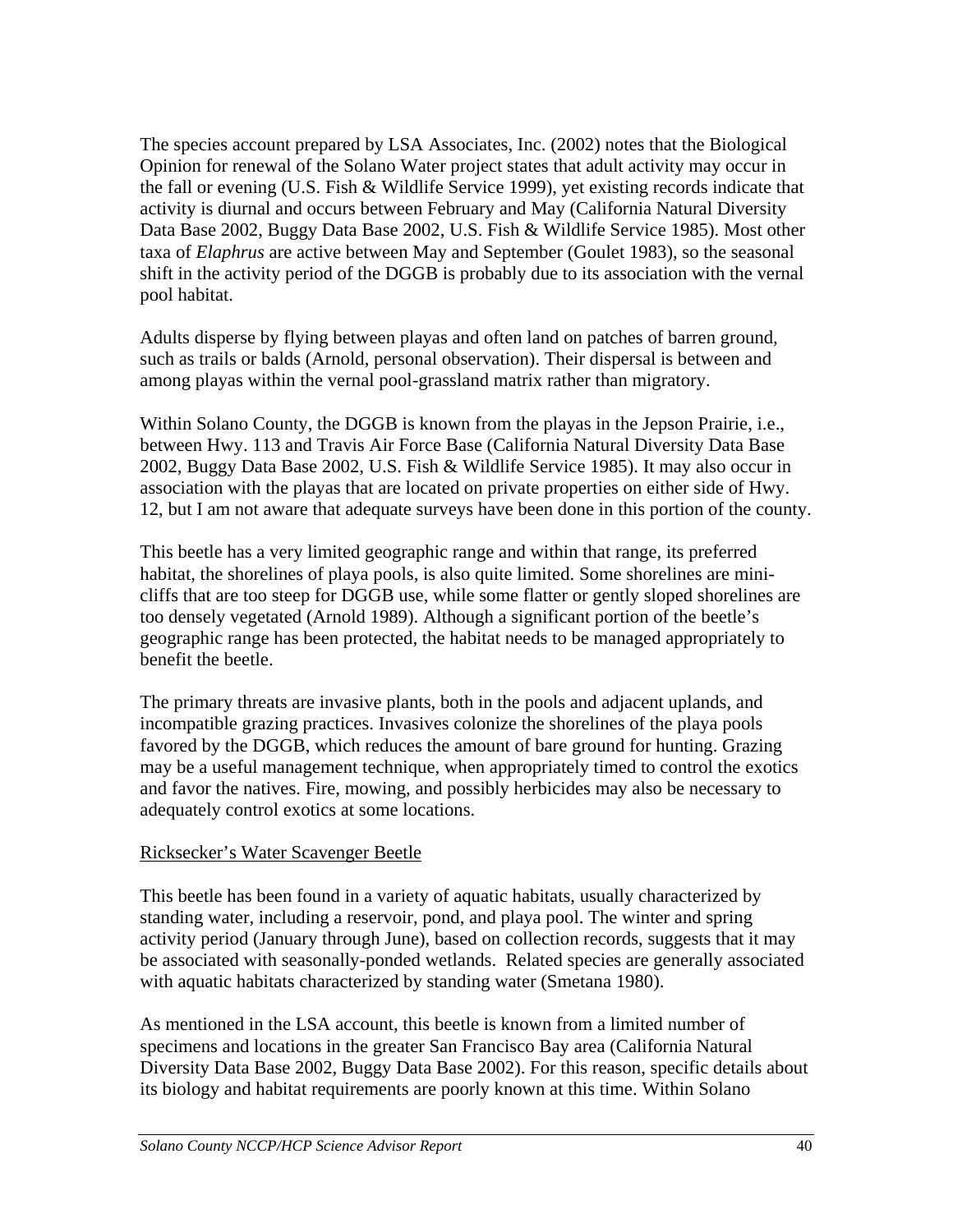County, the beetle is known only from the Jepson Prairie, and in particular, from Olcott Lake. Based on its occurrence there, I anticipate that this beetle may eventually be found at other playas within and near the Jepson Prairie.

#### Valley Elderberry Longhorn Beetle

This beetle is known from as far north as the Shasta-Tehama county line and as far south as Lake Isabella in Kern County (Barr 1991, California Natural Diversity Data Base 2002, Buggy Data Base 2002, Halsted and Oldham 2000, U.S. Fish & Wildlife Service 1984). It also occurs in the foothills of the Sierra Nevada up to approximately 3,000 feet between Kern and Placer counties (Arnold, personal observation). In the Central Valley, it is limited to riparian remnants of the formerly more extensive riparian woodland and scrub habitats that were associated with many drainages, where its larval food plant, blue elderberry (*Sambucus mexicana*), grows. In the foothills, elderberry grows in riparian habitats, as well as at rock outcrops and in the understories of oak woodland-scrub habitats, so the beetle also occurs in these habitats.

The amount of riparian habitats in Solano County, as throughout most of the Central Valley, has declined significantly during the past century. Within Solano County, the beetle or its exit holes have been observed in riparian habitats at various locations along Putah Creek, Cold Creek, Dudley Creek, Ledgewood Creek, Gordon Valley Creek, Pleasant Valley Creek, Alamo Creek, and Ulatis Creek (Barr 1991, California Natural Diversity Data Base 2002, Buggy Data Base 2002, U.S. Fish & Wildlife Service 1984). It has been found next to urban and agricultural lands, including orchards and grazing land, as well as more natural habitats. Other than the Dudley Creek location (east of Dixon), all of the observations are located near Fairfield and Vacaville, and in the Vaca Mountains north and west of these towns. Additional drainages in the north central and northwestern portions of the county are likely to still support the beetle, as well as portions of the Sky Valley, but these areas have not been as well surveyed as other portions of the county. Elderberry occurrences along drainages in the southern and eastern portions of the county are generally too sparse to support populations of this beetle.

More recent studies indicate that the beetle prefers to bore in the wood of younger stems of elderberry (Arnold 2002). Grazing cattle often eat or trample young elderberry stems, which can reduce habitat quality for the beetle even in protected areas. Also, remnant riparian habitats in the county generally occur as small, widely-separated patches, rather than more continuous riparian corridors. Adult beetles are actually strong fliers, but probably disperse primarily along riparian corridors rather than between drainages. The current distances between remnant riparian patches associated with most drainages in the County are probably greater than the distances adult beetles would normally disperse. Restoration efforts should focus on establishing elderberries of all age classes and, where practical, the creation of continuous riparian corridors.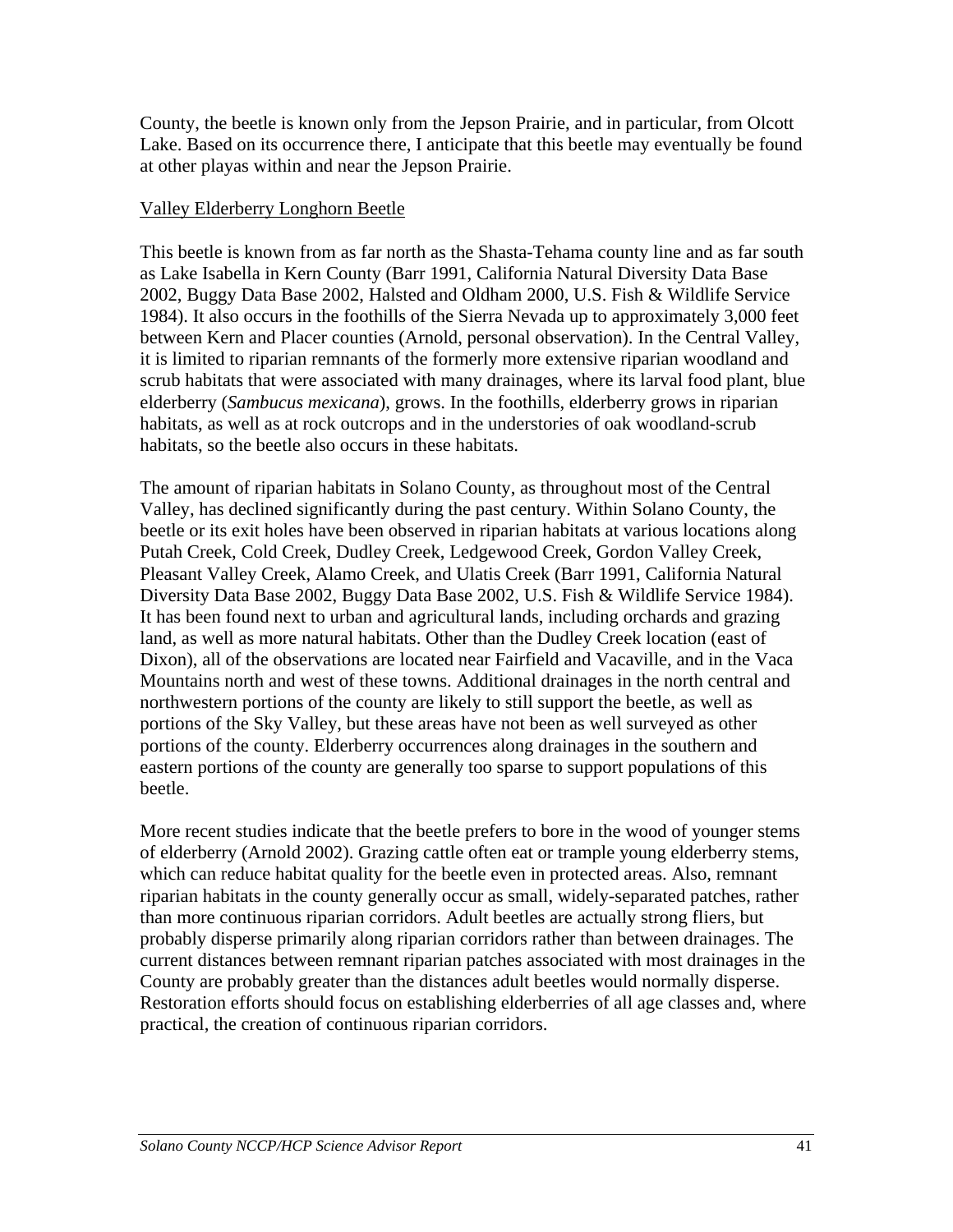#### Callippe Silverspot Butterfly

This butterfly lives primarily in grassland habitats where there are hilltops (which are used for mate location), its larval food plant, *Viola pedunculata,* and nectar plants (*Aesculus*, *Monardella*, and various introduced thistles) (Arnold 1981). These habitat requirements do not have to coincide.

The native grassland habitat was characterized by bunchgrasses, but these have been converted to primarily annual grasses due to past and current grazing practices. Grazing could be used to manage the vegetation to favor the bunchgrasses and larval food plant of the butterfly. However, the timing and intensity of grazing activities needs to be coordinated with the growth and flowering times of the natives to favor them rather than the non-natives that have become so prevalent. Ironically, the butterfly utilizes several introduced species of thistle (*Cirsium*, *Silybum*, etc.) for nectar (Arnold 1981), so its numbers may decline somewhat if these nectar plants are controlled or eliminated as part of the vegetation management.

Within Solano County the butterfly is known to occur in the hills between Vallejo and Cordelia (i.e., vicinity of Lake Herman, Columbus Parkway, and Sky Valley) and northward into Jamison Canyon (California Natural Diversity Data Base 2002, Buggy Data Base 2002). Although the larval food plant grows at various locations in the Montezuma Hills, the butterfly has not been observed there. Similarly, the larval food plant also grows at the Jepson Prairie, which lacks the hills necessary for mate location, as well as some of the favored nectar plants.

The species account prepared by LSA Associates, Inc. (2002) refers to the phenotypic variation that occurs in the western Solano County area and taxonomic status of this subspecies, *Speyeria callippe callippe*. Most species in the genus *Speyeria* exhibit considerable phenotypic variability which has resulted in the recognition of numerous subspecies. Western Solano County and southeastern Napa County is an area where individuals with markings of three subspecies of *Speyeria callippe* co-occur, namely *callippe callippe*, *callippe comstocki*, and *callippe liliana*. Butterflies, like all insects are ectothermic, thus populations that occur in foggy areas (such as southwestern Solano County) often tend to be darker in color, which not only enables them to warm up more quickly on foggy days, but is also a distinguishing morphological characteristic of this endangered subspecies. Although the frequency of individuals that resemble *callippe callippe* from southwestern Solano County is lower than those from San Bruno Mountain (San Mateo County), at most locations in Solano County, this frequency is higher than either of the other subspecies, which explains why USFWS treats these populations as the listed subspecies. For similar reasons, USFWS is also treating populations from the Pleasanton area (Alameda County) as the listed subspecies.

By definition, hybrids occur between species not subspecies. Western Solano County is an area of overlap and intergradation of the characteristics that distinguish the three subspecies of *Speyeria callippe* that co-occur there.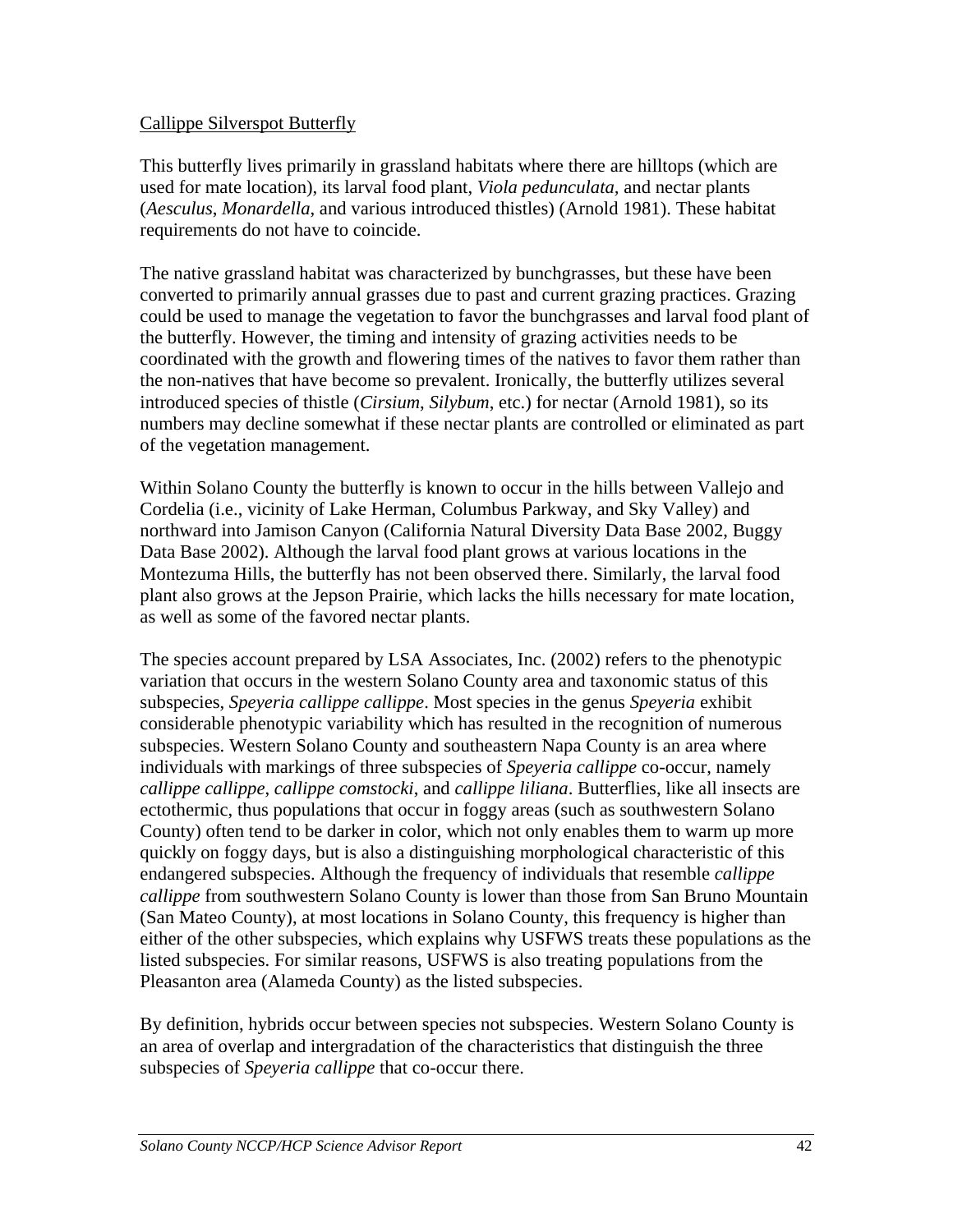#### 5.6 CRUSTACEANS

#### Fairy and Tadpole Shrimp

The consultant's report (LSA Associates 2002) highlights five species of highly specialized crustaceans that inhabit vernal pool ecosystems in various parts of California, and that continue to occupy pools in Solano County. These species include four species of fairy shrimp, *Branchinecta lynchi*, *B. mesovallyenensis*, *B. conservatio*, and *Linderiella occidentalis*, and one species of tadpole shrimp, *Lepidurus packardi*. The species accounts provided by LSA Associates (2002) accurately identify habitat destruction and fragmentation, along with alteration of water supply and agricultural conversion that destroys natural topography, as the primary threats to these species. These activities have 1) eliminated many populations; 2) isolated formerly connected populations; and 3) reduced the potential for recolonization following natural and anthropogenic disturbances. All of these species potentially experience dramatic fluctuations in population size, and all are threatened with local and regional extinction. *B. mesovallyenensis* and *Linderiella occidentalis* are listed as Species of Special Concern, *B. lynchi* is listed as federally Threatened, and *L. packardi* and *B. mesovalleyensis* are listed as federally Endangered.

In Solano County, these taxa are associated primarily with vernal pools, playas, and grassy swales. In addition, a few species have been found in man-made seasonallyponded wetlands, such as ditches, detention basins, depressions, roadside puddles, and crop furrows at locations in close proximity to their natural habitats. The majority of locations that support these taxa occur from south and southeast of Fairfield, Travis Air Force Base, particularly near the Potrero Hills and vicinity, and the Jepson Prairie. Other locations occur southeast of Dixon and near Montezuma Hills (California Natural Diversity Data Base 2002, Buggy Data Base 2002). The consultant's report generally identifies habitats that support these five species, although in several cases, it fails to identify the specific locations in Solano County inhabited by a particular species (e.g., *L. occidentalis*, for which there is no summary of their distribution within the county). There is no quantitative information in the consultant's report about abundances, patterns of co-existence with other species, and changes in population numbers through time for any of the species mentioned in the documents that were given to this panel. In addition, the consultant's report does not include information about sampling locations, in particular, potentially suitable habitat that was not sampled. Consequently, the information available to us provides an incomplete picture of distribution, abundance, and population fluctuations.

There is growing evidence that a critical feature of populations of many of these species, one that governed their evolution and ecology and explains much of their unique biology, is that due to drought, flooding, and other climatic and geomorphological variables, they periodically become locally extinct on annual, decadal, or even longer periods (Wilcox, in review). All of these species have very limited intrinsic dispersal capability, relying on transport by water, animal vectors (e.g., waterfowl, cattle), and perhaps wind to move on scales more extensive than a few meters. To some extent, their persistence relies on their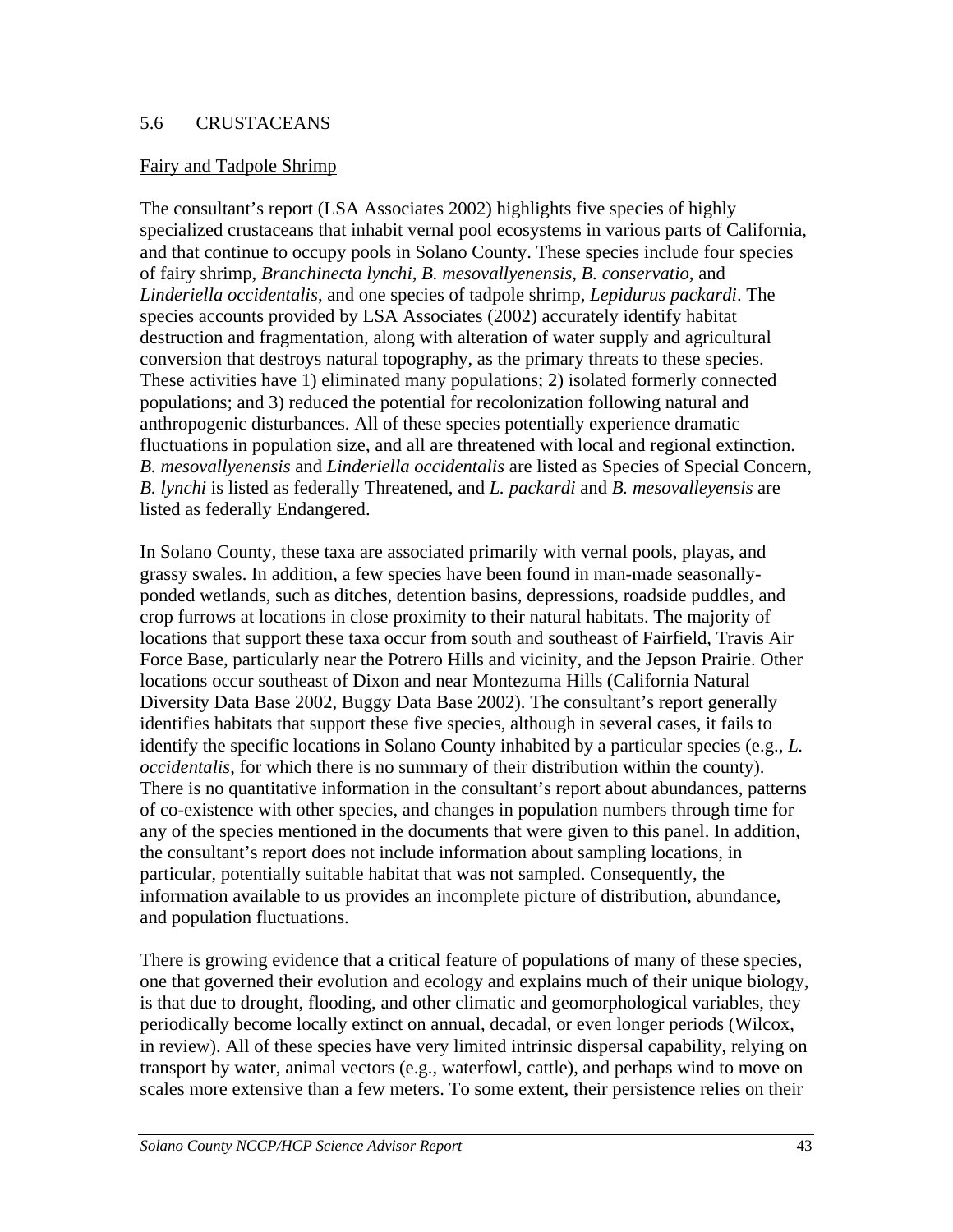ability to produce dormant stages that survive summer heat and desiccation. In addition, their local and regional survival hinges on re-colonization by dispersal from other local populations, which themselves may become extinct in different years. Therefore, the number of pools that exist in a region, their proximity to each other, and their hydrologic integrity (as a result of runoff and flooding) are additional critical factors that determine whether most species of vernal pool crustacean will survive or become extinct.

It appears that it is impossible to generalize from species to species about the scales over which extinction/recolonization processes operate in the target species identified in Section 5.0. A recent study by Wilcox (in review) indicates that the spatial and temporal scales over which extinction and re-colonization processes operate differ from species to species. For example, the maintenance of viable populations of *Branchinecta lynchi* appears to require dense complexes of pools with minimal spacing. In contrast, *Linderiella occidentalis* requires widely dispersed networks of large pools. In addition, none of the species is truly a habitat generalist, found in all types of pools and playas. For instance, the preferred habitat of *Lepidurus packardi* and *Branchinecta conservatio* is playa pools with turbid water (Eriksen and Belk 1999, Helm 1998). Life history studies have demonstrated that both of these taxa develop more slowly than the other freshwater shrimp of Solano County and remain active later in the season; thus they tend to be restricted to deeper pools and playas that have longer hydroperiods than smaller vernal wetlands (Helm 1998). *Branchinecta lynchi*, *B. mesovalleyensis*, and *Linderiella occidentalis* generally live in smaller vernal pools and grassy swales, but can also be found in playas. Consequently, conservation planning that protects this group of vernal pool crustaceans cannot focus on a single species and will necessarily encompass a broad range of pool sizes, densities, and spacing.

Finally, it is worth noting that there is growing information that at least some of the nominal species listed above actually represent sibling species complexes. For example, *Branchinecta mesovalleynesis* was only recently described as a new species, distinct from other Central Valley congeners (Belk and Fugate 2000). Similarly, what was once thought to be a single species of *Lepidurus* (*L. packardi*) likely encompasses several genetically and ecologically distinct species (King and Hanner 1998, Rogers 2001). Beyond these potentially important taxonomic distinctions, and the ecological and genetic diversity harbored in so-called "cryptic" species, there is limited genetic information from Solano County and other regions in California, suggesting that at least some of the target species of branchiopods have remained sufficiently isolated for enough time to accumulate detectable genetic and ecological differences (*e.g*., King and Hanner 1998). This, and the fact that many of these species have evolved *in situ* in a relatively short geological time frame, suggests that there is the potential for local adaptation to evolve in at least some populations of endemic crustaceans that inhabit the vernal pools of Solano County. Moreover, pools vary enormously in their biological and physical parameters across pool, pool complex, landscape, and regional scales. At this point, we have no idea how common local adaptation is, and over what spatial scales it occurs. To the extent that it does occur, translocation and restoration efforts should be considered highly risky.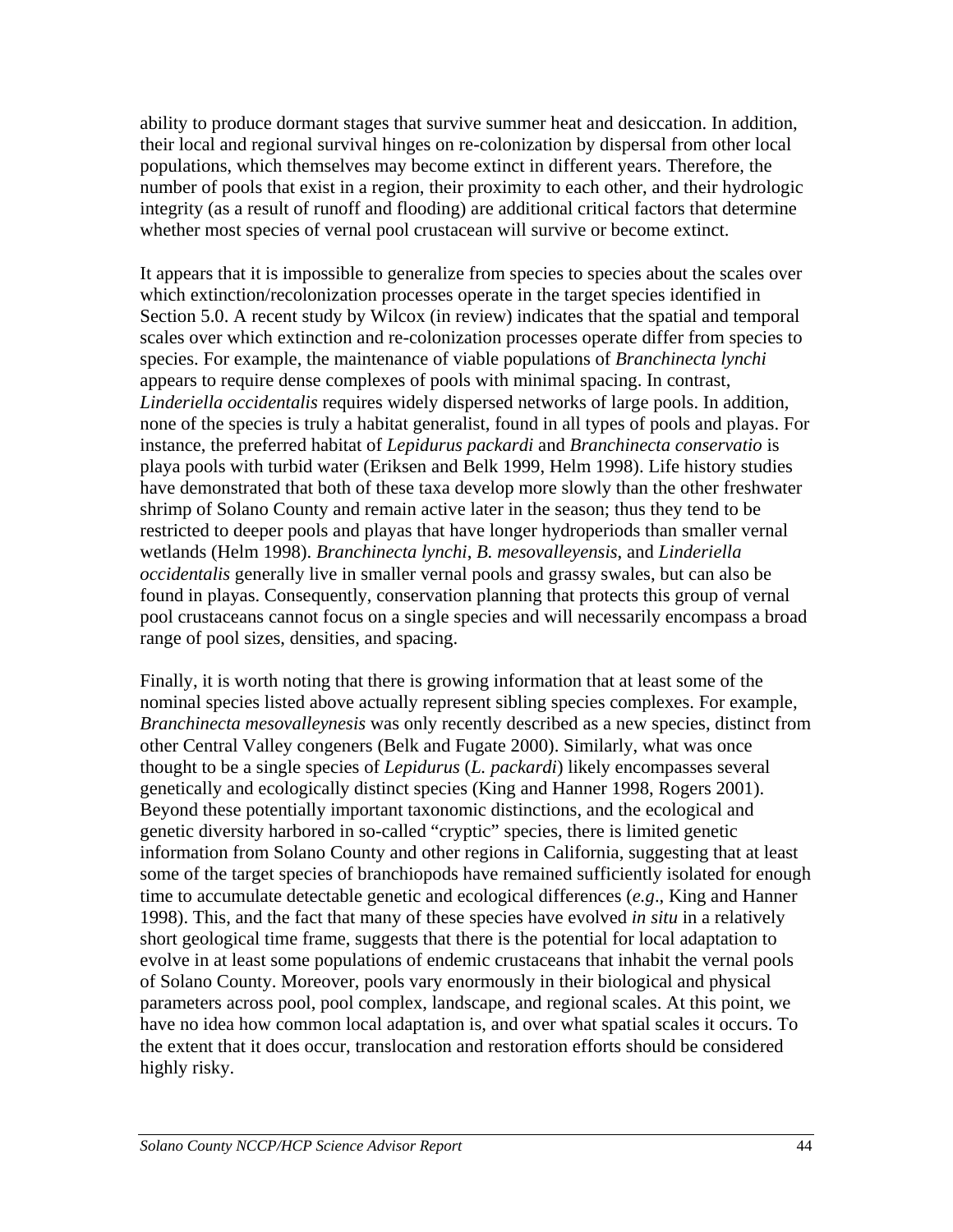## 5.7 OTHER TAXA

In addition to the target species discussed above, we recommend that the NCCP/HCP provide some consideration to ecologically pivotal species that have been extirpated from the County or which currently persist at population densities below historic levels. These species include the following:

#### **Carnivores**

California grizzly bear: extinct. Grizzly bears were most abundant in tule marshes, willow and cottonwood riparian corridors, and Coast Range chaparral (Jameson and Peeters 1988). Slaughter for sport and livestock protection with \$500 bounties drove the species to extinction (Grinnell et al. 1937). Grizzly Bears commonly crossed the shallow bay between Mount Diablo and from Coast Range foothills into Suisun Marsh to forage on California rosehips, blackberries, and fish (Frost 1970s, Arnold 1996). The largest island and its adjacent bay in Solano County were named for these bears.

Black bear: widespread elsewhere, rare in Solano County

Gray wolf: extinct throughout California by 1920s. The ecological role of the wolf, for example in potentially regulating populations of ungulates, is unknown in California.

Coyotes: widespread in the County, but misguided shooting reduces populations

Native predators should be targeted for conservation as indicators of intact food webs and as potential keystone species (i.e., species whose impact on the ecosystem is disproportionately large for their abundance)

#### Ungulates

Chronicles by early settlers describe deer, tule elk, and pronghorn antelope in herds of thousands near Benicia and throughout Solano County (Fraser 1879, Harvey et al. 1992). Tule elk, Roosevelt elk, and pronghorn antelope were exploited by market hunters to supply meat and hides for the Gold Rush (Harvey et al. 1992).

Tule elk: This was the only species to escape local extinction, but only a few elk remained in the County by 1874 (Harvey et al 1992). Tule elk are now limited in the County to one controlled herd on Grizzly Island Wildlife Management Area.

Roosevelt Elk: locally extinct, extant North Coast. Formerly mingled with tule elk throughout its historic range, which included Marin, Sonoma, Napa, and Solano counties and north along the coast range through Oregon (Harper et al. 1967).

Pronghorn antelope: extinct (extant elsewhere). Antelope densities were greater in the San Joaquin Valley than anywhere in North America, and accounts of early explorers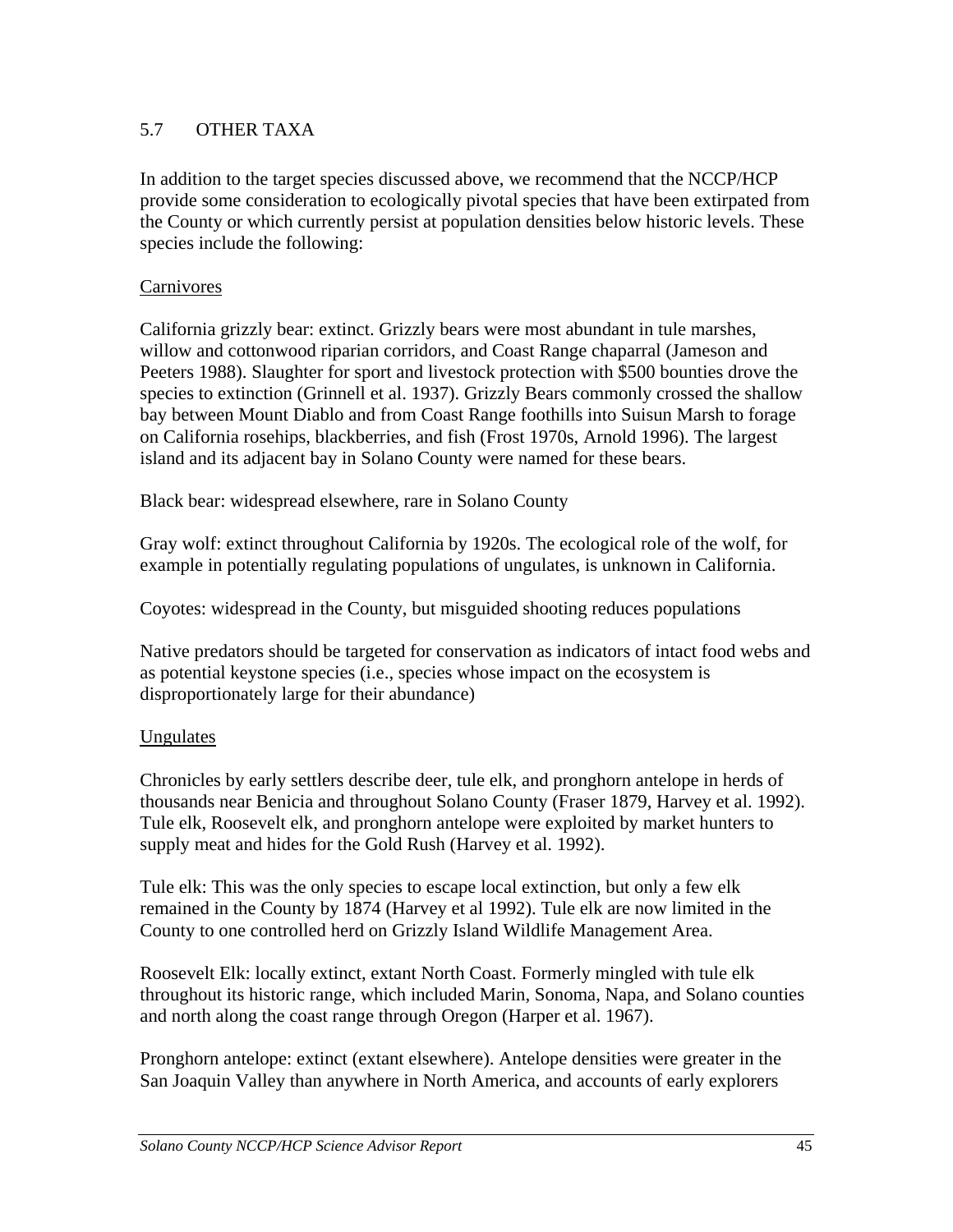confirm their historic presence in Solano grasslands, oak and riparian woodlands, and chaparral (Harvey et al. 1992).

Cattle have replaced native ungulates as the dominant herbivores on Solano open space lands**.** While cattle and native ungulates coexist on grazing lands, the conservation plan should consider open spaces reserves where native herbivores are released from competition with cattle. There is some evidence that low-intensity grazing helps to control non-native invasives, especially grasses. It is not unlikely that native ungulates might serve this management role as well or better than livestock.

# **6.0 THREATS, MANAGEMENT ISSUES, AND OPPORTUNITIES**

In this section we summarize some dominant threats to biodiversity in the planning region and offer recommendations for countering these threats in the NCCP/HCP.

# 6.1 HYDROLOGICAL MODIFICATION

The impacts of the urban and agricultural environment on hydrology of streams can be divided into four main categories:

- 1. Impacts to the flood discharge peaks and the lag time from peak rain mass to peak runoff;
- 2. Increases in the total discharge volume;
- 3. Changes in the seasonal distribution of runoff;
- 4. Changes to the extent of the inundation of the floodplain during floods.

The principal impact of urbanization is on the peak discharge (Waananen et al. 1977). In urban areas of Solano County, runoff volumes are probably transmitted to receiving waters much more quickly (lag time has decreased) than historically because of increased velocities on impervious catchment surfaces, increased velocities in hydraulically more efficient drainage channels and storm sewer networks, greater connectivity of the catchment surfaces to the drainage network, and because floodplains in the lower parts of the watersheds are deliberately isolated from the channel network by structural controls. The location of the urbanization influences the magnitude of the effect, but it is probably fair to say that increasing urban land use in the watersheds of Solano County will increase the peak discharge in the future.

In addition, annual runoff volumes have probably increased over natural conditions because of a decrease in infiltration in areas with impervious surfaces (roofs, roads, and parking lots). During pre-urban conditions, runoff during the dry season, early wet season floods, drier years, and successive dry years would have been minimal. This is because soil infiltration during these dry times exceeds rainfall intensity. Most of the volume increase associated with urbanization has probably occurred during drier times and during smaller floods, not only changing the total annual volume of runoff but changing the seasonality as well.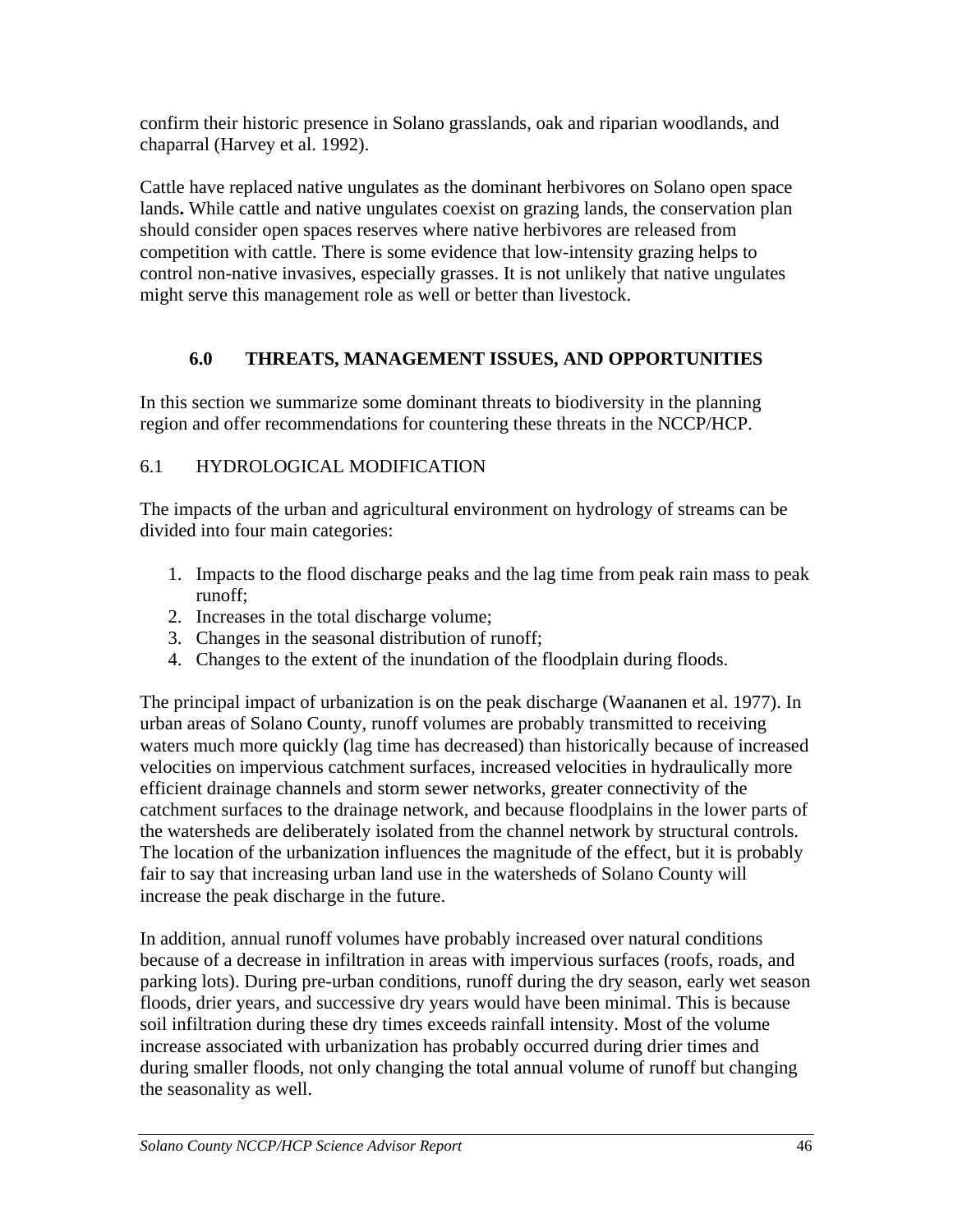Decreases in infiltration affect ground water recharge with subsequent effects on base flow during times when there is no rainfall. Dams and managed releases, retention basins, and withdrawal for irrigation also deliberately impact seasonality. Lake Curry on Suisun Creek and Lake Frey and Lake Madigan in the Green Valley watershed are managed by the City of Vallejo for water supply. In addition, there is extensive spray irrigation on row crops in the Valleys of these watersheds. Less deliberate hydrological changes probably include legal or illegal pumping and point source and releases, return flows from irrigation, watering lawns, and washing cars.

The period and magnitude of floodplain inundation under natural conditions is the product of a number of factors including antecedent soil moistures conditions, the condition of the riparian vegetation, the recent history of channel sedimentation and erosion, the tidal phase, and the magnitude and duration of the storm event. Urban and agricultural land use typically influences all of these parameters and therefore influences floodplain inundation. Typically, flood control channels are designed to transmit water more efficiently and often disconnect the channel from the floodplain. However, if channels are under-designed or not maintained, a large flood can escape the channel either by overtopping or by breaching a constructed levee. When this happens, water, sediment, and contaminants are delivered to sensitive areas outside of the channel and water flows back into the channel can be limited due to levees further downstream. In this way, flooding of the floodplain would typically occur less often than under natural conditions, but when it does occur, the magnitude and duration can be larger.

#### Implications for habitat and species conservation in Solano County

A number and plants and animals that were identified in the background information provided to us are either directly or indirectly impacted by changes to hydrology beyond normal seasonal and interannual variations expected under natural conditions. Here we concentrate on species that were deemed to be particularly important in the context of the Suisun NCCP/ HCP (i.e., some of the target species discussed in the preceding section). The salinity regime in tidal areas of the County is partly or whole influenced by local runoff as well as diurnal tides, discharge in the Sacramento River and geometry, and connection of tidal channels and sloughs.

If land management plans in Solano County significantly change peak flows in the future, total runoff volume, and flow seasonality, species that are reliant on a certain salinity regime may be forced to gradually migrate spatially or be extirpated. Plant species in Solano County that may be impacted include Suisun thistle and soft bird's-beak. Changes in hydrology of local watersheds may impact the California black rail, California clapper rail, and the salt marsh harvest mouse. For example, California black rails often conceal their nests in the upper limits of the tidal zone and are therefore particularly vulnerable to hydrological change.

Changes in seasonal hydrology as well as changes in stream cross-sectional geometry to accommodate a new discharge regime can influence the species composition and/ or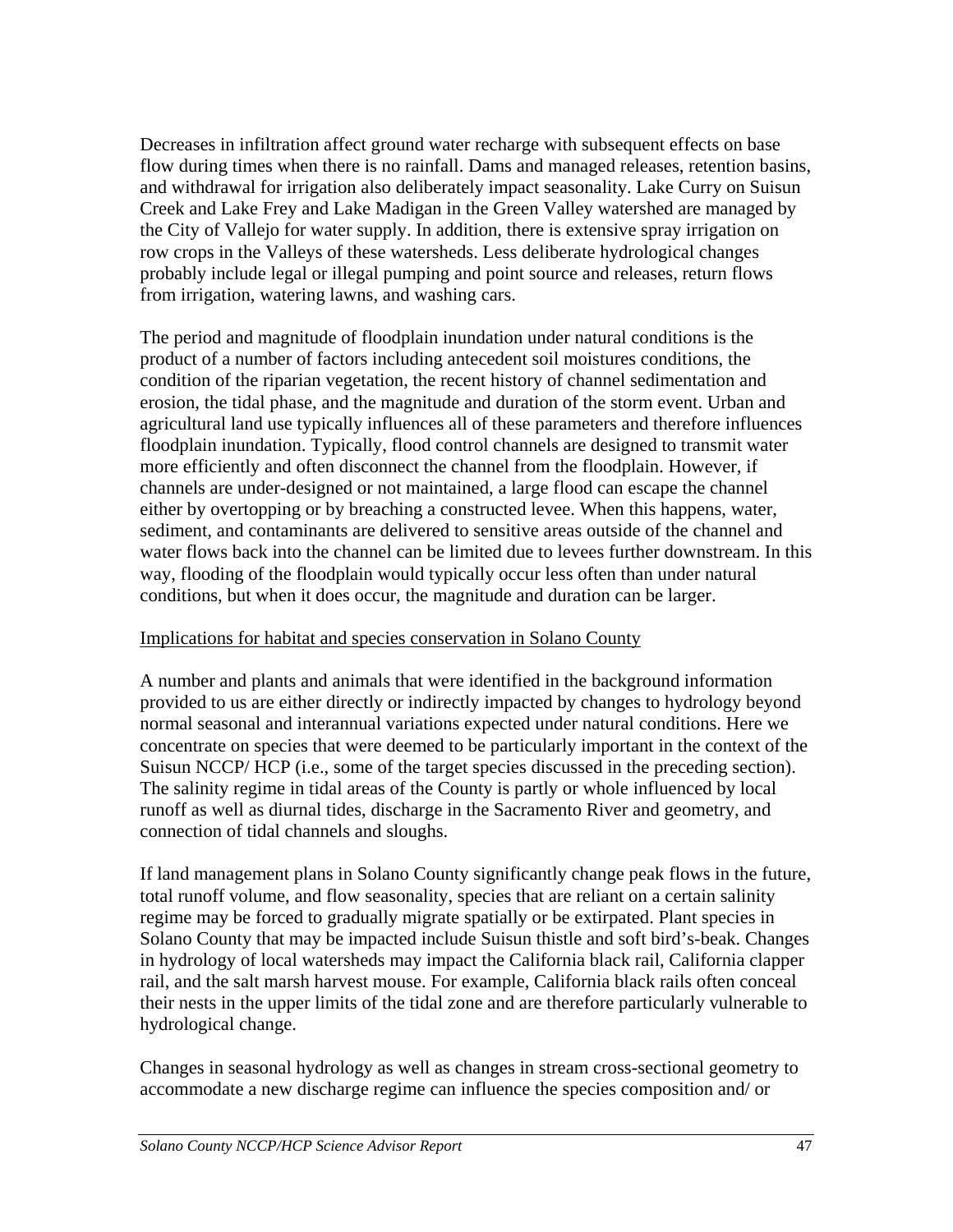stability of the banks and near-bank riparian vegetation. Bank erosion can be a significant portion of the total sediment supply to Bay Area streams (McKee and Pearce 2002). In addition, if increased flow energy has caused net sediment supply to the stream from bed erosion, a further consequence is a net lowering of the channel bed and intersection of ground water at a lower level. This may cause the water table to lower. Other changes to hydrology in watersheds include withdrawal of groundwater and stream water for crop irrigation, reservoir management, and changes in infiltration associated with changes in vegetation cover (for example, native versus non-native grasses for grazing) and urban impervious surfaces.

Based on a SFEI reconnaissance, the riparian zones of Alamo, Ulatis, Suisun and Green Valley Creeks are largely intact upstream of Hwy 80 although the structure and species composition was not assessed (McKee, October 14, 2002). Valley elderberry longhorn beetle in the riparian vegetation of Alamo, Ulatis, and Green Valley Creeks may be associated with stressed elderberry trees. In that context, and ironically, changes to hydrology and associated declines in riparian health may in the short term improve populations; however, in the longer term, loss or fragmentation of the riparian forests is likely to be detrimental.

Steelhead are highly impacted by changes to seasonal hydrology, stream simplification associated with urban drainage design, and loss of riparian habitat. Loss of summer flows associated with changes to the groundwater regime because of surface or groundwater withdrawal for irrigation, reduced groundwater storage because of less infiltration in urban areas, or changed evapotranspiration in agricultural areas may be contributing factors. Although fish such as steelhead are tenacious and can survive in largely unsuitable conditions, moderate to severe modifications to stream hydrology, geometry and complexity, and riparian structure associated with urban and agricultural development will undoubtedly lead to extirpation.

Changes in the extent or period of time the floodplain is inundated could have deleterious consequences for a number of floodplain species. These include hispid bird's-beak, Contra Costa goldfields, Colusa grass, Solano grass, splittail, conservancy fairy shrimp, vernal pool fairy shrimp, vernal pool tadpole shrimp, midvalley fairy shrimp, and Delta green ground beetle.

#### Recommendations

- 1. Future developments in urban and agricultural areas should be carried out in a way that minimizes changes in peak runoff, total runoff volume, and seasonality of runoff as a solution to reducing changes to the salinity regimes of tidal areas.
- 2. Future developments should either maintain or enhance groundwater infiltration as one solution for maintenance of crucial dry season / dry year flows and as a contributing factor for maintenance of the riparian zone along creeks.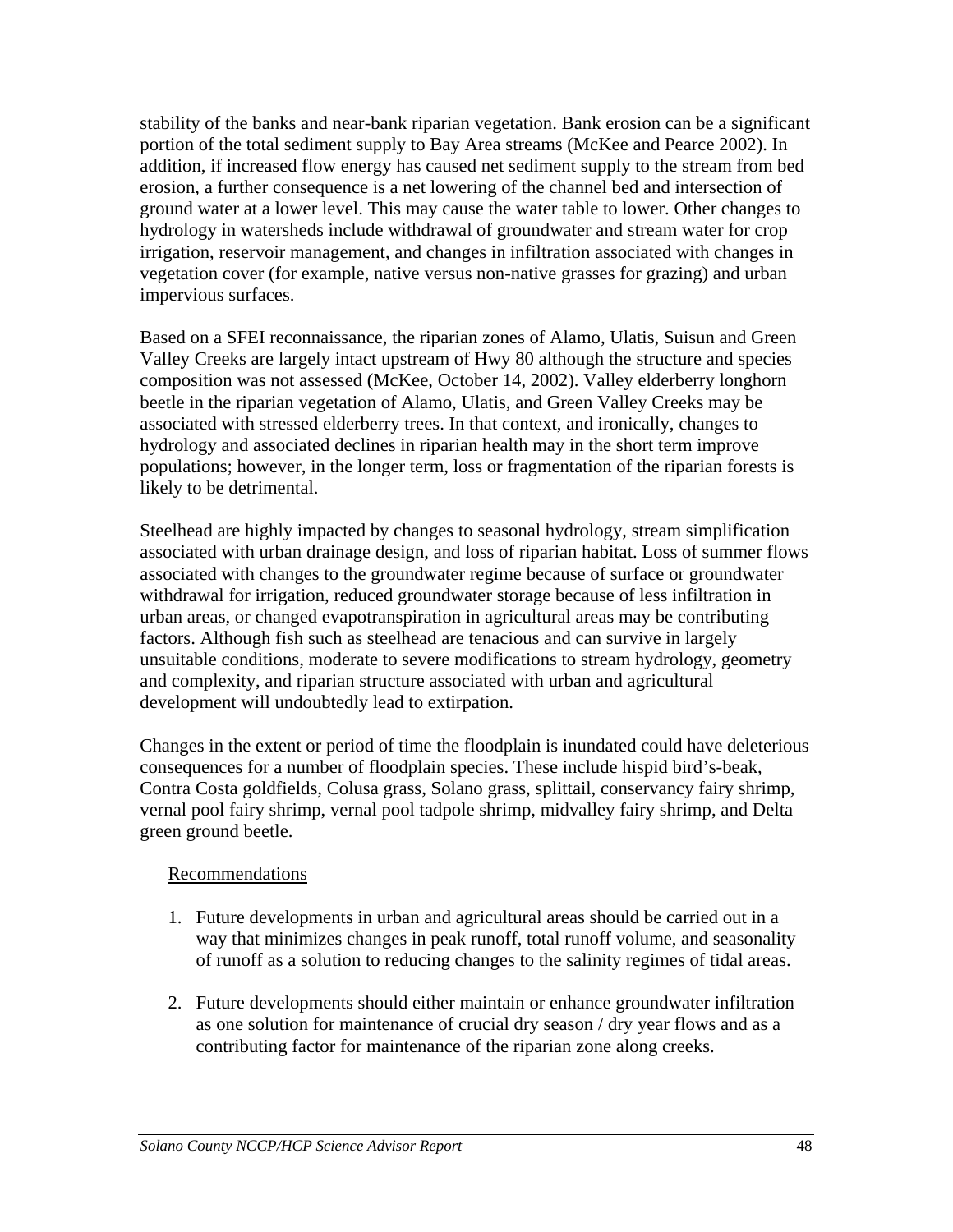- 3. Assessments should be done to determine appropriate dry season environmental flows especially in Suisun and Green Valley Creeks but also in Alamo and Ulatis Creeks, and then steps should be taken to ensure that these are met. As noted earlier, this assessment should ideally utilize an assessment of historical flow regime and land use change to determine what is potentially feasible versus what might be wishful thinking.
- 4. An assessment of historic fauna and flora of Suisun, Green Valley, Alamo and Ulatis Creeks should be done to determine the true baseline. This information should then be used to help determine how, if at all each of these creeks could be restored. This should rightfully include community consultation.
- 5. Care must be taken to preserve some areas of the floodplain with natural or near natural inundation frequency and magnitude. Floodplain inundation is a necessary ecological dispersion mechanism for some species and has the added benefit of reducing flooding in downstream areas.

## 6.2 WATER QUALITY

The impacts of urban and agricultural development on water quality and sediment quality of streams in the planning area can be divided into the following main categories:

- 1. Runoff of nutrients and pathogens;
- 2. Eutrophication in drainage networks and receiving waters;
- 3. Runoff of trace contaminants;
- 4. Increased sediment supply to the stream channels;
- 5. Increased turbidity and sediment loads in drainage networks;
- 6. Increased sedimentation in stream channels;
- 7. Possible increases in flooding associated with changes in channel geometry to accommodate excess sediment.

Water quality is typically impacted by land-use changes associated with increasing human populations. For example, nitrogen and phosphorus are key plant nutrients, and concentrations and exports have been shown to increase with increasing human populations (e.g. Cole et al. 1993, Caraco 1995) and increasing agricultural applications (e.g. McKee and Eyre 2000). Sediment loads also show the same general trends (e.g. Letcher et al. 1999). The population of Solano County increased by 16% in the period 1990-2000 (ABAG 2002). It seems likely that water and environmental health will continue to degrade unless vigilance is exercised during land-use planning and development.

Land and water management associated with urbanization and agriculture also incorporates the application of a number of multi-spectrum and species specific herbicides and insecticides. In the Bay Area, there are a number of watersheds listed as impaired by the State (Clean Water Act. 303(d)) for nutrients, pathogens, sediments, and diazinon. In addition, there are watersheds listed for mercury (associated with mining),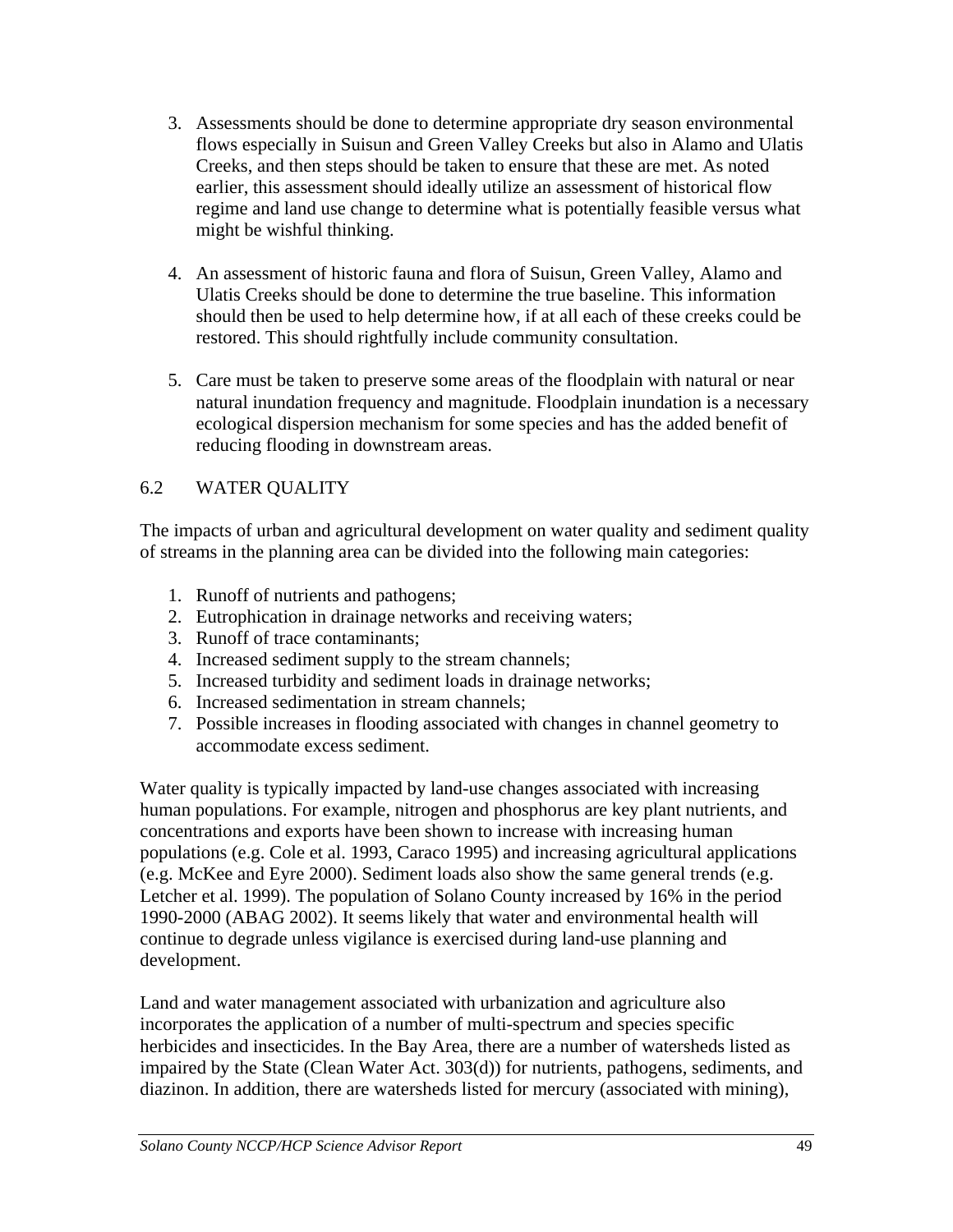trace metals, and dissolved oxygen. The Suisun Bay is listed for chlordane, copper, DDT, diazinon, dieldrin, dioxin compounds, furan compounds, mercury, nickel, PCBs, selenium, and exotic species, and many of these may be associated with diffuse sources in adjacent watersheds. Suisun Marsh sloughs are listed for trace metals, organic enrichment, low dissolved oxygen, and salinity.

The plant nutrients, nitrogen (N) and phosphorus (P), have been described by the EPA as the number one water-quality problem in the USA. Both N and P are found naturally in the environment. However, excess supply of nutrients to aquatic environments can cause increased aquatic plant biomass (algae and macrophytes) termed eutrophication. Euptrophication is often associated with increased soil erosion, application of inorganic fertilizers in agricultural and urban areas, golf courses and parks, irrigation return flow, increased loads associated with farmed animals and urban pets, and aerial dry- and wetfall deposition associated with atmospheric pollution.

Pathogens are typically associated with warm-blooded animals. Feces from animals in the agricultural and urban environments as well as leaking sewers are most commonly the cause of localized high pathogen counts in water bodies. During the Science Advisors field trip (August  $19^{th}$  2002), reeds and tall grasses were observed choking at least several agricultural/ flood control drainage lines in the areas east of Fairfield perhaps indicating excessive fine sediments, nutrients and certainly a decrease in channel capacity. During a SFEI reconnaissance (McKee, October 14, 2002), excessive algae and macrophytes were observed in locations on Alamo, Ulatis, Suisun, and Green Valley Creeks upstream from Hwy 80 where riparian vegetation was insufficient to shade the creeks.

Trace contaminants of concern include current-use pesticides and herbicides, and historic-use pesticides (e.g. DDT). These chemicals, since their introduction in the 40s, have been applied in the urban and agricultural environments for reduction of insect borne diseases, weed, and insect control, and mosquito abatement. Depending on the properties of the chemical and the method of application, these contaminants are transported in the environment attached to soil particles, on wind-blown dust, as an aerosol, in agricultural return flows, and in surface and ground water flow. In general, all of these trace chemicals will be present in land and water habitats in Solano County if they have been applied locally and some will be present even if not locally applied sourced from allochthonous aerial deposition. (might be good to cite Luoma and other contaminant studies done in the estuary here)

Increased sediment supply to urban and agricultural drainages, increases in turbidity, reductions in substrate quality  $(D_{50})$ , increased channel sediment storage, and increases in sediment loads entering a receiving water body are typical problems associated with urban and agricultural development. Sediment processes naturally differ substantially between watersheds depending on factors such as rainfall, geology, vegetation cover, topography, soils, and drainage shape. The animals and plants that live in each watershed will be those that are suited to the hydrological and sedimentological conditions that prevail. However, development often increases sediment supply to the channel through factors such as changes in hydrology and drainage density, changes in vegetation cover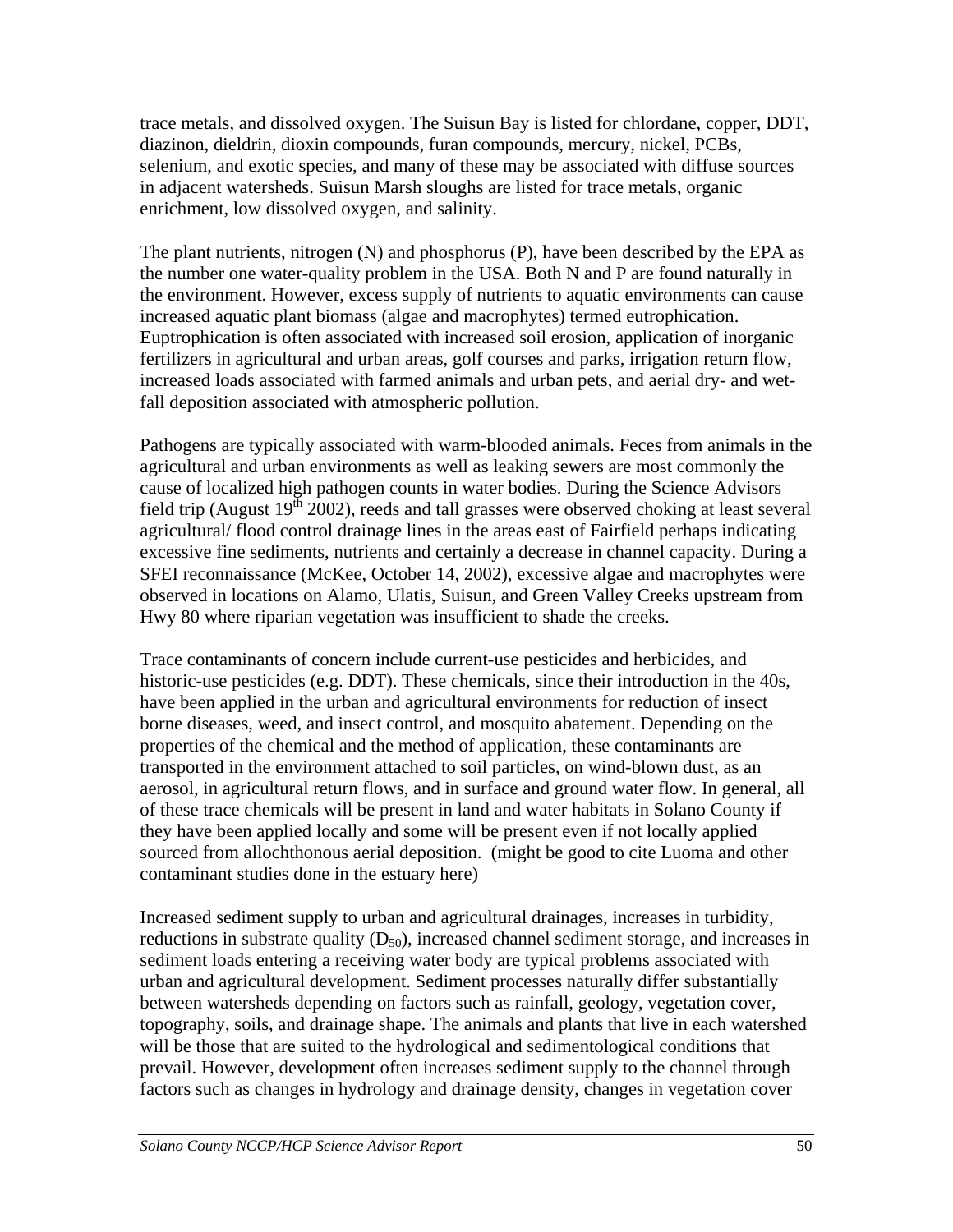and type, erosion of soils from agricultural and horticultural fields, construction sites, and road drains. Subsequently, the aquatic habitats will modify to accommodate changes in sediment and water supply and the fauna and flora that live there will be stressed or extirpated.

During the Science Advisors field trip (August  $19<sup>th</sup> 2002$ ), we observed a number of areas where soils were exposed either due to grazing practices and intensive animal traffic, management of crop areas for minimal ground cover, or management of roadsides, road drains, agricultural drains, or flood control drains for minimal vegetation cover. Some agricultural drains and flood-control channels appeared highly turbid.

During a SFEI reconnaissance (McKee, October 14, 2002) high turbidity was observed in parts of Alamo Creek upstream from Vacaville likely associated with cattle in the creek. Turbid water was also observed in many locations upstream from Hwy 80 in Ulatis Creek and one location on Green Valley Creek. Very fine sediment was observed in pools and fine sediment in bars in all locations (n=8) in Alamo and Ulatis Creeks. Fine to very fine sediment was also observed in pools and bars at five locations on Suisun Creek. In general, Green Valley Creek did not appear to be as impaired with regard to fine sediments in pools and bars.

In general, hillslope erosion was observed in watersheds of Alamo and Ulatis Creeks, and Suisun Creek (particularly Wooden Valley). Bank erosion was only observed in Alamo Creek and in Wooden Valley Creek (tributary to Suisun Creek). Areas of exposed soil were observed in all four watersheds associated with grazing practices, zero cover management under grape vines, tree crops, and between rows in ground crops. Exposed soils were also observed on horse ranches and around stables and yards and apparently purposely managed for aesthetic value along farm and rural-residential driveways.

#### Implications for habitat and species conservation Solano County

A number of species that were deemed by the Science Advisors to be particularly important in the context of the Solano County NCCP/ HCP are susceptible to changes to water and sediment quality. Swainson's Hawk can be adversely impacted by poisoning of prey animals, organophosphate and carbamate insecticide contamination in agricultural fields during times of the year when insects are the main prey, and potential bioconcentration of contaminants up the food chain. Western burrowing owls may also be impacted by chemical spraying in fields both by ingestion of contaminated prey and adverse effects of pesticides from spraying and drift. Black rails can be adversely impacted by contamination from industrial operations that lead to poor water quality. Clapper rails can be adversely impacted by pollution from urban and industrial runoff and sewage discharge. Although known sites for the California red-legged frog occur in hills west of urbanized areas, additional surveys could detect the species lower in watersheds where urban effects are likely. Were this the case, the species could be adversely impacted by changes in hydrology associated with urbanization and by changes in water quality such as sediments containing organic matter, as well as by pesticides,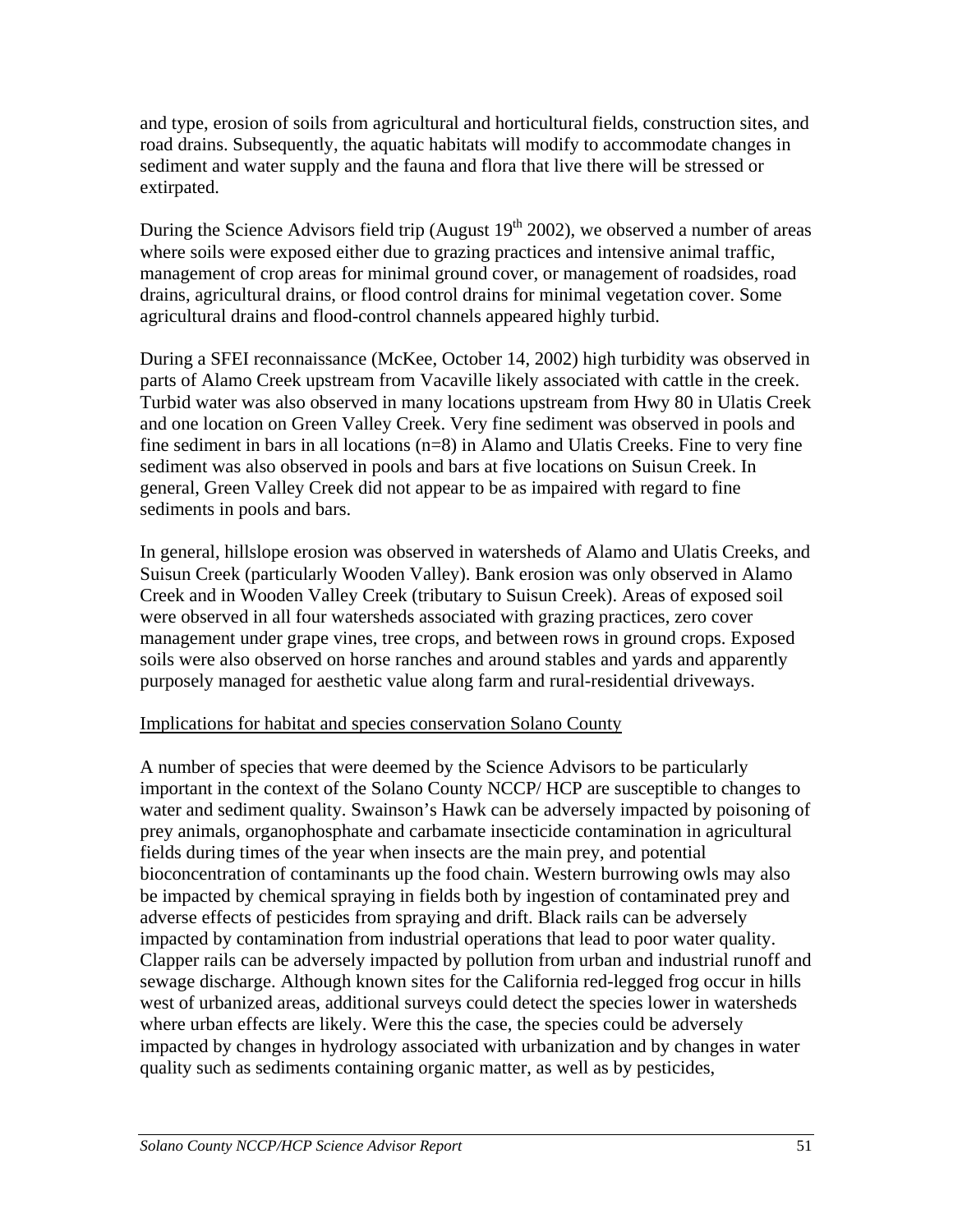fertilizers, heavy metals, hydrocarbons, and other toxic effluents. Other species that may be threatened by changes in water quality include the giant garter snake, salt marsh harvest mouse, conservancy fairy shrimp, vernal pool fairy shrimp, vernal pool tadpole shrimp, midvalley fairy shrimp, valley elderberry longhorn beetle, and callippe silverspot butterfly.

Steelhead trout are highly impacted by water and sediment quality in habitat streams. Water quality problems include sub-optimal water temperatures associated with low summer flow and loss of riparian trees, ammonia in toxic concentrations under certain pH conditions associated with animal and human effluents, low dissolved oxygen concentrations due to high water temperature and decaying plant biomass, and turbidity associated with increased sediment supply. Increased fine sediment supply to and storage in channel lags and pools reduces the quality of steelhead spawning habitat by reducing the flow of water and oxygen. Fine sediment stored in pools reduces the area and volume of water suitable for rearing habitat. During the SFEI reconnaissance (McKee, October 14, 2002), these types of problems were observed in Alamo, Ulatis, Suisun, and Green Valley Creeks, although Suisun and Green Valley were certainly less impacted and appear to be the most valuable habitats for steelhead presently.

### Recommendations

- 1. A scientific study should be conducted to determine the relative magnitude sources of non-point contaminants so that appropriate management techniques can be selected.
- 2. Should studies or existing data deem it necessary, measures should be considered to reduce the runoff of sediment and contaminants from existing urban and industrial areas and new developments. Measures to be considered include maximizing infiltration, grass swales, retention ponds, and levee setbacks.
- 3. Should studies or existing data deem it necessary, measures should be considered to implement public education programs on the impacts/ use and/ or correct disposal of pet feces, lawn clippings and garden waste, detergents, and garden fertilizers.
- 4. Measures should be considered to improve farm management of sediment and contaminants. The current regime of minimum vegetation cover in rangeland, row crop, tree crop farming and vineyards is certainly contributing to the supply of fine sediment to creek channels. Studies should be undertaken immediately to determine the relative sediment supply from various sediment sources so that appropriate management techniques can be applied.

## 6.3 IMPACTS TO THE SUISUN MARSH

We commend the applicants for including sensitive species of Suisun Marsh, but we are concerned that the sensitive tidal wetlands of Suisun Marsh may be under-represented in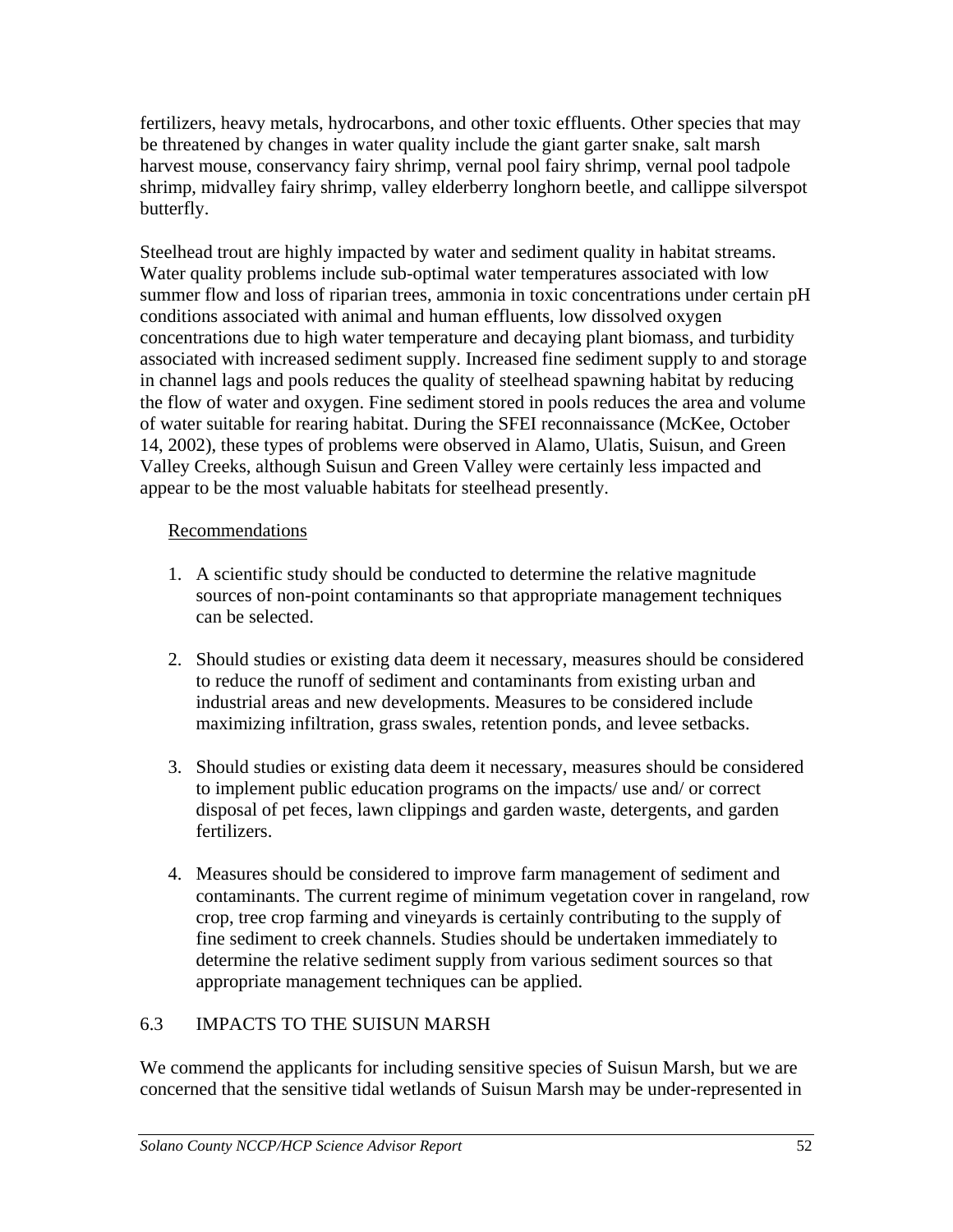the Plan. Although we received fairly detailed maps of Suisun Marsh after our workshop, the context and implications of these maps were not addressed in the background materials. Maps delineating the 52,000+ acres of diked wetlands from the fragmented historic tidal marsh and adjacent uplands will be useful for impact assessment and conservation planning. More than 90% of the historic tidal wetlands in this basin have been diked or filled. Many of the target species are dependent on the relict undiked tidal wetlands of Suisun. An examination of detailed habitat maps will reveal that these fragmented natural habitats primarily ring the Potrero Hills and are contiguous with incorporated areas of Suisun City. The remaining tidal wetlands are impacted by secondary effects of development (e.g., increased fire frequency, chemicals, domestic animals), and are extremely vulnerable to additional secondary effects. The San Francisco Estuary EcoAtlas provides a starting point for this information: <http://www.sfei.org/ecoatlas/Habitat/maps/subregion/hsuis.html> <http://www.sfei.org/ecoatlas/Habitat/maps/subregion/msuis.html>

The Plan should directly address opportunities for partnerships with other overlapping conservation planning efforts in the region. Provided background information indicates the Suisun Marsh is already protected by the Suisun Preservation Act and Suisun Marsh Plan of Protection. However, the primary and secondary protection areas envisioned by these agreements have been compromised in the past by annexation of buffer lands to Suisun City for development. The protection plans for Suisun were developed 20 to 30 years ago with the single goal of protecting waterfowl habitat and private hunting lands. As such, they are inadequate for ecosystem-focused resource management and conservation planning in the Suisun Marsh. The Solano County NCCP/HCP applicants should address overlap, integration and potential participation in other ongoing regional planning efforts related to Suisun Marsh.

# 6.4 THREATS TO RIPARIAN HABITAT

The ecological and physical function of Solano County streams have been severely impaired and continue to be threatened by a variety of human activities, principally:

- channelization, straightening the stream channel and confining it within levees, most of which are regularly cleared to remove riparian vegetation;
- water diversion, reducing and/or altering natural hydrographs;
- installation of dams and weirs, structures usually associated with water diversions and which present barriers to upstream and downstream movement of fishes; and
- impaired water quality resulting from urban and agricultural runoff.

These alterations have resulted in the rapid reduction in riparian vegetation and associated habitat. However, because of the high ecological and biological diversity value of these riparian habitats and because many of the these streams retain some ecological and physical function, they represent important conservation and restoration opportunities within Solano County. Reserve design and management objectives should include: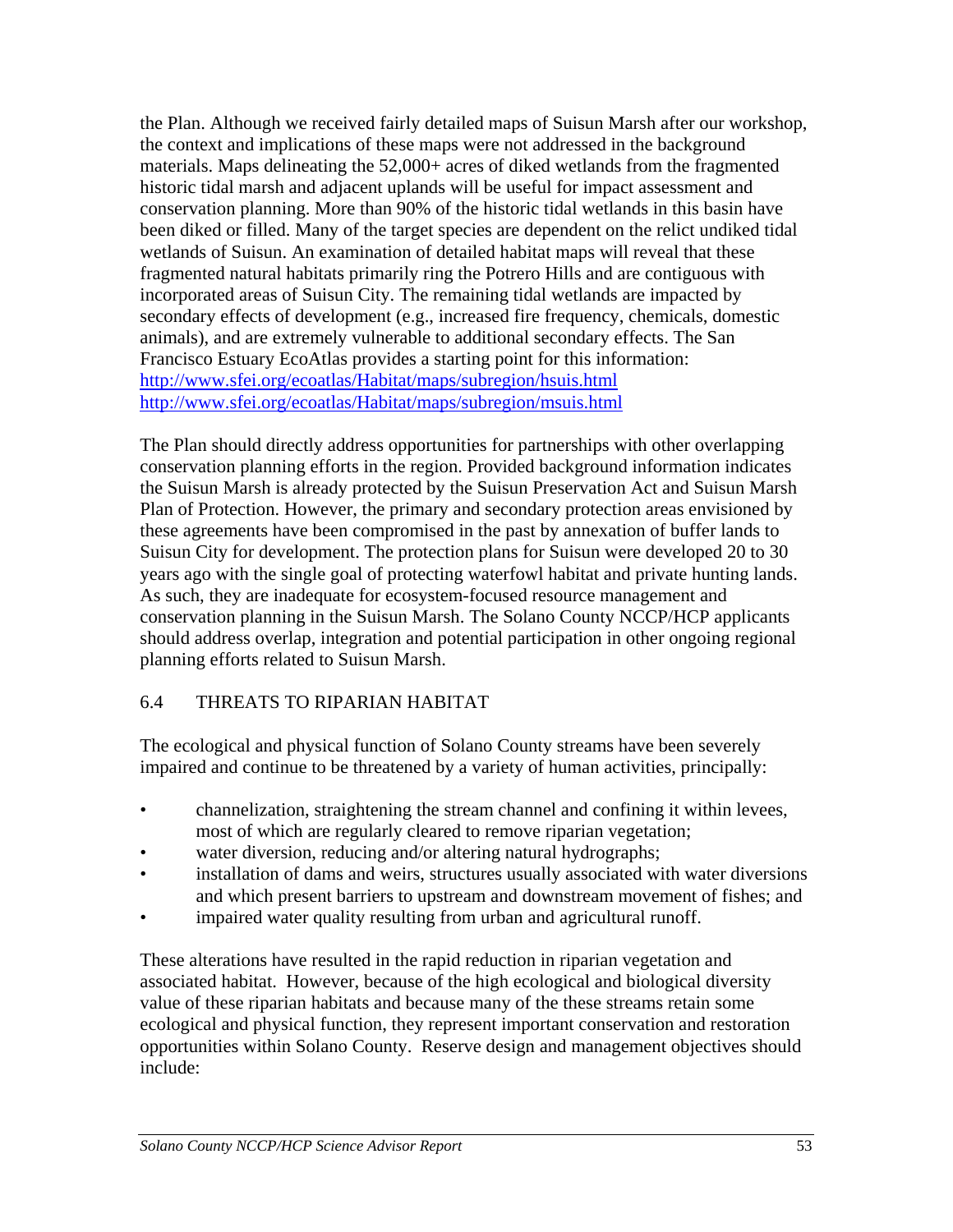- incorporation of setback levees into flood control planning to restore and maintain riparian and floodplain habitat;
- conservation and/or restoration of natural seasonal hydrographs to allow natural stream processes to maintain channel form, provide flood flow passage and maintain riparian vegetation;
- removal of barriers to fish passage and/or installation of fish passage structures (e.g., fish ladders); and
- control and/or removal of non-native invasive vegetation (e.g., eucalyptus, giant reed).

## 6.5 INVASIVE SPECIES

Invasive exotic species are recognized as second only to direct habitat destruction as a threat to imperiled plants and animals nationwide (Wilcove et al. 1998). Although exotic species most commonly invade via disturbed linear corridors, such as roadsides, under some conditions movement of exotics may also be facilitated by conservation measures to connect wildlands. We recommend an aggressive invasive species control program to eradicate feral hogs and invasive plants and animals, accompanied by an education program for resource managers and the general public that demonstrates the threats and consequences of exotic species introductions. This education program will be essential to preserve and protect conservation reserves.

It is believed feral hogs were introduced to Suisun Marsh by a private hunting club. It is well documented that red fox was introduced to San Francisco Estuary by a private hunting club. Red fox is directly linked to clapper rail and shorebird declines. Private hunting club members openly admit to shooting coyotes, as they are perceived as a threat to nesting waterfowl. Coyotes out-compete exotic red fox in territory establishment, and red fox are far more effective predators of nesting birds than coyotes. In the recent past, the Solano Resource Conservation District distributed exotic, invasive plants (tamarisk, pampas grass, and others) for planting within diked wetlands of the County. These plants have invaded adjacent sensitive habitat, and now significant resources will be required to eradicate these intentional introductions.

The California Department of Fish and Game and private pheasant hunting clubs continue to introduce ring-necked pheasants to Solano open space lands. These nonnative birds have invaded adjacent reserves where hunting is prohibited and are now the most common species on point-count surveys in tidal marsh. Male pheasants have displayed aggressive behavior towards clapper rails. The California Department of Fish and Game has introduced non-native wild turkeys, which are spreading in Solano upland reserves and altering local food webs. Unless these species are actively controlled (or, ideally, eradicated), habitat corridors between reserve lands could result in threats to new reserves.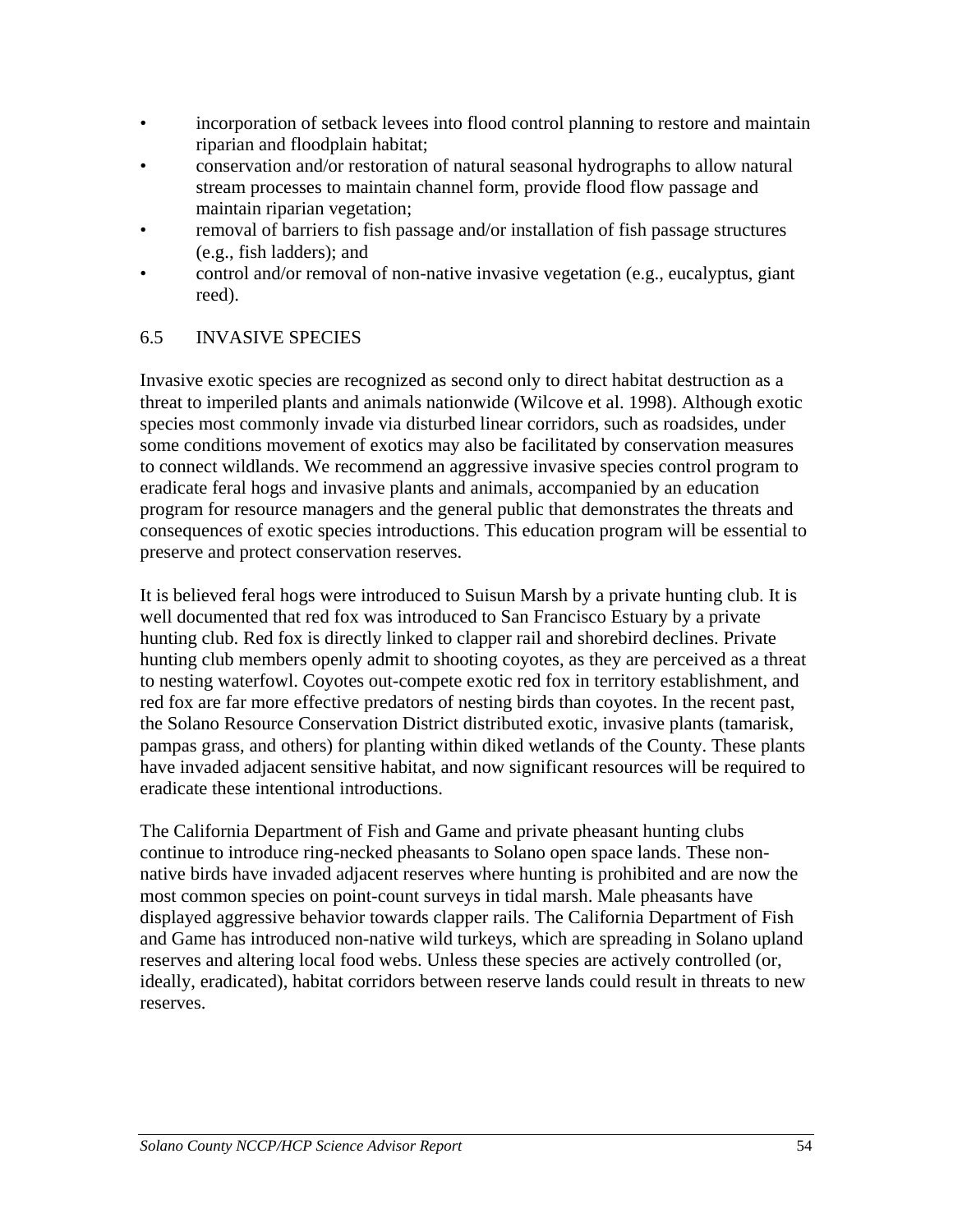#### 6.6 RESERVE DESIGN ISSUES

Landscape ecology is often ignored in reserve design (Noss et al. 1997). The natural environmental gradients and habitat mosaics across the planning region should serve as the ideal model for design of a conservation reserve network. We recommend that the Plan identify and implement opportunities for conservation of unfragmented habitat gradients at local and regional scales. In particular, the Plan should consider opportunities for connections between open space reserves in the Vaca Mountains, Coast Range, and the Suisun Marsh. Historic movement of large mammals between these uplands and the Suisun Marsh is now constrained by urbanization and highways. Observations of black bear, mountain lion, coastal black-tailed deer, and coyote movement between County upland areas and the Suisun Marsh indicate continued movement of mammals between these habitat areas, but wildlife under/overpasses and connected reserves would facilitate a partial return to historic ecological food webs throughout the region. We recommend the development of design standards, such as elevated roadways, to accommodate wildlife movement across roads. We strongly encourage planners to work with Caltrans to implement these standards. Without effective highway crossings, for example along Highway 12 west of Fairfield, increased traffic and highway upgrades threaten to permanently isolate populations of many species south and north of the highway.

We suggest that reserve designs conserve and restore historic gradients between wetland and upland habitats. In particular, reserve planning should include opportunities for conservation and restoration of historic gradients of tidal marsh to vernal pool and native grasslands. Habitat linkage between Suisun tidal wetlands, low terrace – Suisun region vernal pools, and the Greater Jepson Prairie Ecosystem should be considered. Historic stands of *Leymus triticoides* can still be found at low gradient tidal marsh ecotones, and this native grass provides a very different high-tide refugial habitat structure for threatened birds and small mammals than the more common exotic Mediterranean grasses.

Reserve planning should balance the local desire for agricultural open space with planned restoration of native grasslands and reintroductions of large native herbivores. A substantial portion of existing upland reserve lands surrounding Suisun Marsh are exotic grasslands grazed by cattle. Reserve managers such as the Solano Land Trust partially rely on grazing leases for operation expenses and are guided by a Board that largely represents agricultural interests. The agricultural community in Solano County values preservation of historic agricultural grazing. As less grazing lands are available in the region due to increasing urbanization, open space reserves are impacted by intensive grazing pressure. Offsite impacts include increases in nutrient loading and sedimentation from erosion into receiving waters. Vernal pool ecologists acknowledge that cattle disturbance at pool edges preserves some ecological functions previously provided by large native mammals. The reintroduced tule elk herd occupying diked wetlands and uplands of Grizzly Island was intended to provide animals for regional reintroductions, and tule elk have been successfully reintroduced to Concord Naval Weapons Station buffer lands on the south shore of Suisun Bay. Conservation and restoration of native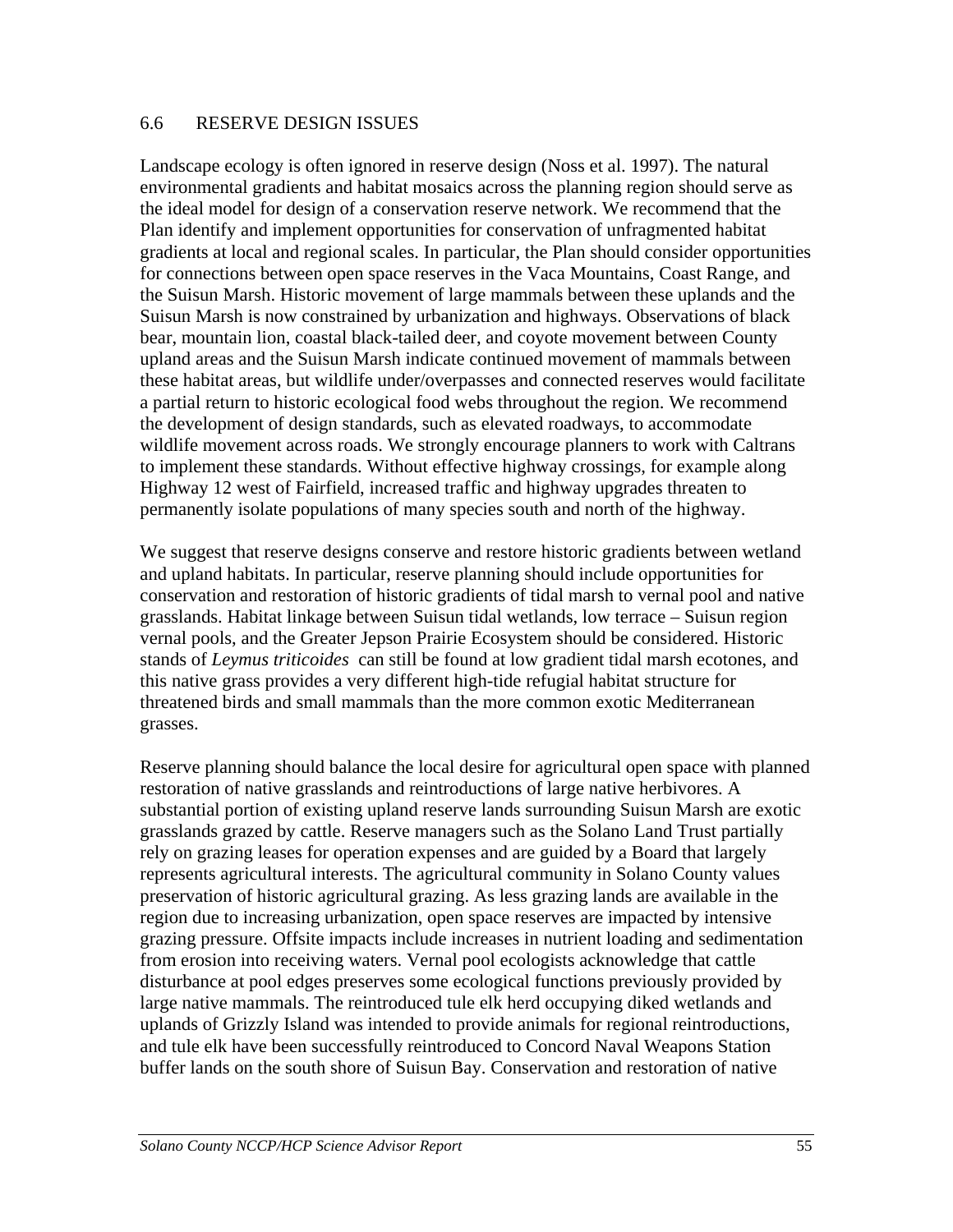grasslands and reintroductions of tule elk could enhance conservation reserves in Solano County.

### 6.7 CONSIDERATION OF ECOLOGICAL PROCESSES AND SECONDARY IMPACTS

Urbanization alters local tidal regimes, increases estuarine pollution, and introduces perennial freshwater into brackish and saline aquatic systems. Tidal marsh exists at the interface between terrestrial habitats and open water of Suisun Bay. These brackish and salt marshes exist where disturbance from water motion is moderate enough to allow the accumulation of sediment and growth of wetland angiosperms. Ecological processes important in maintaining the structure and function of theses marshes include the frequency and magnitude of tidal inundation, soil and water salinity, nutrient availability, and maintenance of historic interactions between species within the marsh. Endemic species in these marshes have narrow habitat requirements and can be impacted by subtle changes in tidal elevations and seasonal changes in historic freshwater runoff patterns. We are concerned that the species accounts provided for the Plan do not adequately make the connection between species life history, habitat needs, and essential ecological processes.

At a landscape scale, maintenance of estuarine salinity variability is important for maintenance of historic habitats and species. Increased urban demand for freshwater supply has led to management for predictability of water quality over time. The desire to keep Delta and Suisun Marsh channels as fresh as possible each year to support urban water supply diversions and artificial waterfowl habitat has been detrimental to many endemic species. The State Water Quality Control Board (SWRCB) established historic water salinity standards for Suisun Marsh channels that did not previously consider the ecological benefits of natural climate-related salinity variations in brackish tidal marshes. These standards are now being revaluated by the SWRCB in light of broader ecological considerations. Local drainages into Suisun channels from Solano County are largely ephemeral streams. We suggest the Plan specifically address the impacts of perennial freshwater discharge from urban and agricultural drains, and expanded wastewater treatment discharges into tidal channels.

Increased runoff from impermeable urban surfaces carries pollutants into sensitive habitats. We suggest the applicants limit the discharge and diversion of water to and from ecologically significant watersheds to protect conservation reserves. The plan should limit irrigation and urban runoff into sensitive habitat and protected areas

Tidal marshes can improve water quality by reducing turbidity, temporarily or permanently retaining pollutants into wetland vegetation and sediments, and converting some chemicals to less harmful forms. However, relying on sensitive wetlands for these water quality improvements can also pose threats to sensitive species due to aquatic toxicity and magnification through the food web. We suggest that the Plan specifically address mitigation of secondary impacts from increased capacity and discharge by the Fairfield-Suisun Regional Wastewater Treatment Plant, and other project area wastewater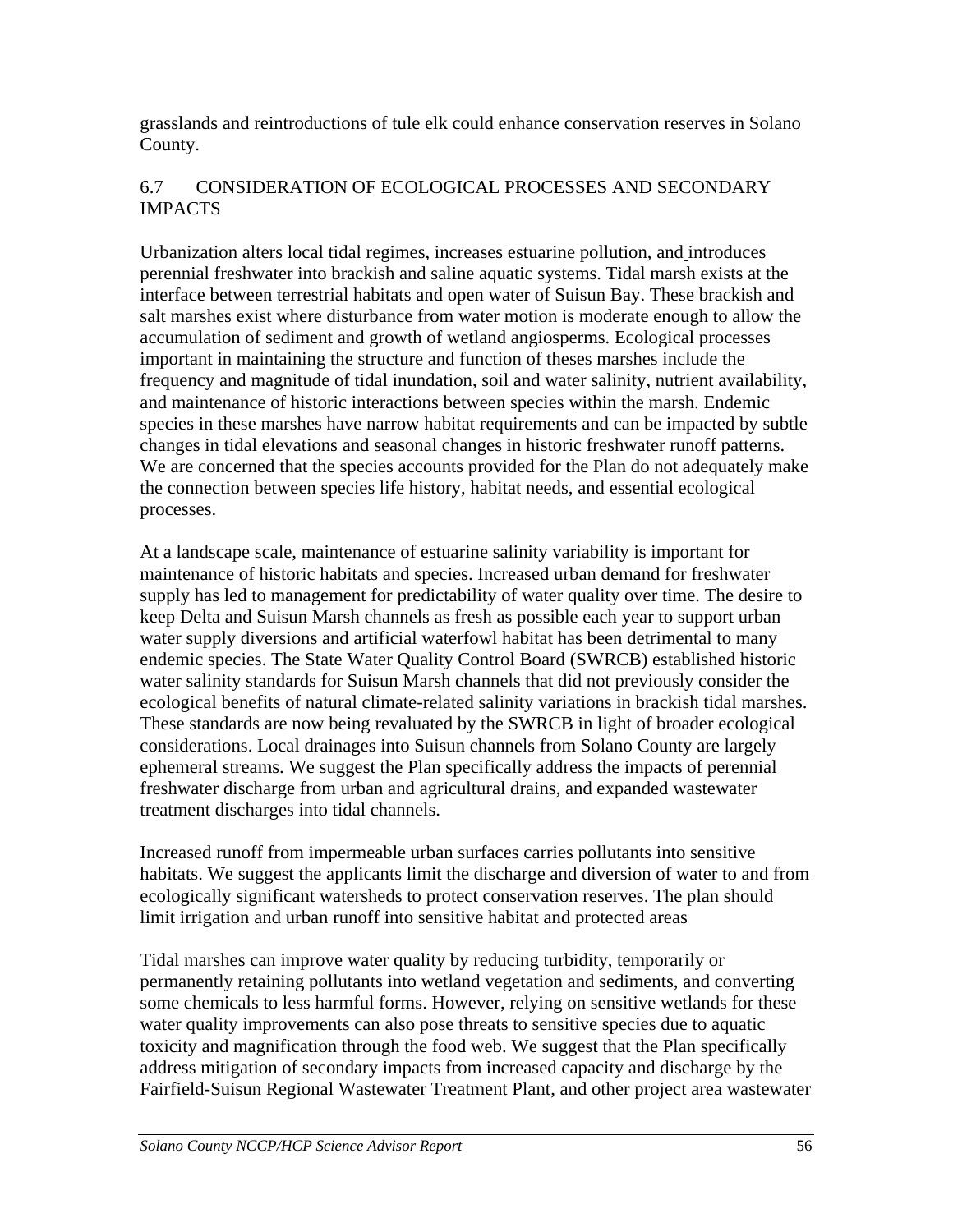treatment facilities. Current discharge of freshwater into brackish and saline receiving waters of Suisun Marsh and the Napa River change habitat structure and threaten native species. We recommend consideration of the historic seasonality of discharges, where freshwater discharges were limited to the November-March period. Moreover, we recommend an evaluation of the use of constructed freshwater wetlands for wastewater treatment to eliminate or reduce the negative impacts of freshwater discharge into Suisun tidal sloughs.

We suggest that the Plan evaluate how secondary impacts from expansion of landfill facilities will affect sensitive species and habitats. Expansion of the Potrero Hills Landfill has resulted in the need for wetland mitigation, and the existing mitigation project has caused direct loss of federally endangered species on adjacent property. There are other examples of mitigation projects in Solano County that have resulted in impacts to nontarget sensitive species. We suggest the Plan applicants anticipate these threats and address them in the conservation plan.

Construction of new housing developments will alter hydrologic regimes, rerouting requisite water to sensitive wetland habitat. Increased sediment loads from developmentassociated runoff may increase wetland elevations and change community structure. Recent development in the Cordelia - Green Valley area of Solano County increased sediment loads and changed habitat conditions in Cordelia Slough and associated tidal wetlands. We suggest the Plan address future offsite impacts, and include an urban runoff pollution elimination or reduction program.

# 6.8 STEWARDSHIP ON SOLANO RESERVE LANDS

The Jepson Prairie Preserve serves as a model for Solano open space lands with active management, stewardship, and applied conservation ecology research through joint cooperation between Solano Land Trust and the University of California Natural Reserve System. Many Solano public lands, including other SLT lands, are not adequately funded for active stewardship, or have not placed sensitive species conservation and recovery at a high priority. We recommend that the Plan develop mechanisms for correcting this deficiency.

The Suisun thistle provides an example of a species that requires active management under modern conditions. This is a documented case of a formerly abundant plant, known historically to Solano County and nowhere else in the world, which has experienced a precipitous decline that has accelerated while the last populations of this species are on "protected reserve lands." We recommend that the Plan fully address the long-term funding needs for scientific research in support of conservation-based management decisions and stewardship of existing and future open space reserves in the County. It is pointless to delineate conservation reserves on a map, if habitat degradation continues on reserve lands.

Several habitat conservation plans are being developed in Solano County as independent efforts. The CALFED Charter program for conservation planning in Suisun Marsh is a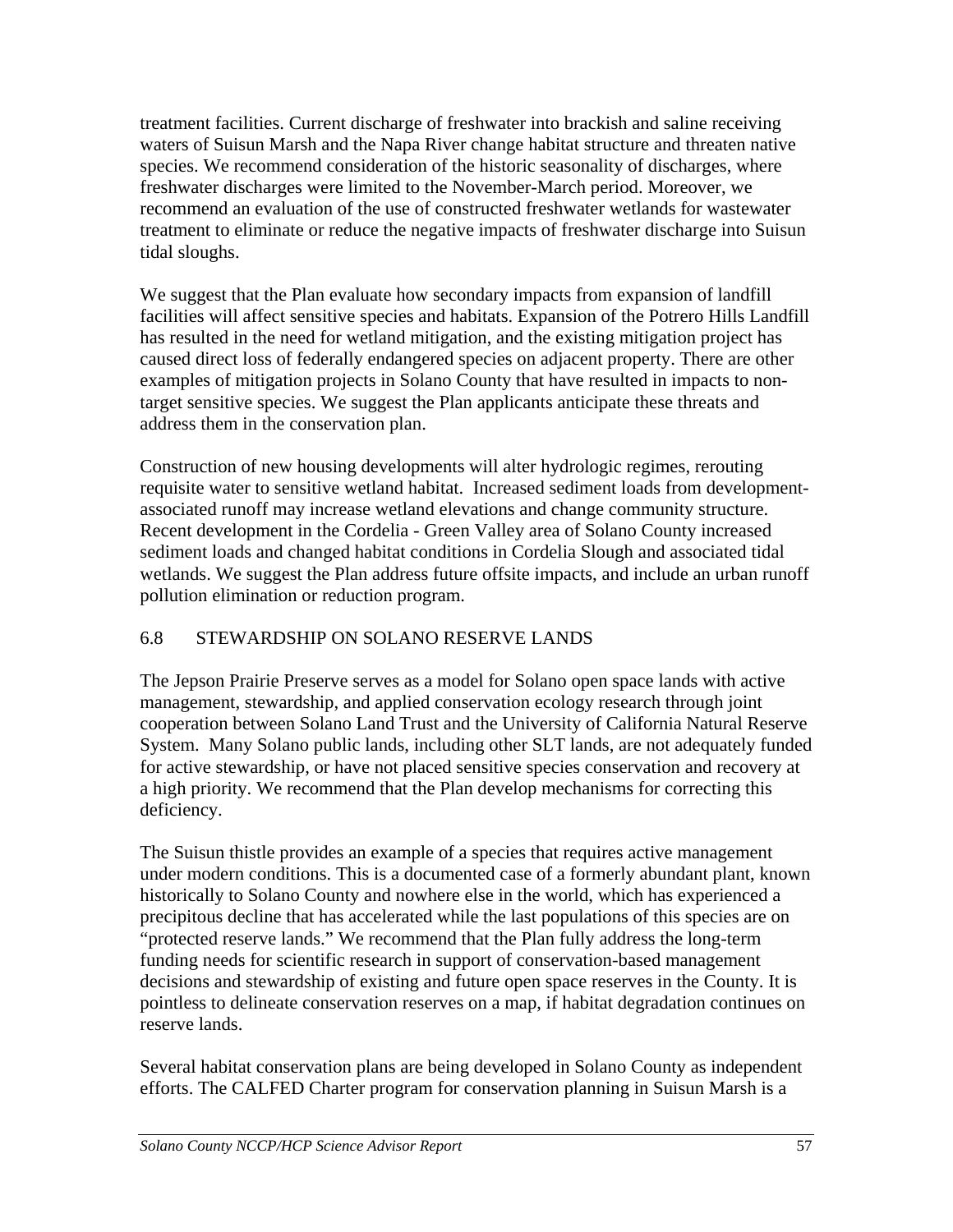direct response to conflicts among Solano stakeholders and endangered species recovery planning. CALTRANS and other agencies also have projects planned for the County that require environmental compliance and mitigation. The lack of coordination and planning of conservation reserves could undermine the success of this NCCP/HCP.

The scientific integrity of this Plan will be compromised if institutional coordination is not improved. In the past ten years, there have been examples of wetland mitigation projects in Solano County that have resulted in significant negative impacts to sensitive species and habitat on adjacent lands. Some mitigation projects currently underway in the County have eliminated endangered species populations. This trend threatens the future success of regional conservation planning to offset the environmental costs of development. We recommend the Plan clearly define a mechanism for coordination between the multitude of conservation and mitigation efforts within Solano County, with actions identified to protect sensitive resources at local and landscape scales.

We suggest that the Plan clearly identify an oversight management authority for Solano conservation reserves and an institutional mechanism for implementation of adaptive management. The existing Solano Land Trust could be a good choice for this role, if the SLT Board of Directors is restructured to represent a balance of agricultural and wildland conservation interests. In addition, we recommend the Plan clearly identify scientific standards and criteria for making decisions about conservation of species and authorization of incidental take under the ESA.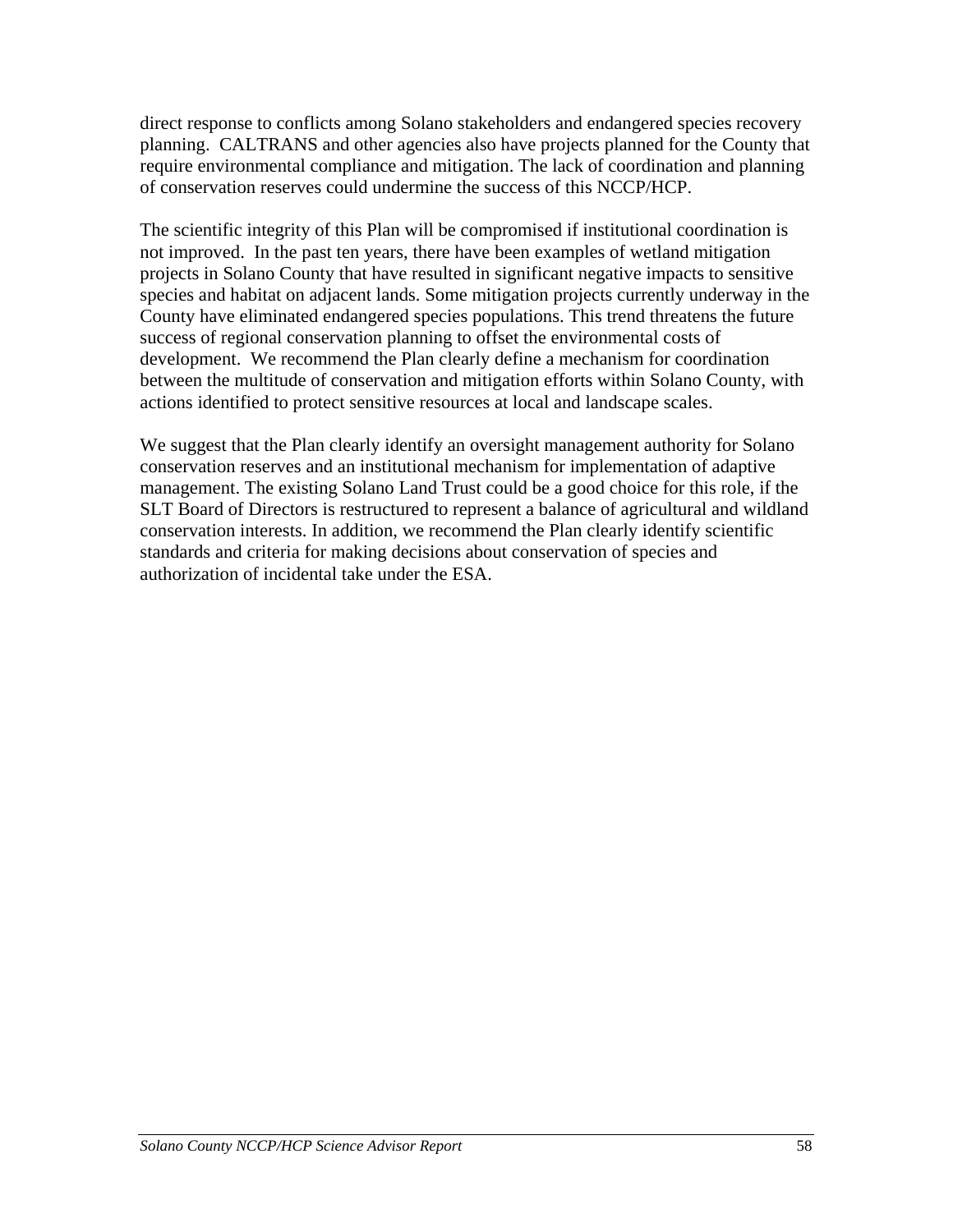#### **LITERATURE CITED**

ABAG 2002. Human population data obtained from the Association of Bay Area Governments (ABAG) website at:

<http://www.abag.ca.gov/abag/overview/datacenter/popdemo/poplist.html>

- Arnold, A. 1996. Suisun Marsh history: hunting and saving a wetland. Monterey Pacific Publishing Company, Marina, CA.
- Arnold, R.A. 1981. Distribution, life history, and status of three California Lepidoptera proposed as endangered or threatened species. Final report for California Department of Fish and Game. 39 pp.
- Arnold, R.A. 1989. Evaluation of habitat quality for the threatened Delta green ground beetle in the vicinity of the Jepson Prairie Preserve for PGT and PG&E's gasline expansion project. Report prepared for Pacific Gas & Electric Co. by Entomological Consulting Services. 25 pp.
- Arnold, R.A. 2002. 2002 monitoring report on the Valley elderberry longhorn beetle for PG&E's gasline expansion project. Report prepared for Pacific Gas and Electric Co. by Entomological Consulting Services. 28 pp. & figures.
- Atwater, B.F., S.G. Conard, J.N. Dowden, C.W. Hedel, R.L. MacDonald, and W. Savage. 1979. History, landforms, and vegetation of the estuary's tidal marshes. Pages 347–386 in T.J. Conomos, editor. San Francisco Bay: the urbanized estuary. Pacific Division, American Association for the Advancement of Science, San Francisco.
- Barbour, M., B. Pavlik, F. Drysdale, and S. Lindstrom. 1993. California's changing landscapes. California Native Plant Society, Sacramento, California, USA.
- Barclay, J., C. Bean, D. Plumpton, and B. Walton. 1998. Burrowing owl conservation in California: issues and challenges. California Burrowing Owl Consortium paper, Second International Burrowing Owl Symposium, Ogden, UT. Unpublished.
- Barr, C. 1991. The distribution, habitat, and status of the Valley elderberry longhorn Beetle. U.S. Fish and Wildlife Service. Sacramento, CA. 133 pp.
- Baskin, Y. 1994. California's ephemeral vernal pools may be a good model for speciation. BioScience 44:384-388.
- Bates, L.A., W.E. Dollarhide, G.R. Kliewer, G.J. Staidl, and C.B. Goudey. 1977. Soil Survey of Solano County, California. U.S. Govt. Printing Office, Washington, DC.
- Baye, P.B., P.M. Faber, and B.J.Grewell. 2000. Tidal marsh plants of the San Francisco Estuary. Pages 9-32 in P.R. Olofson, editor. Goals Project Baylands Ecosystem Species and Community Profiles: Life histories and environmental requirements of key plants, fish and wildlife. San Francisco Bay Area Wetlands Ecosystem Goals Project. San Francisco Bay Regional Water Quality Control Board, Oakland, CA.
- Beare, P.A. and J.B. Zedler. 1987. Cattail invasion and persistence in a coastal salt marsh: the role of salinity reduction. Estuaries 10:165-170.
- Belk D. Fugate M. 2000. Two new Branchinecta Crustacea: Anostraca) from the southwestern United States. Southwestern Naturalist 45(2):111-117.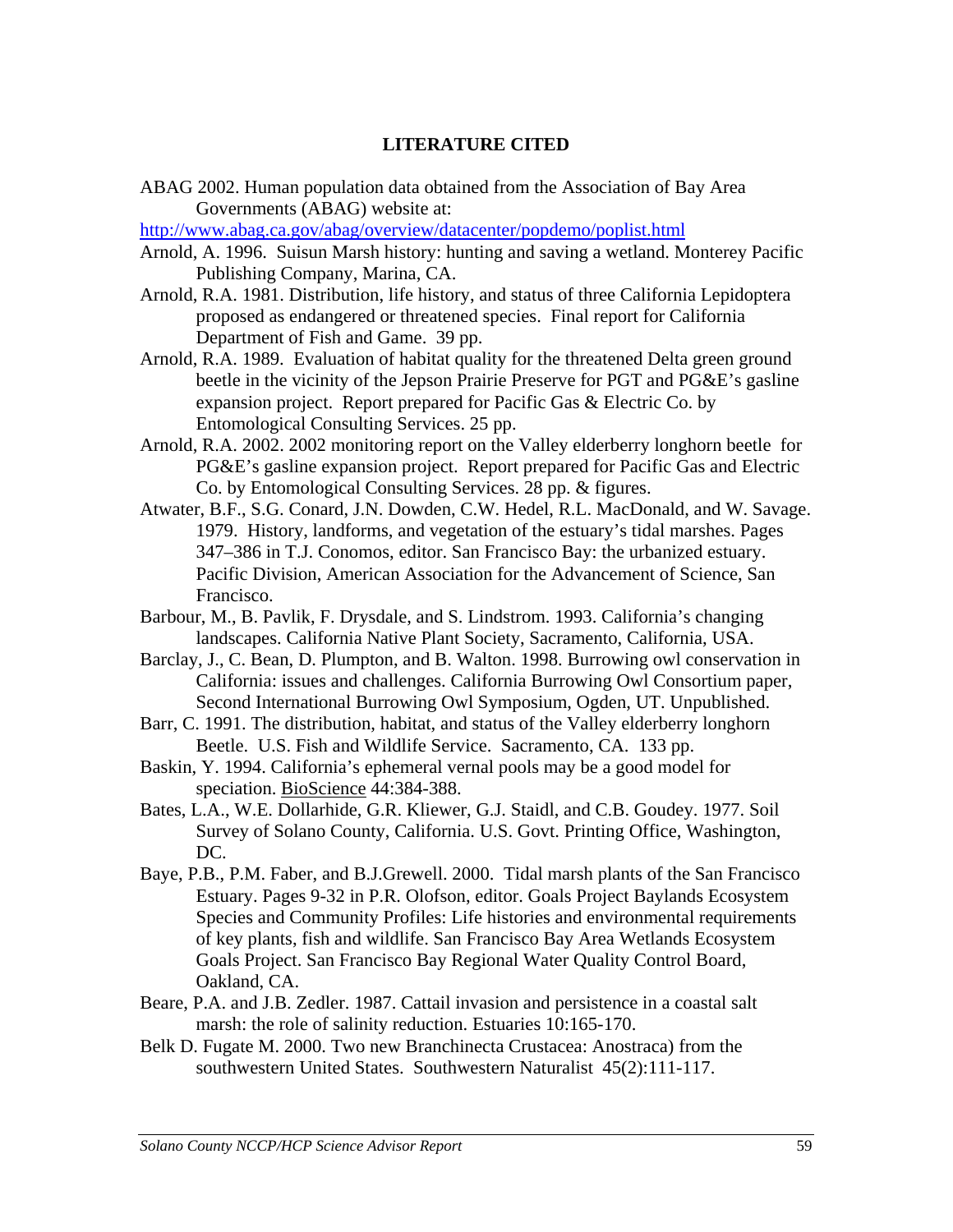- Bilby, R. E., B. R. Fransen and P. A. Bisson. 1996. Incorporation of nitrogen and carbon from spawning coho salmon in the trophic system of small streams: evidence from stable isotopes. Canadian Journal of Fisheries and Aquatic Sciences 53:164- 173.
- Bossard, C.C., J.M. Randall, and M.C. Hoshovsky. 2000. Invasive plants of California's wild lands. University of California Press, Berkeley.
- Bradbury, M.A. 2002. Swainson's hawk adaptation to, and dependence on, specific agricultural practices and crop types in California's Central Valley. Swainson's Hawk Technical Advisory Committee paper, North American Ornithological Conference, New Orleans, LA. Unpublished.
- Buggy Data Base. 2002. Report of occurrences for Solano County and special-status invertebrates. Data base maintained by Entomological Consulting Services, Ltd. Pleasant Hill, CA.
- Burcham, L.T. 1957. California Rangeland. Calf. Department of Natural Resources, Division of Forestry. 261 pp.
- Busby, P. J., T. C. Wainwright, G J. Bryant, L. J. Lierheimer, R. S. Waples, F. W. Waknitz, and I. V. Lagomarsino. 1996. Status review of West Coast steelhead from Washington, Idaho, Oregon, and California. National Marine Fisheries Service, Seattle.
- California Native Plant Society (CNPS). 2001. Inventory of Rare and Endangered Plants of California (Sixth edition).Rare Plant Scientific Advisory Committee, D.P. Tibor, convening editor. California Native Plant Society. Sacramento, CA. x + 388 pp.
- California Natural Diversity Data Base. 2002. Report of occurrences for Solano County and special-status invertebrates. Data base maintained by California Dept. of Fish and Game. Sacramento, CA.
- Caraco, N.F., 1995. Influence of human populations on P transfers to aquatic ecosystems: A regional scale study using large rivers. Pages 235-244 in H. Tiessen, editor. Phosphorus in the global environment. John Wiley and Sons.
- Center for Biological Diversity. 2001. Petition to the State of California Fish and Game Commission supporting information for the California tiger salamander (*Ambystoma californiense*). Available online at [www.biologicaldiversity.org.](http://www.biologicaldiversity.org/)
- Chaplin, S.J., R.A. Gerrard, H.M. Watson, L.L. Master, and S.R. Flack. 2000. The geography of imperilment: targeting conservation toward critical biodiversity areas. Pages 159-199 in B.A. Stein, L.S. Kutner, and J.S. Adams, editors. Precious heritage: the status of biodiversity in the United States. Oxford University Press, Oxford, U.K.
- Chuang, T.I. and L.R. Heckard. 1971. Observations of root-parasitism in *Cordylanthus* (Scrophulariaceae). American Journal of Botany 58:218-228.
- Cole, J.J., Peierls, B.L., Caraco, N.F., and Pace, M.L., 1993. Nitrogen loading of rivers a human driven process. Pages 141-157 in M.J. McDonnell and S.T.A. Pickett, editors. Humans as components of ecosystems: the ecology of subtle human effects and populated areas. Springer-Verlag, New York.
- Collins, J.N., J.G.Evens, and B.J. Grewell. 1993. A synoptic survey of the distribution and abundance of the California clapper rail (*Rallus longirostris obsoletus*) in the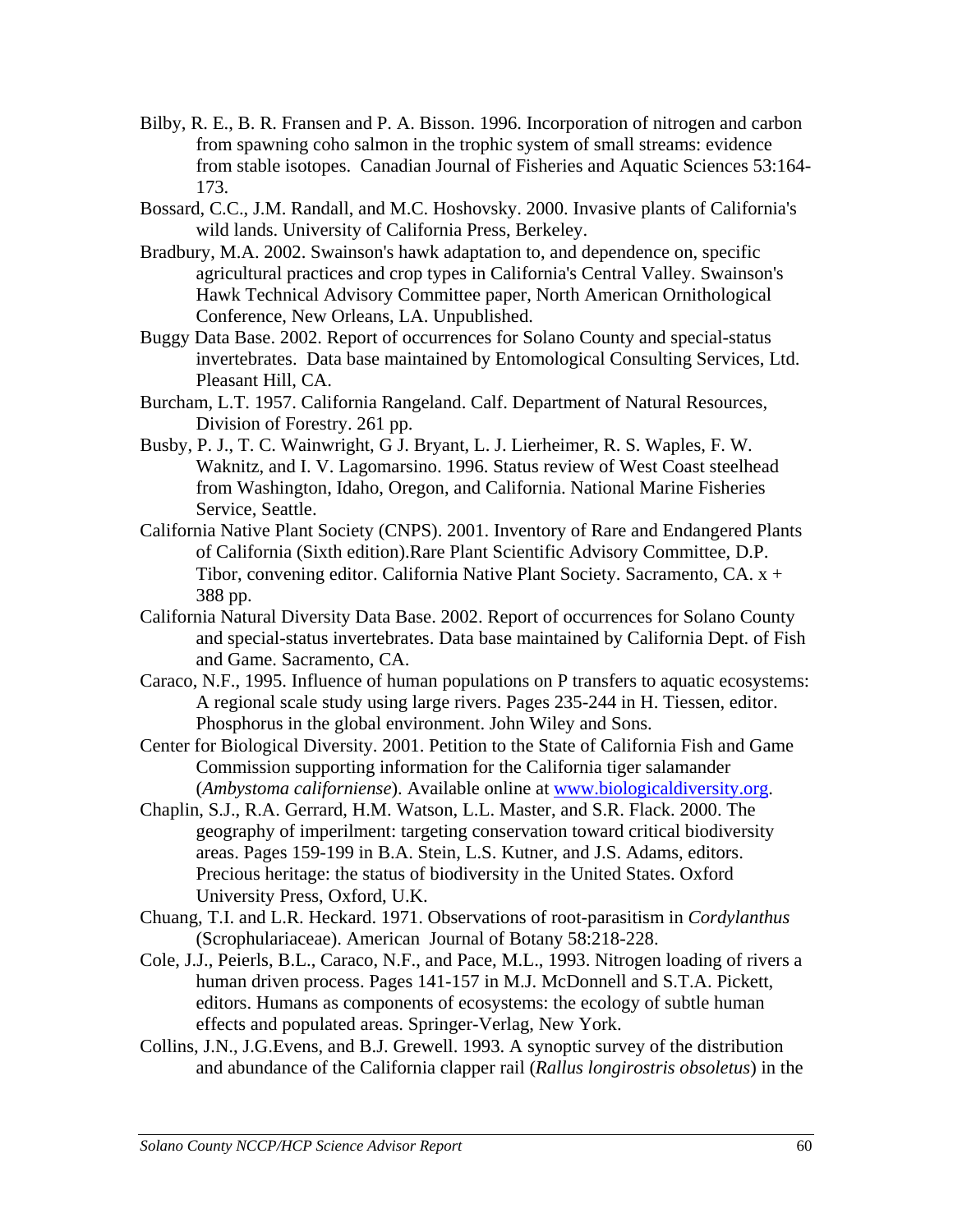northern reaches of the San Francisco Estuary during the 1992 and 1993 breeding seasons. Final Report to California Department of Fish and Game, Yountville.

Cowardin, L.M., V. Carter, F.C. Golet, and E.T. LaRoe.1979. Classification of wetlands and deepwater habitats of the United States. FWS/OBS-79/31. USFWS Biological Services, Washington, D.C. 103 pp.

Crampton, B. 1976. Rare grasses in a vanishing habitat. Fremontia 4:22-23.

- Dains, V. 1995. A study of Contra Costa goldfields (*Lasthenia conjugens*) at Potrero Hills and other locations in Solano County. Unpublished report submitted to Global Environmental, Sacramento, CA.
- Department of Water Resources. 1994. Summary of sensitive plant and wildlife resources in Suisun Marsh during water years 1984 – 1994. California Department of Water Resources, Environmental Services Office report to State Water Resources Control Board in support of the Bay-Delta Water Quality Control Plan.
- De Weese, J.M. 1998. Vernal pool construction monitoring methods and habitat replacement evaluation. Pages 217-223 in C.W. Witham, editor. Ecology, conservation, and management of vernal pool ecosystems. California Native Plant Society, Sacramento, CA.
- Eriksen, C.H. and Belk, D. 1999. Fairy shrimps of California's puddles, pools, and playas. Mad River Press, Inc. Eureka, CA. 196 pp.
- Evens, J.G. and J.N. Collins. 1992. Distribution, abundance and habitat affinities of the California clapper rail (*Rallus longirostris obsoletus*) in the northern reaches of the San Francisco Estuary during the 1992 breeding season. Avocet Research Associates final report to California Department of Fish and Game, Yountville.
- Evens, J.G., G.W. Page, L.E. Stenzel, S.A. Laymon, And R.W. Stallcup. 1989. Distributions, relative abundance, habitat use, and status of the California black rail in western North America. Point Reyes Bird Observatory Contribution 502.
- Federal Register. 1997. Endangered and threatened wildlife and plants; endangered status for four plants from vernal pools and mesic areas in northern California. Federal Register 62:33029-33038.
- Ferren, W R. Jr, P.L. Fiedler, and R.A. Leidy. 1996. Wetlands of the Central and southern California Coast and Coastal Watersheds: a methodology for their classification and description. Final report to United States EPA Region IX San Francisco. ([http://ucpeps.berkeley.edu/wetlands/titlepag.html\)](http://ucpeps.berkeley.edu/wetlands/titlepag.html)
- Fiedler, P.L and R.K. Zebell. 1995. Rare plant resource mitigation and restoration plan for the Montezuma Wetlands Project. San Francisco State University, Dept. of Biology report to Levine-Fricke. June 1995.
- Foerster, K.S., J.E. Takekawa, and J.D. Albertson. 1990. Breeding density, nesting habitat, and predators of the California clapper rail. San Francisco Bay National Wildlife Refuge Report SFBNWR-11640-90-1. Newark, CA.
- Fraser, J.P Munro. 1879. The history of Solano County. Wood, Alley, & Co. Limited First Edition Reprint, 1994. James Stevenson Publisher. Fairfield, CA. 566 pp.
- Frost, J. 1970s (no date). A pictorial history of Grizzly Island. Self-published.
- Gill, R.E. 1979. Status and distribution of California clapper rail (*Rallus longirostris obsoletus*). California Fish and Game 65(1):36-49.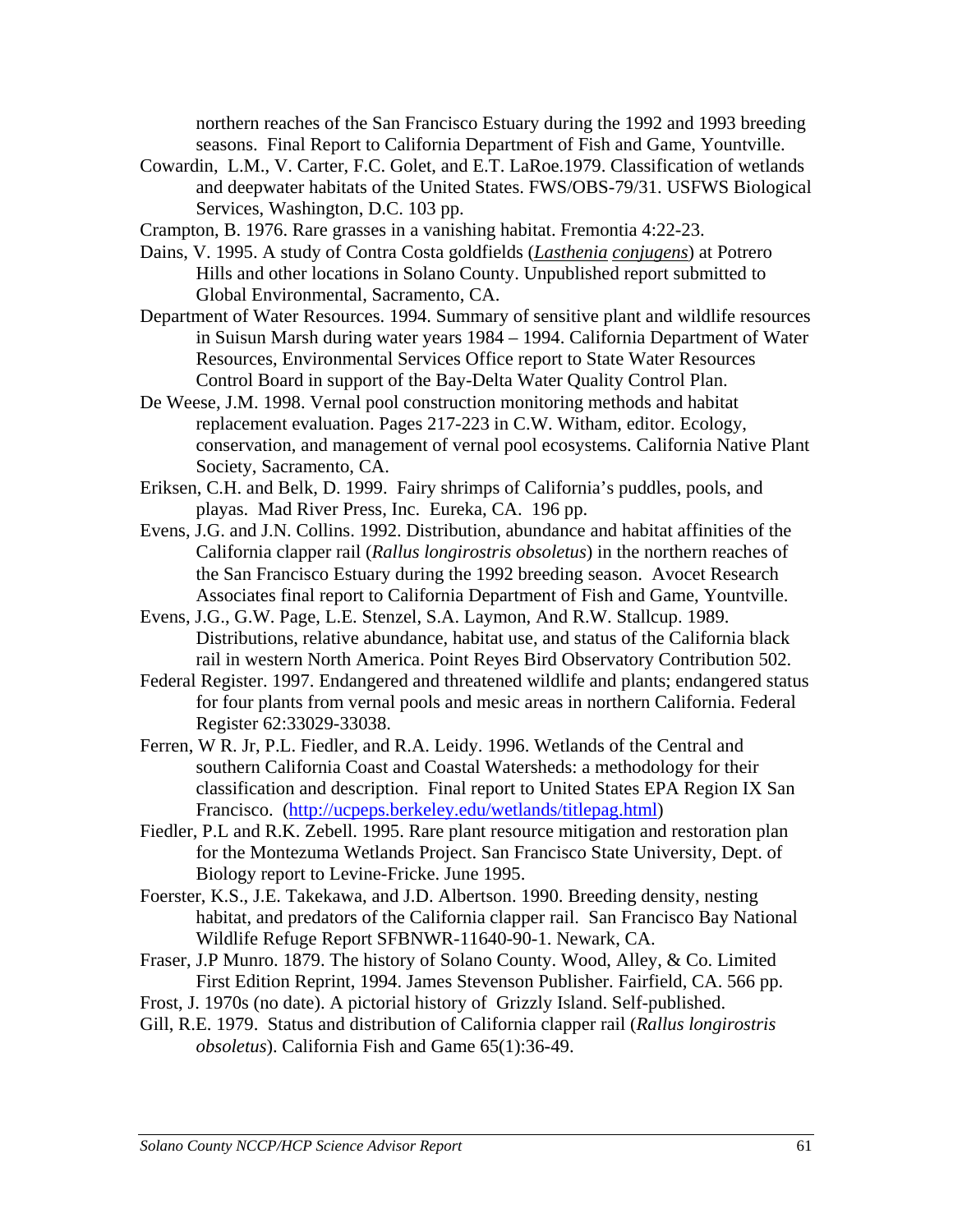- Goals Project, 1999. Baylands Ecosystem Habitat Goals. A report of habitat recommendations prepared by the San Francisco Bay Area Wetlands Ecosystem Goals Project. 209pp + appendices.
- Goulet, H. 1983. General of Holarctic Elaphrini and species of *Elaphrus* (Fabricius) (Coleoptera: Carabidae): classification, phylogeny, and zoogeography. Quest. Entomology 19:291-482.
- Greene, E.L. 1892. Ecologae botanicae. I. New or noteworthy thistles. Proceedings of the Academy of Natural Sciences, Philadelphia 44:352-363.
- Grewell, B.J., M.A. DaPrato, P.R. Hyde, and E. Rejmankova. In preparation*.*  Experimental reintroduction of endangered soft bird's beak to restored habitat in Suisun Marsh. Project 99-N05 Final Report to CALFED Ecosystem Restoration Program. University of California, Davis.
- Grinnell, J., J.S. Dixon, and J.M. Linsdale. 1937. Fur-bearing mammals of California: their natural history, systematic status and relations to man. 2 Vols. University of California Press, Berkeley. 777 pp.
- Grossinger, R. 2001. Documenting Local Landscape Change: The Bay Area Historical Ecology Project. In D. Egan, and E. Howell, editors. The historical ecology handbook: a restorationist's guide to reference ecosystems. Island Press, Washington, D.C.
- Halsted, J. and Oldham, J. 2000. New distribution records for the Elderberry Longhorn beetle, *Desmocerus californicus* Horn (Coleoptera: Cerambycidae). Pan-Pacific Entomologist 76:74-76.
- Harper, J.A., J.H. Harn, W.W. Bentley, and C.F. Yocum. 1967. The status and ecology of the Roosevelt elk in California. Wildlife Monographs 16: 49 pp.
- Harvey, T.E., K.J. Miller, R.L. Hothem, M.J. Rauzon, G.W. Page, and R.A. Keck. 1992. Status and trends report on wildlife of the San Francisco Estuary. US Fish and Wildlife Service, Sacramento.
- Hedgpeth, J.W. 1979. San Francisco Bay the unsuspected estuary: a history of researches. Pages 9-29 in R.J. Conomos, editor. San Francisco Bay – the urbanized estuary. Pacific Division, American Association for the Advancement of Science. San Francisco.
- Helfield, J. M. and R. J. Naiman. 2001. Effects of salmon-derived nitrogen on riparian forest growth and implications for stream productivity. Ecology 82: 2403-2409.
- Helm, B.P. 1998. Biogeography of eight large branchiopods endemic to California. Pages 124-139 in C.W. Witham, E.T. Bauder, D. Belk, W.R. Ferren, Jr., and R. Ornduff, editors. Ecology, conservation, and management of vernal pool ecosystems. Proceedings from a 1996 conference. California Native Plant Society. Sacramento, CA. 283 pp.
- Holland, R.F. 1986. Preliminary descriptions of the terrestrial natural communities of California. Unpublished report. California Department of Fish and Game, Sacramento, CA.
- Holland, R.F. 1998. Great Valley vernal pool distribution, photorevised 1996. Pages 38- 49 in C.W. Witham, editor. Ecology, conservation, and management of vernal pool ecosystems. California Native Plant Society, Sacramento, CA.
- Holroyd, G.L., R. Rodriguez-Estrella, and S.R. Sheffield. 2001. Conservation of the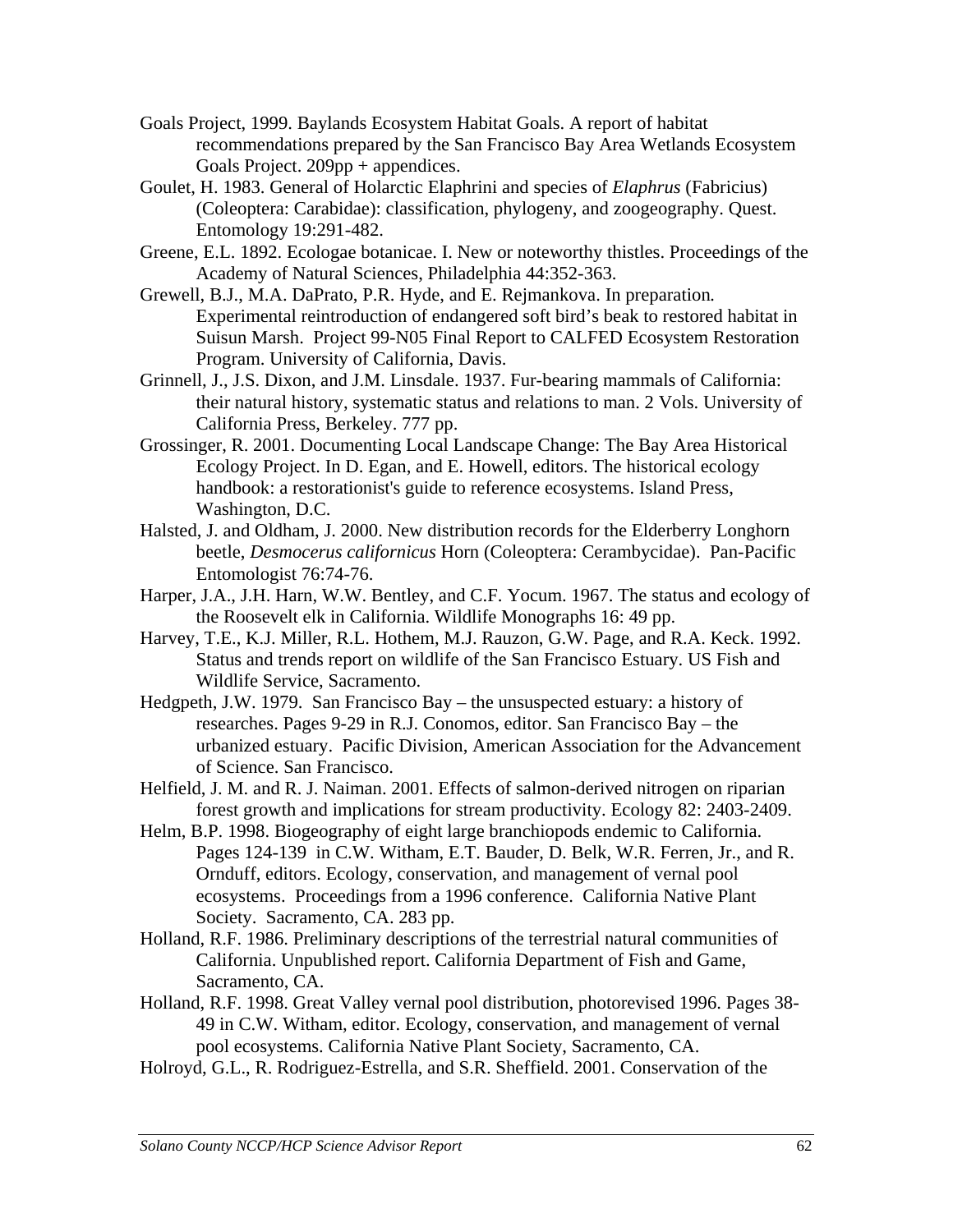burrowing owl in western North America: issues, challenges, and recommendations. Journal of Raptor Research 35(4):399-407.

- Jameson, E.W., Jr. and H.J. Peeters. 1988. California mammals. University of California Press, Berkeley. 403 pp.
- Keeley, J. E., and P. H. Zedler. 1998. Characterization and global distribution of vernal pools. Pages 1-14 in C. W. Witham, editor. Ecology, conservation, and management of vernal pool ecosystems. California Native Plant Society, Sacramento, California, USA.
- King, J. L., and R. Hanner. 1998. Cryptic species in a "living fossil" lineage: taxonomic and phylogenetic relationships within the genus *Lepidurus* (Crustacea: Notostraca) in North America. Molecular Phylogenetics and Evolution 10(1):23- 36.
- Letcher, R., L.J. McKee, W. Merritt, T. Jakeman, and B. Eyre. 1999. Review paper on techniques to estimate catchment pollutant export. NSW Environment Protection Authority Technical Report 99/73, Sydney.
- Lonzarich, D.G., T.E. Harvey, and J.E. Takekawa. 1992. Trace element and organochlorine concentrations in California clapper rail (*Rallus longirostrus obsoletus*) eggs. Arch. Environ. Contam. Toxicol. 23:147-153.
- LSA Associates, Inc. 2002. Biological Resources. Solano NCP/NCCP, Solano County Water Agency.
- Mason, H. L. 1972. Vascular marsh plant communities of Part II study area: benthic and palustrine plant communities of the shorelines of San Francisco, San Pablo, and Suisun Bays. In C.L. Newcombe and H.L. Mason, editors. An environmental inventory of the north San Francisco Bay-Stockton ship channel area. San Francisco Bay Marine Research Center, Inc. Lafayette, CA.
- McEwan, D. 2001. Central Valley steelhead. Contributions to the Biology of Central Valley Salmonids. Vol. 1. California Department of Fish and Game, Fish Bulletin 179: 1-43.
- McKee, L.J., and Eyre, B.D., 2000. Nitrogen and phosphorus budgets for the sub-tropical Richmond River catchment, Australia. Biogeochemistry 50:207-239.
- McKee, L., and S. Pearce. 2002. Sediment Processes. Chapter 3 in L. McKee, J. Leatherbarrow, J. Davis, and S. Pearce, editors. A review of urban runoff processes in the Bay Area: existing knowledge, conceptual models, and monitoring recommendations. Report prepared for the Sources Pathways and Loadings Workgroup (SPLWG). San Francisco Bay Regional Monitoring Program for Trace Substances (RMP), San Francisco Estuary Institute, Oakland CA, Draft July 2002.
- Moyle, P.B. 2002. Inland fishes of California. University of California Press, Ltd.: London, England.
- Myers, N., R.A. Mittermeier, C.G. Mittermeier, G.A. da Fonseca, and J. Kent. 2000. Biodiversity hotspots for conservation priorities. Nature 403:853-858.
- Noss, R.F., M.A. O'Connell, and D.D. Murphy. 1997. The science of conservation planning: habitat conservation under the Endangered Species Act. Island Press, Washington, D.C.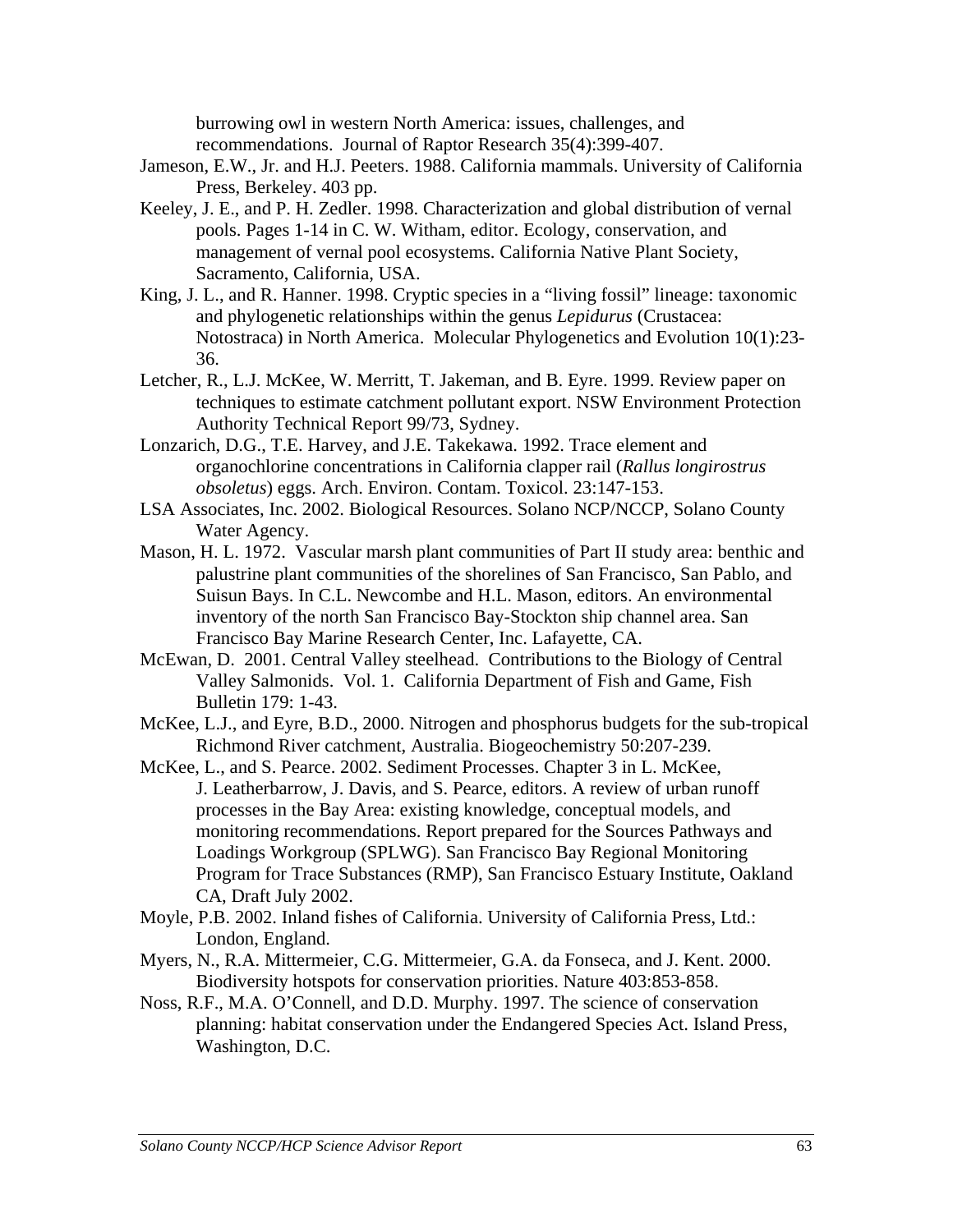- Rantz, S.E., 1971. Precipitation depth-duration-frequency relations for the San Francisco Bay region, California. U.S. Geological Survey Professional Paper 750-C, C237- C241.
- Rantz, S.E., 1972. Runoff characteristics of California streams. U.S. Geological Survey Water-supply Paper 2009-A. 38pp + map.
- Rogers, C.D. 2001. Revision of the Nearctic *Lepidurus* (Notostraca). Journal of Crustacean Biology 21(4):991-1006.
- Ruygt, J. 1994. Ecological studies and demographic monitoring of soft bird's beak (*Cordylanthus mollis* ssp. *mollis*) a California listed rare plant species. Unpublished report the California Department of Fish and Game. Yountville, CA.
- Schmutz, J.K. 1987. The effect of agriculture on ferruginous and Swainson's Hawks. Journal of Range Management 40(5):438-440.
- Scrivener, J. C., T. G. Brown and B. C. Andersen. 1994. Juvenile chinook salmon (*Oncorhynchus tshawytscha*) utilization of Hawks Creek, a small and nonnatal tributary of the upper Fraser River. Canadian Journal of Fisheries and Aquatic Sciences 51:1139-1146.
- Smetana, A. 1980. Revision of the genus *Hydrochara* Berth (Coleoptera: Hydrophilidae). Memoirs of the Entomological Society of Canada 3:1-85 plus figures.
- Sorenson, A.A., R.P. Greene, and K. Russ. 1997. Farming on the edge. American Farmland Trust, Washington, DC.
- Steinhart, P. 1990. California's wild heritage: threatened and endangered animals in the golden state. California Department of Fish and Game Publication, Sacramento. 108 pp.
- Thorpe, R.W. and J.M. Leong. 1998. Specialist bee pollinators of showy vernal pool flowers. Pages 169-179 in C.W. Witham, editor. Ecology, conservation, and management of vernal pool ecosystems. California Native Plant Society, Sacramento, CA.
- Trenham, P. C. Jr. 1998. Demography, migration, and metapopulation structure of pond breeding salamanders. Unpublished Ph.D. dissertation, University of California, Davis.
- U.S. Fish and Wildlife Service. 1984. Recovery plan for the Valley elderberry longhorn beetle. Portland, OR. 62 pp. (prepared by Richard A. Arnold).
- U.S. Fish and Wildlife Service. 1985. Delta green ground beetle and Solano grass recovery plan. Portland, OR. 68 pp. (prepared by Richard A. Arnold and Robert F. Holland).
- U.S. Fish and Wildlife Service. 1995. Endangered and threatened wildlife and plants, proposed Endangered status for two tidal marsh plants: the Suisun thistle and soft bird's beak from the San Francisco Bay Area; Proposed Rule. June 12, 1995. Federal Register 60(112):30999-31006.
- U.S. Fish and Wildlife Service. 1999. Biological opinion for the Solano project water service contract renewal. 107 pp. & append.
- U.S. Fish and Wildlife Service. 2002. Recovery Plan for the California red-legged frog (*Rana aurora draytonii*). Region 1, U.S.F.W.S., Portland, OR. May 28, 2002. 173 p.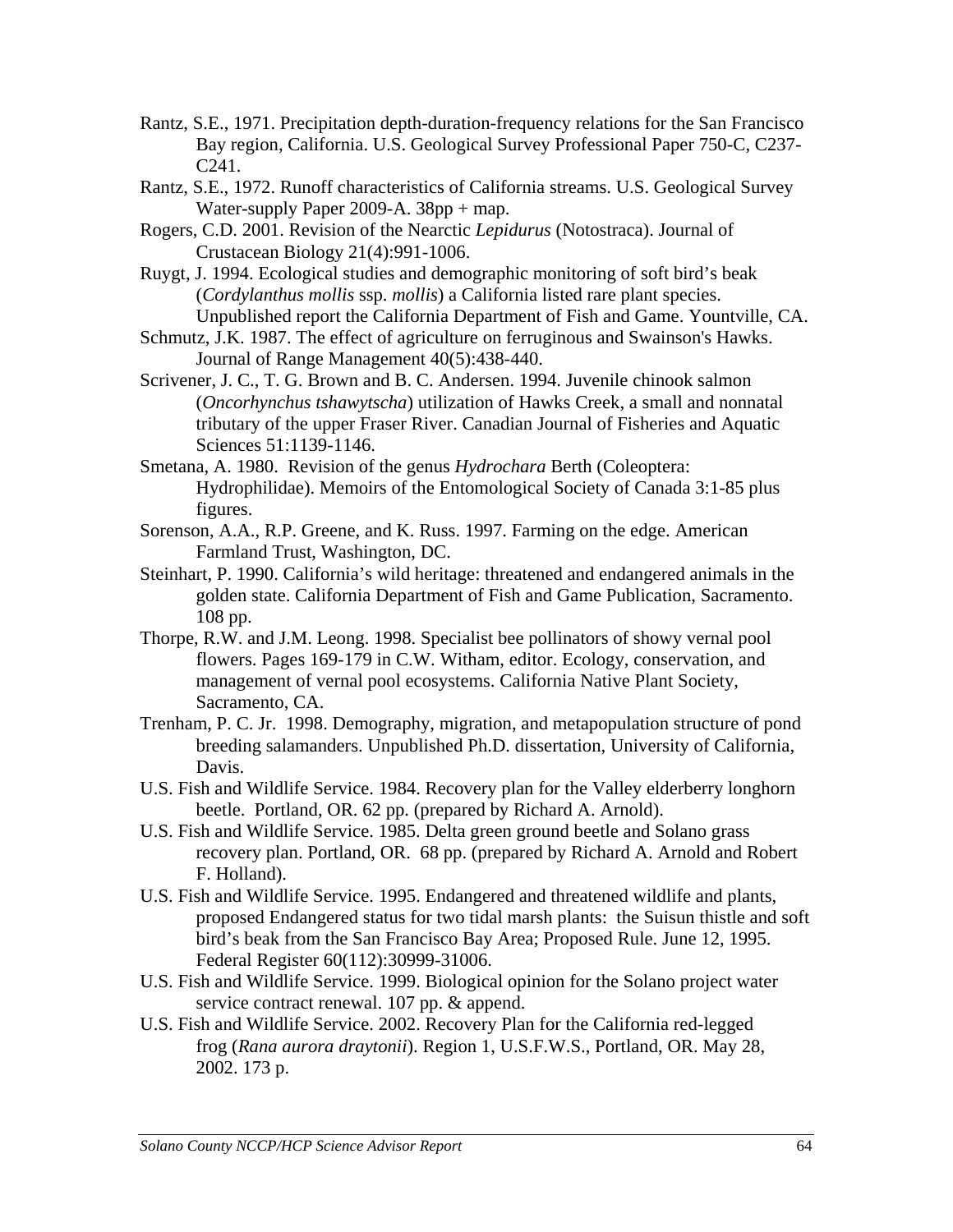- Vollmar Consulting. 1997. Draft biological assessment for the proposed Meyer Business Park, Fairfield, Solano County, California. Report submitted to the U.S. Army Corps of Engineers, San Francisco, CA.
- Waananen, A.O., J.T. Limerinos, W.J. Kockelman, W.E. Spangle, and M.L. Blair. 1977. Flood-prone areas and land-use planning - Selected examples from the San Francisco Bay region, California. U.S. Geological Survey Professional Paper 942.
- Wagner, D.L., C.W. Jennings, T.L. Bedrossian, and E.J Fortugno. 1981. Geologic Map of the Sacramento Quadrangle, California, 1:250,000. Map No. 1A. California Division of Mines and Geology, Sacramento, CA.
- Wagner, D.L. and E.J. Bortugno. 1982. Geologic map of the Santa Rosa Quadrangle, California, 1:250,000. Map. No 2A. California Division of Mines and Geology, Sacramento, CA.
- Wells, L.E. 1995. Environmental setting and quaternary history of the San Francisco Estuary. In: Sanguines, E.M. and D. Anderson (eds) Geology and hydrogeology of the south San Francisco Bay Region. Pacific Section, SEPM.
- Whittig, L.D. and P. Janitsky. 1963. Mechanisms of formation of sodium carbonate in soils. I. Manifestations of biological conversions.
- Wilcove, D.S., D. Rothstein, J. Dubow, A. Phillips, and E. Losos. 1998. Quantifying threats to imperiled species in the United States. BioScience 48:607-615.
- Wilcox, C. In review. Spatial structure in two fairy shrimp metapopulations (Branchiopoda: Anostraca, Branchinecta lynchi and Linderiellaoccidentalis): potential mechanisms and implications for reserve design. Submitted to Journal of Animal Ecology.
- Willson, M. F., S. M. Gende and B. H. Marston. 1998. Fishes and the forest: expanding perspectives on fish-wildlife interactions. Bioscience 48: 455-462.
- Zedler, J.B. 1983. Freshwater impacts in normally hypersaline marshes. Estuaries 6:346- 355.
- Zedler, P.H. and C. Black. 1992. Seed dispersal by a generalized herbivore: rabbits as dispersal vectors in a semiarid California vernal pool landscape. American Midland Naturalist 128:1-10.
- Zeiner, D. C., W. F. Laudenslayer, and K. E. Meyer. 1988. California's Wildlife, Vol. 1, Amphibians and Reptiles-California Statewide Wildlife Habitat Relationships System, California Dept. of Fish and Game.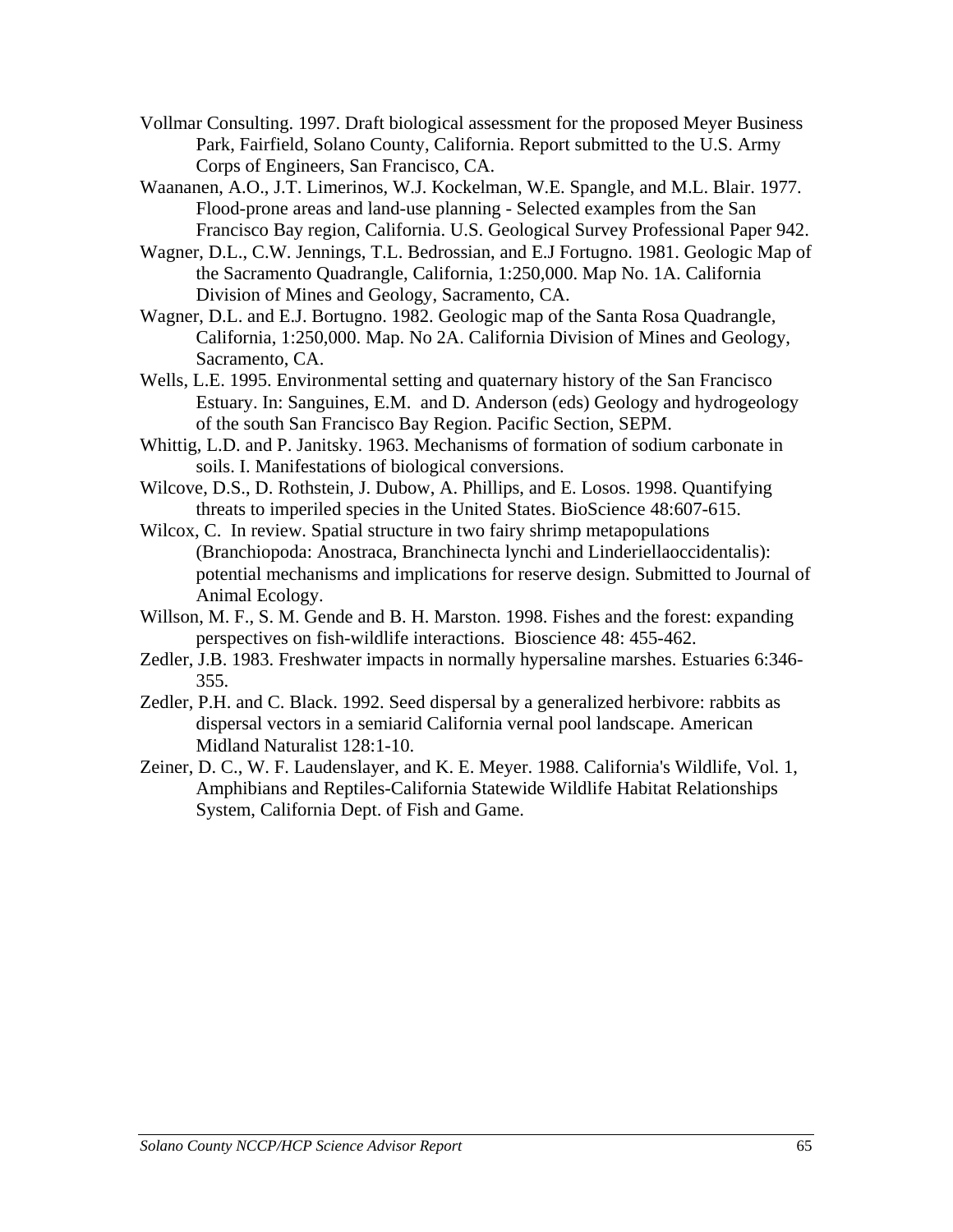# **APPENDIX A: Solano County NCCP/HCP Science Questions Organized by Issue**

To help focus the science advisor's input, and to ensure the full range of pertinent scientific issues are addressed, a draft list of science questions has been developed. The list of questions provided below is the first step to developing the framework for the agenda and discussions the Science Advisor Group will undertake during their workshop scheduled for August 19, 20, 2002. Each section, e.g., species/habitats or reserve design, follows broad categories and acts as a guide for the advisor's discussion. More specific questions related to each section will be added according to stakeholder input. It should be noted that questions sent to the Science Advisor group must be limited to those that can be addressed using scientific knowledge and tools but cannot pertain to non-scientific issues such as societal values, economics, or environmental laws.

Vance Russell and Bruce DiGennaro of Kleinschmidt will act as the facilitators for the Science Advisor Group. They will also serve as liaisons between the Science Advisor Group and Stakeholders, NCCP/HCP Consultants, the Resource Agencies (DFG, USFWS and NMFS) and Solano County Water Agency. **If you have any comments or questions to add to this list, please send them to Vance Russell at [Vance.Russell@KleinschmidtUSA.com.](mailto:Vance.Russell@Kleinschmidtusa.com)**

#### A. Species/Habitats

- Discuss and develop principles for conservation of target species and habitats.
- What are the specific, current and 30-50 year threats to species and habitats?
- Review species and communities list and discuss the following (be as inclusive as possible, do not presume coverage of species or activities):
	- $\triangleright$  Determine species with sufficient information and baseline data to make conservation decisions;
	- ¾ Identify species which require substantial additional data or additional conservation measures;
	- $\triangleright$  What prior and existing data gaps exist? If significant data gaps exist, what methods/models are recommended for overcoming this lack of information? If models are recommended, which models, assumptions, parameters and testing are recommended?
	- $\triangleright$  Suggest additional species for consideration; and
	- ¾ Discuss appropriateness of community designations/distinctions.
- What are the important community and guild relationships to conserve in Solano County?
- What important species-habitat relationships exist (for example, *Lasthenia conjugens* range is restricted to habitat with residual alkalinity)?
- How does genetic diversity affect population viability for the given target species?
- Are there genetic bottlenecks that should be considered?
- Are there genetically vulnerable populations that exist in the area and what actions may be taken to reduce this vulnerability?
- How vulnerable are the species and habitats of concern in Solano County to non-native invasive species?
- Are invasives an existing problem or a future threat? What are some future scenarios for potential invasions and possible invasion corridors?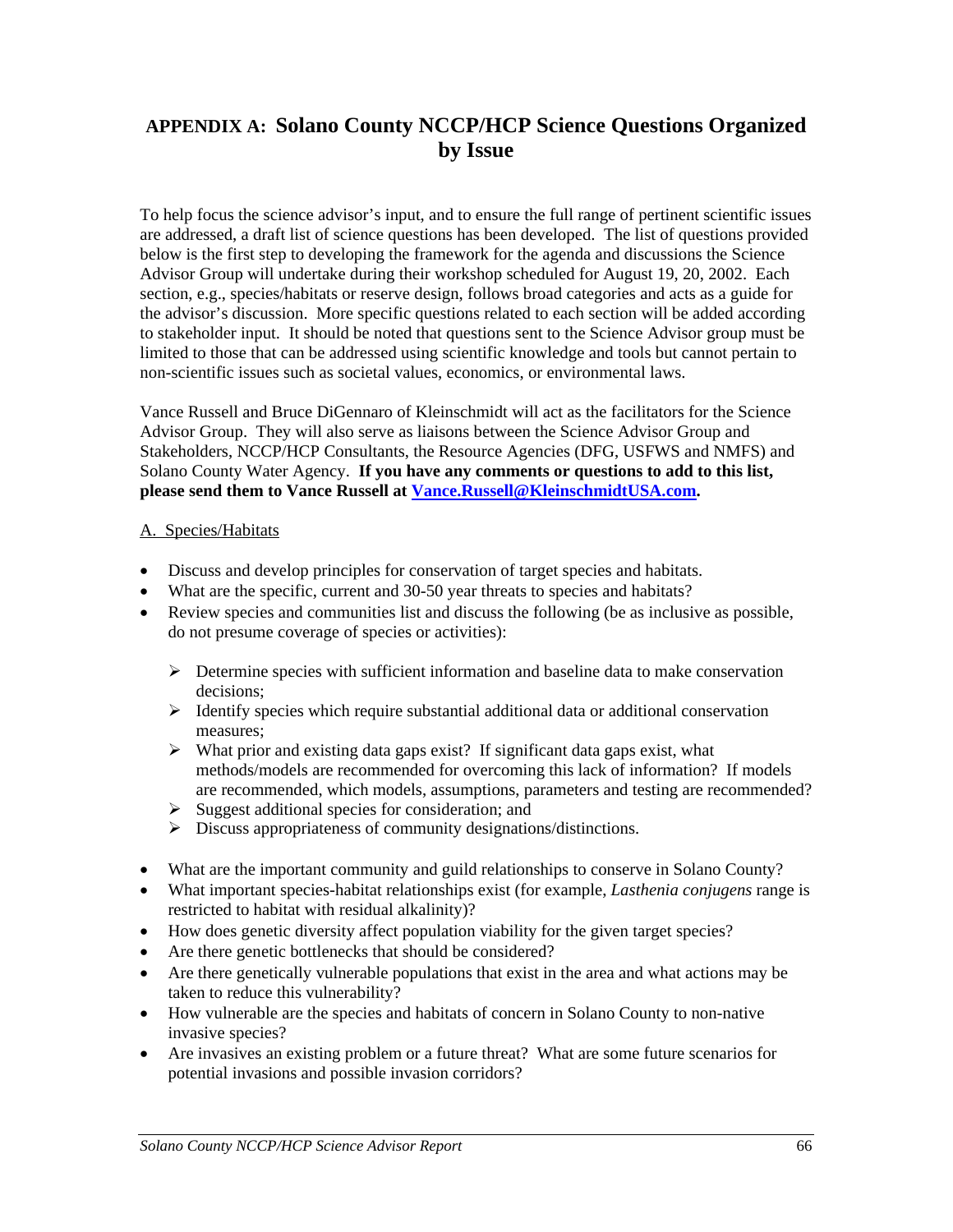- What specific management/control strategies should be considered, and how do these strategies impact the reserve design?
- Should buffers be considered as a means of protecting against invasives, and what would be an adequate buffer width for the potential invasives of concern?
- What are the potential impacts of invasive species to listed species genetic diversity?

#### B. Reserve Design

- Determine and prioritize reserve design principles applicable to the Solano County HCP/NCCP.
- What is the size of required habitat for focal species?
- Using existing information and knowledge indicate species- and habitat-specific characteristics of potential reserves. Prioritize the most important sites for reserves.
- What key areas could serve as corridors for various species?
- What objective methods are recommended for designing a necessary and sufficient reserve system to meet plan goals?
- Are explicit reserve selection algorithms, e.g., SITES or MARXAN, recommended, and is existing data sufficient for their application? How can scientifically justifiable goals be set for such methods?
- Identify any areas critical to reserve design, e.g., biodiversity "hotspots", crucial linkages, rare microhabitats, genetically unique population areas and source populations.
- How can reserve design principles effectively be applied to the linear aquatic habitats of streams?
- Using general indicators to species and habitat such as threats or population status, discuss and prioritize sensitive or unique resources including both those impacted and not impacted by future development or adverse environmental conditions (e.g., non-point source pollution, or human induced habitat destruction).
- How much human access and activity should be allowed in reserve areas?

#### C. Monitoring/Performance

- Discuss and suggest principles and a framework for adaptive management applicable to the Solano County HCP/NCCP. If possible, include conceptual models showing relationships between species, community, and landscape level conservation.
- What are the current data gaps in Solano County? What key research questions related to the HCP/NCCP still need to be addressed? What uncertainties, hypotheses and conservation assumptions are being made relative to the HCP/NCCP?
- How do you measure conservation success once the plan is approved and implemented?
- Which species, habitat and ecosystem indicators can serve to monitor species viability and other ecological characteristics important to the HCP/NCCP?
- Discuss and suggest protocols for implementing monitoring.

#### D. Ecosystem Function

- What specific ecological processes (e.g., fire or hydrology) are important to the habitats and species of concern in Solano County? What is the current status of these processes?
- What long-term processes or cycles, such as population dynamics, disturbance cycles, and migration, need to be considered?